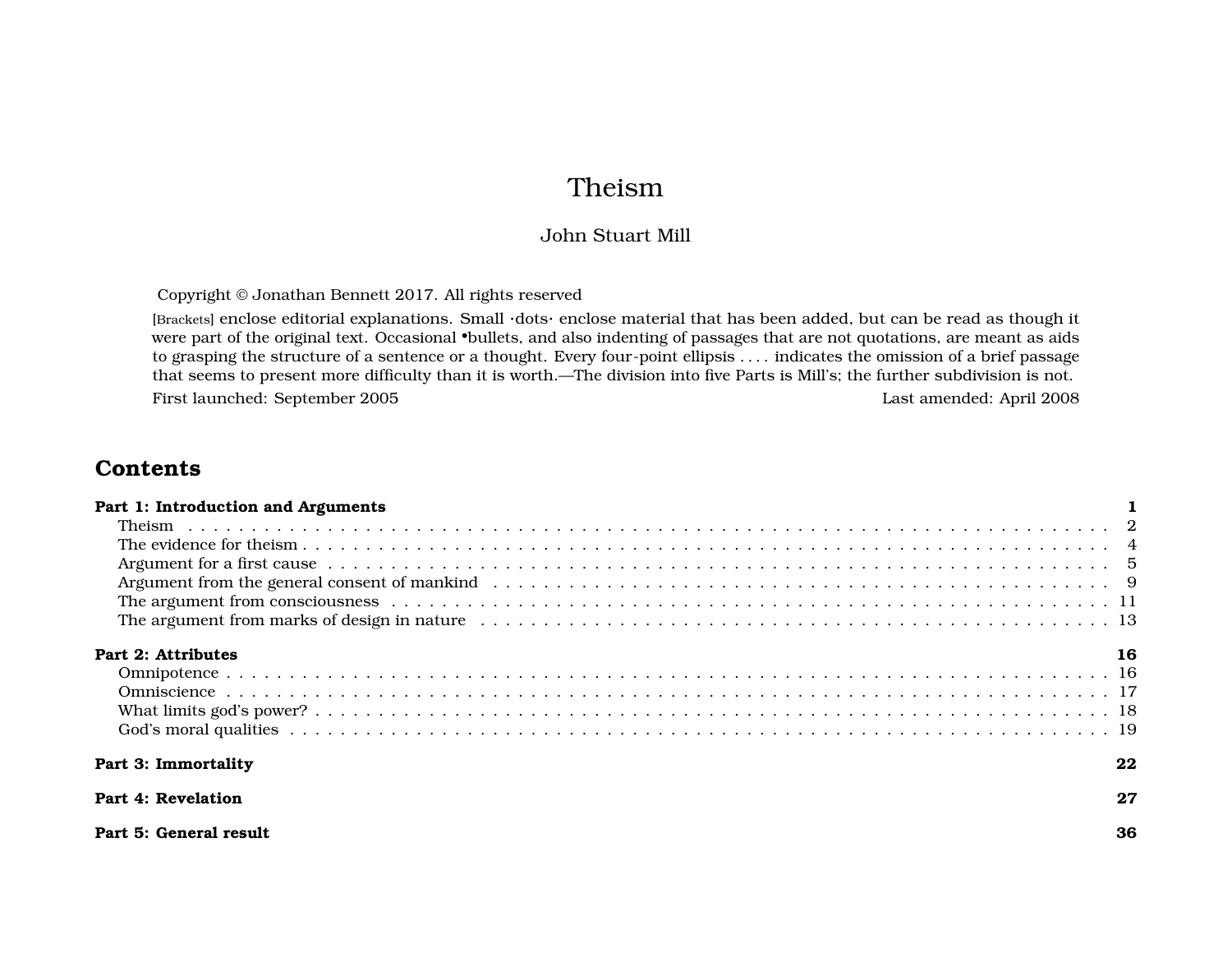## <span id="page-1-0"></span>**Part 1: Introduction and Arguments**

The contest that has gone on for ages between believers and unbelievers in natural and revealed religion has varied considerably in its character from age to age, as permanent contests always do. The way the debate is conducted these days, at least in the higher regions of controversy, makes it look very different from how it was in the 18th and early 19th centuries. One feature of this change is so obvious that everyone agrees about it, namely the gentler spirit in which the debate is conducted on the part of unbelievers. The intolerance of the believers had provoked a reaction in the other side, a violence of tone and spirit; but that has pretty much exhausted itself. Experience has lessened the non-believers' ardent hope for the regeneration of the human race by merely negative doctrine—by the destruction of superstition. [Mill is about to use 'philosophical' to mean something like 'scientific', with this understood in a broad sense.] The philosophical study of history, one of the most important creations of recent times, has enabled us to evaluate impartially the doctrines and institutions of the past, looking at them from a relative instead of an absolute point of view—seeing them as incidents of human development that it's no use grumbling about and that may deserve admiration and gratitude for their effects in the past, even if we don't think they can render similar services to the future. And among people who reject the supernatural, the better educated ones now regard Christianity (or theism) as •something that used to be of great value but can now be done without— rather than, as they did formerly, as •something that was misleading and noxious from the outset.

Along with this change in the moral attitude of thoughtful unbelievers towards the religious ideas of mankind, a corresponding difference has shown up in their intellectual attitude. The war against religious beliefs was conducted in the last century principally on the ground of common sense or of logic; in the present age it is conducted on the ground of science. The progress of the •physical sciences is thought to have established, by conclusive evidence, matters of fact that can't be squared with

the religious traditions of mankind; while the •science of human nature and history is thought to show that the creeds of the past are natural growths of the human mind at particular stages in its development, destined to be replaced by other convictions at more advanced stages. As the debate has progressed, this last class of considerations—·i.e. the view of religious beliefs as matters of psychology and history·—seems to have gone so far as to push aside the issue about whether such beliefs are true. Religions tend to be discussed, at least by those who reject them, less as intrinsically true or false than as products thrown up by certain states of civilization—products which, like the species of organisms produced in a given geological period, eventually die out because the conditions are no longer right for their survival.

This tendency in recent thought to look on human opinions (not only religious ones) primarily from an historical point of view, as facts obeying laws of their own and requiring, like other observed facts, an historical or scientific explanation, is a very good thing; not only because it draws attention to an important and previously neglected aspect of human opinions, but also because it has a real though indirect bearing on the question of their truth. If you have an opinion on some controversial subject, you can't be completely sure that you are right unless you can explain *why* some people hold the opposite opinion. (I am assuming here that you are a cautious thinker.) You won't be satisfied with the 'explanation' that the opposing opinion is a product of •the weakness of the human understanding, because you won't comfortably assume that you have a smaller share of •that infirmity than the rest of mankind so that ·in any disagreement· your opponents are more likely to be wrong than you are. As you examine the evidence, one of the data of the case—one of the phenomena to be explained—is the fact about what other people, and perhaps even mankind in general, do in fact believe. [We are about the meet the word 'presumption', which is used often in this Essay in the sense of 'weight of evidence'.] The human intellect is weak, but it isn't essentially perverted; so when many people hold a certain opinion there is a certain presumption that it is *true*;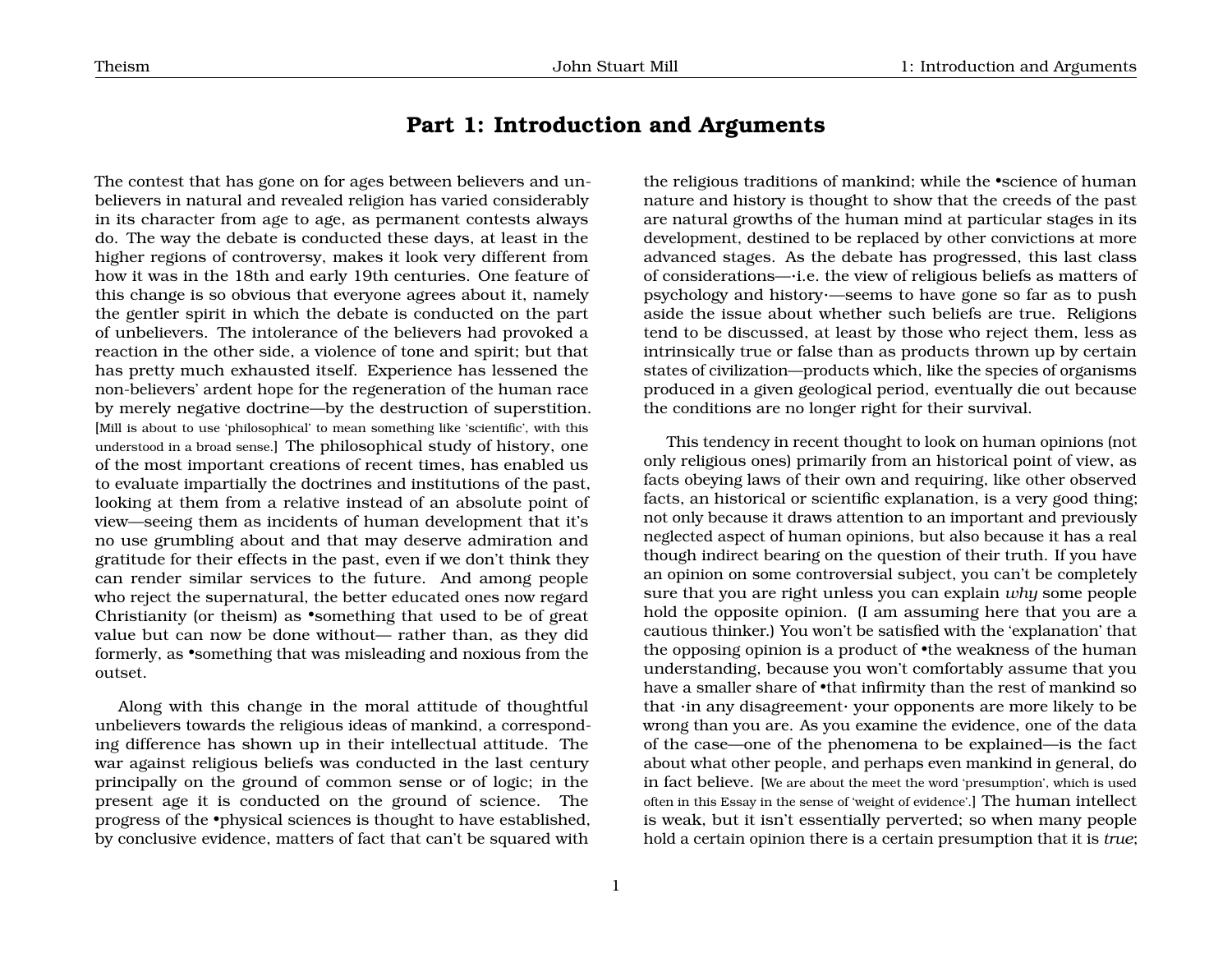and someone who rejects it needs to propose some •other real or possible cause for its being so widespread—·I mean, •other than its being true·. This matter is specially relevant to the inquiry into the foundations of theism, because the argument for the truth of theism that is most commonly invoked and confidently relied on is *the general assent of mankind*.

But while we should give full value to this •historical treatment of the religious question, we oughtn't to let it push aside the •theoretical approach, ·i.e. the issue of religion's truth·. The most important issue about an opinion on a big subject is *whether it is true or false*; and for us that comes down to the issue of *whether it is supported by strong enough evidence*. The subject of religion *must* sometimes be treated as a strictly scientific topic, with the evidence for and against it being tested by the same scientific methods, and on the same ·scientific· principles, as are involved in testing any theory in physical science. So I shall take this to be granted:

The legitimate conclusions of science are entitled to prevail over any opinions that conflict with them, however widely those opinions may be held; and rules and standards of scientific evidence that have become established through two thousand years of successes and failures are applicable to all subjects on which knowledge can be had.

On that basis, let us now consider what place there is for religious beliefs on the platform of science; what scientifically respectable evidence they can appeal to, and what basis there is for the doctrines of religion considered as scientific theses.

In this inquiry I shall of course begin with natural religion, the doctrine of the existence and attributes of God.

#### <span id="page-2-0"></span>**Theism**

Though I have defined the problem of natural theology as the question of the existence of God or of a god, rather than of gods, there is abundant historical evidence that the belief in •many gods is much more natural to the human mind than the belief in •one author and ruler of nature; and that the latter more elevated belief is a relatively artificial product that can't be reached without a

good deal of intellectual development, except in those who had it drummed into them by early education. For a long time it seemed forced and unnatural to suppose that the variety we see in the operations of nature could all be the work of a single will. To the untaught mind, and to all minds in pre-scientific times, the phenomena of nature seem to be the result of utterly different kinds of forces, each going its own way quite independently of the others. It was entirely natural to attribute these to conscious wills, ·but that wasn't a step towards monotheism, because· the natural tendency is to a *separate* independent will for *each* force that is important enough to have been noticed and named. Polytheism as such has no inherent tendency to transform itself spontaneously into monotheism. It's true that in most polytheistic systems the god whose special attributes inspire the most awe is usually supposed to be able to control the other gods; and even in Hinduism, which may be the most degraded [Mill's word] of all polytheistic systems, the worshipper piles monotheistic-sounding descriptions—ones customarily used by believers in a single God onto the god who is the immediate object of his worship at that moment. But there's no real acknowledgement of one ·divine· governor. Every god normally rules his particular part or aspect of the world, though there may be a still stronger one who could, if he chose, frustrate the purposes of the inferior god. There could be no real belief in one creator and governor until mankind had begun to see the apparently confused phenomena surrounding them as a system that could be viewed as the working out of a single plan. This conception of the world may have been anticipated (though less frequently than is often supposed) by individuals of exceptional genius; but it couldn't become common until after a long-drawn-out development of scientific thought.

There's no mystery about *how* scientific study operates to put monotheism in place of the more natural polytheism. The over-all effect of science is to show, by accumulating evidence, this:

> •Every event in nature is connected by laws with one or more facts that preceded it, i.e. depends for its occurrence on some antecedent; but not so strictly on *one* antecedent that it couldn't have been blocked or modified by *others*. •These distinct chains of causation are entangled with one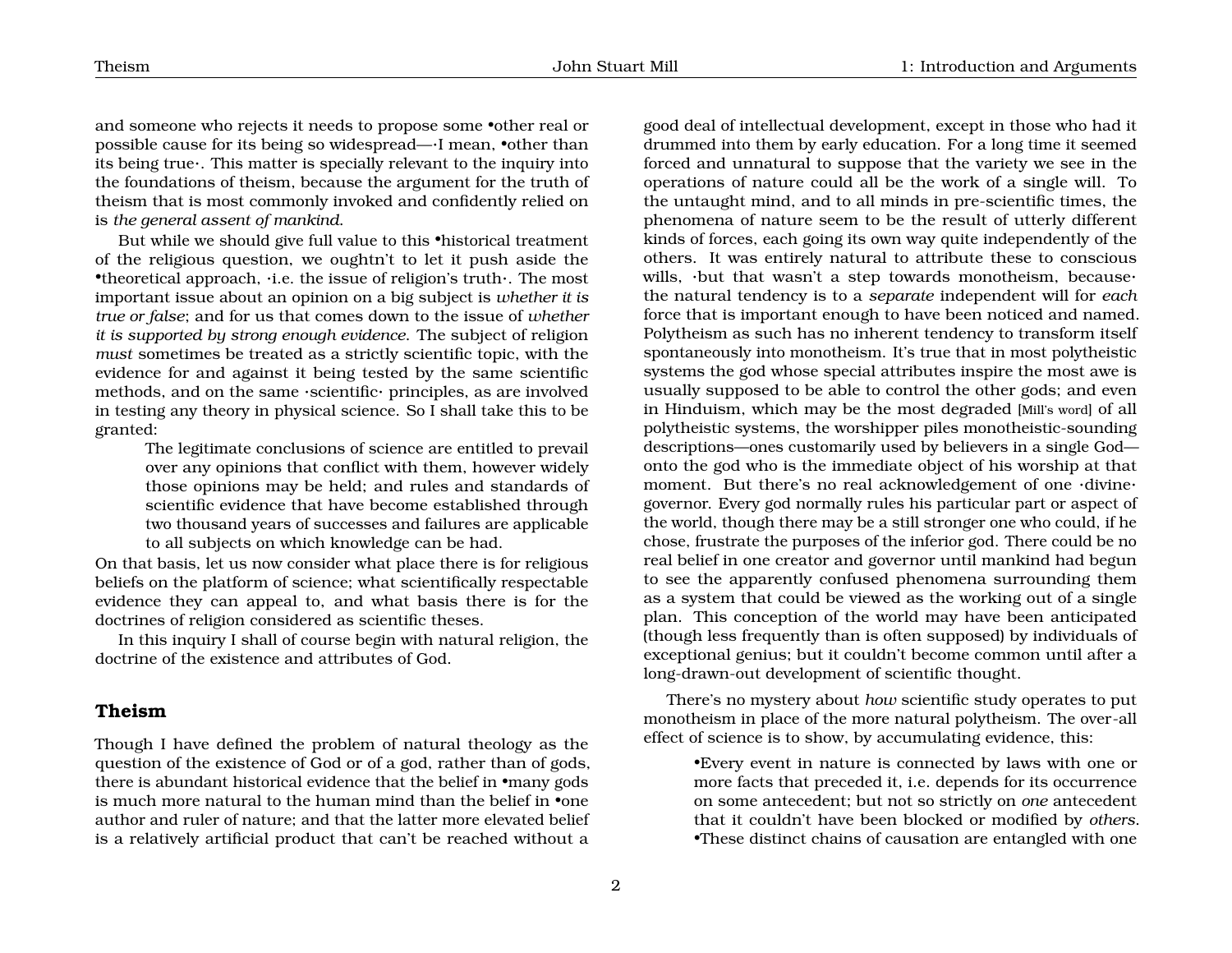another; the action of each cause, though it conforms to its own fixed law, is interfered with by other causes in such a way that every effect is truly the result of the totality of *all* the causes in existence rather than of only *one*.

(·If the mention of *all* the causes in existence seems to you extravagant, consider this·: Nothing takes place in the world of our experience without spreading a perceptible influence of some sort through a greater or less portion of Nature, and ·for all we know to the contrary· it may make every part of the world slightly different from what it would have been if that event hadn't occurred. ·If that is so, then *each* place has events that affect what happens at *each* other place, from which it follows that what happens at *any* place is affected by events at *every* other place·.) Now, when men have acquired the double conviction •that every event depends on antecedents, and •that the occurrence of any event required a working-together of many antecedents, and perhaps of all the antecedents in Nature, they are led to believe that no one event—let alone all the events of some one *kind*—could be absolutely preordained or governed except by a Being who held in his hand the reins of •all Nature and not merely of •some part or aspect of it. Or, anyway, if a plurality of gods is still supposed, they must be assumed to be so collaborative in their actions and so agreed in their wills that there is no significant difference between this kind of polytheism and monotheism.

The reason, then, why monotheism may be accepted as the representative of theism in general is not so much that •it's the theism of all the more developed portions of the human race as that •it's the only theism that can claim to have any scientific basis. Every other ·religion, i.e. every other· theory of the government of the universe by supernatural beings, is inconsistent with one or other of the two most general results of science—that •the world is governed through a continual series of natural antecedents according to fixed laws, and that •each of these series depends on all the others.

So if we start from the scientific view of nature as a single connected system, held together not •like a web composed of separate threads passively lying in certain relations to one another, but rather •like an animal body, an apparatus kept going by

perpetual action and reaction among all its parts—the question to which theism is an answer is at least a very natural one, and arises from an obvious lack in the human mind. So far as our means of observation permits, we are accustomed to finding for each individual event y a beginning, and where there's a beginning we find an antecedent event x that we call a 'cause', an event such that if x hadn't occurred y wouldn't have occurred either. Given this finding, the human mind was absolutely bound to ask itself a question about •the whole system of which these particular phenomena are parts:

> Did •it also have a beginning? If so, did that beginning have something antecedent to it, and thus antecedent to the whole series of causes and effects that we call 'Nature'—something such that if *it* hadn't existed *Nature itself* wouldn't have existed?

From as far back as we can trace the history of thought, this question has always been answered by some hypothesis or other. The only answer that has given satisfaction for long periods is theism.

Looking at the problem merely as a scientific inquiry, it breaks down into two questions. **(1)** Is the theory that explains the origin of all the phenomena of nature in terms of the will of a creator consistent with the established results of science? **(2)** If it is consistent with them, how will the case for it stand up to being tested by the principles of evidence and rules for belief that we have found, through our long experience of scientific inquiry, to be indispensable guides?

There is one version of theism that is consistent, another that is radically inconsistent, with the most general truths that we have learned through scientific investigation.

The one that is inconsistent is the conception of a god governing the world by •acts of a variable will. The one that is consistent is the conception of a god governing the world by •invariable laws.

Primitive people have thought, and common people still do think, of God as ruling the world by special decrees, tailored to individual occasions. Although he is supposed to be omniscient as well as omnipotent, they think of him as not making up his mind until the moment of an action; or at least not making it up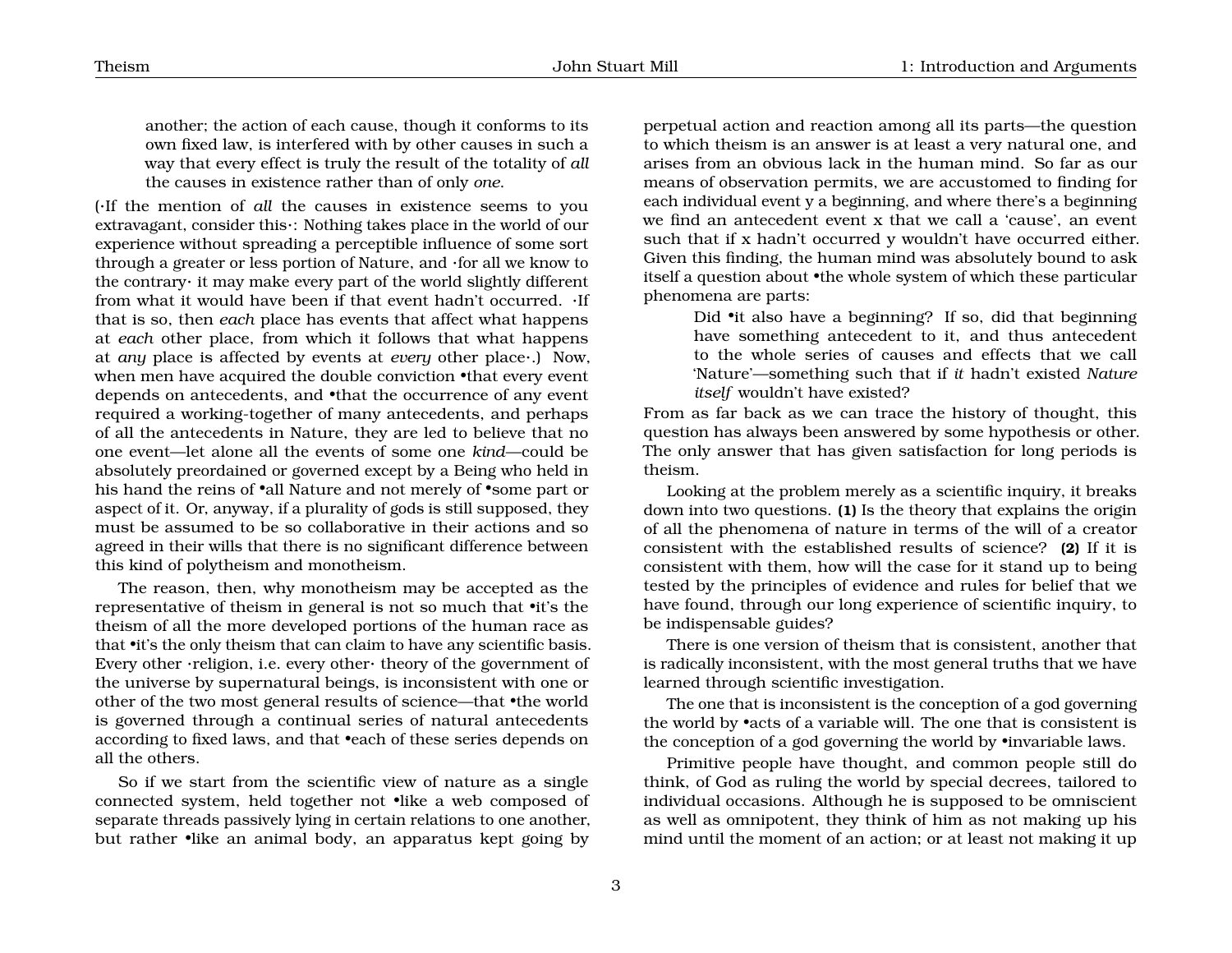so conclusively that his intentions can't be altered by appropriate prayers right up to the very last moment. It will be hard to reconcile this view about how God runs the world with the foreknowledge and perfect wisdom that he is credited with having; but I shan't pursue that problem. The point I want to make here is that the view in question contradicts what experience has taught us about how things actually happen. The phenomena of Nature do take place according to general laws. They do originate from definite natural antecedents. So if their ultimate origin is derived from a will, it must be a will that established those general laws and willed those antecedents. If there is a creator, his intention must have been that events should depend on antecedents and be produced according to fixed laws. But once this is conceded, nothing in our scientific experience is inconsistent with the belief that those laws and sequences are themselves due to a divine will. And we don't have to suppose that the divine will exerted itself once for all, •putting into the system a power that enabled it to go on by itself and then •leaving it alone. Nothing in science clashes with the supposition that every actual event results from a specific act of the will of the presiding power, provided that this power conforms its particular acts of will to general laws it has laid down. It has commonly been held that •this hypothesis tends more to the glory of God than •the supposition that the universe was made so that it could go on by itself. But some very eminent thinkers (of whom Leibniz was one) have protested against downgrading God by likening him to a clock maker whose clock won't go unless he puts his hand to the machinery to keep it going. We aren't concerned here with any such issues. We are approaching the subject from the point of view not •of reverence but •of science; and with science both these suppositions as to the mode of the divine action are equally consistent.

But now we must pass to the next question. There is nothing to *disprove* the thesis that Nature was created and is governed by a sovereign will; but is there anything to *prove* it? What is the evidence for it like? and weighed in the scientific balance what is its value?

## <span id="page-4-0"></span>**The evidence for theism**

The things that have been cited as evidence of a Creator are of several different kinds, and they are *so* different that they are adapted to minds of very different descriptions; it's hardly possible that any single mind should be equally impressed by them all. The familiar division of them into •*a priori* proofs and •*a posteriori* ones indicates that when they are looked at in a purely scientific way they belong to different schools of thought. [*A priori* arguments for the existence of God wouldn't ordinarily count as parts of 'natural religion' or 'natural theology' , which is how Mill labels his topic (see page [2\)](#page-2-0). Those phrases are usually taken to refer to the support that theological beliefs can get from observing how things go in the natural world; Mill evidently understands them more broadly, as referring to any support other than what comes from divine revelation.] Unthinking believers whose belief really rests on authority give an equal welcome to all plausible arguments in support of the belief in which he has been brought up; but philosophers ·and scientists·, who have had to choose between the *a priori* and *a posteriori* methods in general science, nearly always speak disparagingly of the other ·method, i.e. the one they haven't chosen, when it appears in arguments for the existence of God·. What we have to do here is to maintain complete impartiality, giving a fair hearing to both. At the same time I am strongly convinced that one of the two types of argument is in its nature scientific, while the other is not only unscientific but is condemned by science. The scientific argument is the one that reasons from the facts and analogies of human experience, as a geologist does when he infers the past states of our planet, or as an astronomer does when he draws conclusions about the physical composition of other planets and stars. This is the *a posteriori* method, the principal application of which to theism is the so-called 'argument from design'. The type of reasoning that I call unscientific, though some thinkers regard it too as a legitimate mode of scientific procedure, is the one that infers external •objective factual conclusions from •ideas or convictions of our minds. In calling this unscientific I'm not relying on any opinion of mine about the origin of our ideas or convictions. ·Indeed the question of where our idea of God comes from is irrelevant to my present point·; whatever its origin, it is just an *idea*, and all you can prove from an idea is an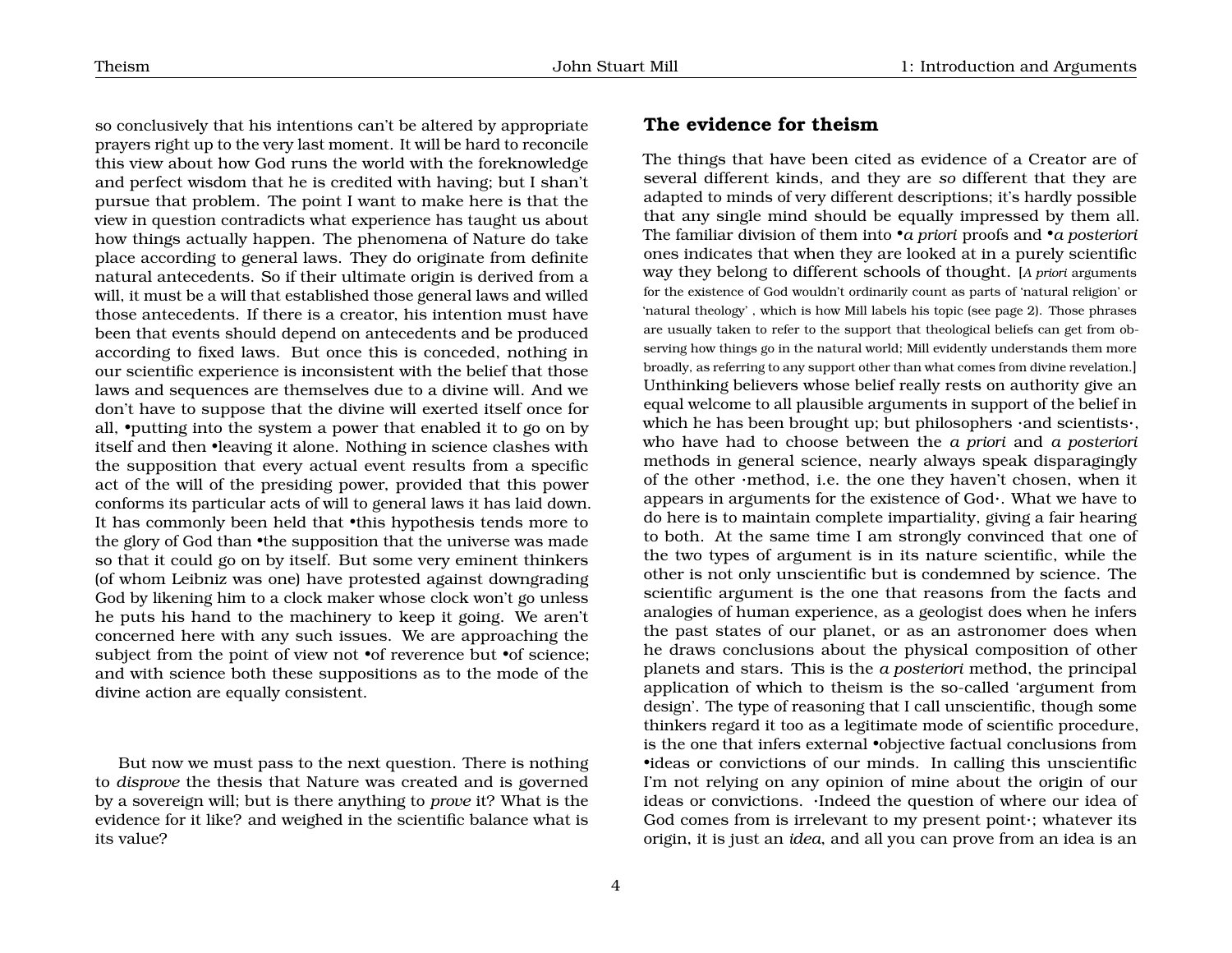idea, not an objective fact. (Unless we suppose—in line with the book of Genesis—that the objective fact has been handed down by tradition from a time when there was direct personal contact with God; and in that case the argument is no longer *a priori*!) The belief that an idea or a wish or a need proves the reality of a corresponding object—·something that the idea is an idea *of*, something that satisfies the wish or meets the need·—derives all

its plausibility from one's *already* believing that we were made by a benign Being who wouldn't have given us a groundless belief or a want that he didn't give us the means of satisfying. So it's an obvious *petitio principii* to present the belief or want etc. to support the very belief that this argument presupposes. [The Latin *petitio principii* used to be rendered in English as 'begging the question', until recently when that phrase came to mean 'raising the question'. However labelled, it is the fallacy of presenting an argument for the conclusion that P when some step *in* the argument doesn't work unless P is true.]

Still, it must be admitted that all *a priori* systems, whether in philosophy or religion, do profess to be based on experience, because although they claim to be able to arrive at truths that go beyond experience, they *start* from facts of experience—and where else *could* they start? They are entitled to consideration to the extent that experience can be shown to give any kind of support either to them or to their method of inquiry. Many arguments that are offered as *a priori* are really of a mixed nature, being to some extent *a posteriori*. Often they can be said to be *a posteriori* arguments in disguise, with the *a priori* considerations acting chiefly to make some particular *a posteriori* element in them count for more than it should. This is emphatically true of the argument for theism that I shall first examine, the ·argument from the supposed· necessity of a first cause. For this really has a wide basis in experience, our experience of the universality of the cause-effect relation among the phenomena of nature, yet theological philosophers haven't been content to let it rest on that basis but have affirmed causation—·by which I mean the thesis that whatever is the case is caused to be the case·—as a truth of reason, something one can see to be true just by thinking about it.

### <span id="page-5-0"></span>**Argument for a first cause**

The argument for a first cause is presented as a conclusion from the whole of human experience. Everything that we know (it is argued) had a cause, and owed its existence to that cause. So how can it *not* be the case that •the totality of everything we know, which we call •'the world', has a cause to which it owes its existence?

But the fact of experience is not that •everything we know gets its existence from a cause, but only that •every event or change does so. Nature has a permanent element, and also a changeable one; the changes are always the effects of previous changes, but so far as we know the permanent existences are not effects at all. Admittedly we often say not only of events but of objects that they are produced by causes—e.g. 'Water is produced by the union of hydrogen and oxygen'. But all we mean by this is that the object's *beginning to exist* is the effect of a cause; and a thing's beginning to exist is not an •object, but an •event. You may want to object: 'The cause of a thing's beginning to exist can properly be called the cause of the thing itself.' I shan't quarrel with you about the form of words, ·but my point still stands·. What begins to exist in an object is what belongs to the •changeable element in nature—the outward form and the •properties depending on mechanical or chemical combinations of its component parts. Every object also has another element that is permanent, namely the specific elementary substance or substances of which it consists and their •inherent properties. [Mill is contrasting •the properties of a thing that result from how its parts are put together with •the properties a thing has as its *basic* nature, not derived from, or an upshot of, anything.] These are not known to us as beginning to exist: within the range of human knowledge they had no beginning, and therefore no cause; though they themselves are causes or collaborating causes [Mill says 'causes or con-causes'] of everything that happens. So experience offers no evidence—not even ·suggestive· analogies—entitling us to take a generalization based only on our observation of the changeable and extend it to the apparently unchangeable.

As a fact of experience, then, causation can't legitimately be extended to the material universe itself, but only to its •changeable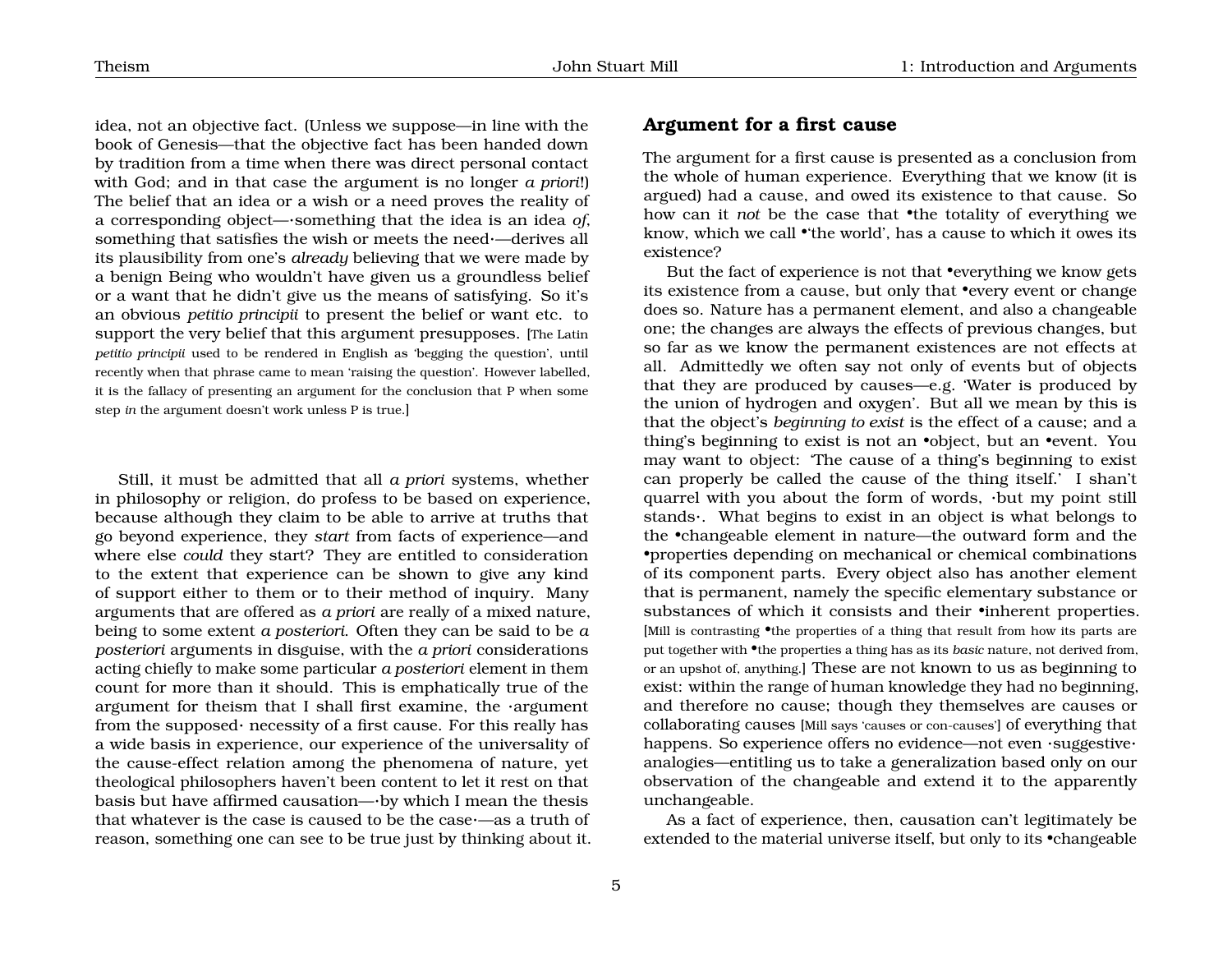phenomena; there is no exception to the generalization that *•these* all have causes. But what causes? The cause of every change is a previous *change*; and it has to be a change, because if there were no *new* antecedent there wouldn't be a *new* consequent. If the state of affairs that brings the phenomenon into existence had existed always or for the past year (say), the effect would also have existed always or been produced a year ago. It is thus a necessary part of the fact of causation as we experience it that the causes as well as the effects had a beginning in time, and were themselves caused. So it would seem that our experience, instead of providing an argument for a first cause, conflicts with it, and that the very essence of causation—as it exists within the limits of our knowledge—is incompatible with a first cause.

But we must look into this matter in more detail, and analyse more closely the nature of the causes that mankind have experience of. For it might turn out that although all causes have a beginning, there is in all of them a permanent element that had no beginning. In that case, this permanent element might fairly be called a 'first cause' or 'the universal cause'—·the cause of *everything*·—because without being able to be the whole cause of anything, it enters as a collaborating cause into all causation, ·i.e. as a partial cause of everything·. Now it happens that the latest conclusion that the scientists have reached, on the basis of converging evidence from all branches of physical science, does point to a conclusion of this sort so far as the material world is concerned. Whenever a physical phenomenon is traced to its cause, that cause turns out under analysis to be a certain quantity of *force* combined with certain collocations—·i.e. combined with certain facts about how particles of matter are spatially inter-related·. And the last great generalization of science, the ·principle of· conservation of force, teaches us that •the variety in the effects depends partly on •the amount of the force and partly on the •variety of the collocations. [By 'the last great generalization', Mill may mean that there will never again be any new physical doctrines with such scope; but may instead mean merely that the conservation-of-force thesis is the *latest* such doctrine.] The force itself is essentially one and the same, and nature contains a fixed quantum of it, which (if the theory is true) is never increased or lessened. So we find here, even in the

changes of material nature, a *permanent* element that seems to be just the thing that we were looking for. If we have to award the role of *first cause* (or *cause of the material universe*) to anything, we'll apparently have to award it to this quantity of force. For all effects can be traced back to it, whereas so far as our experience can tell us *it* can't be traced back to anything. We can trace back its transformations, and the cause of any transformation of a force always includes the force itself—the very same quantity of force in some previous form. [This use of 'quantity' requires care. The statement 'I poured into the flask the very same quantity of water that I had taken out' could mean **(1)** that I poured in the same *amount*—a pint, or gallon or what-not—that I had taken out or **(2)** that I poured into the flask the very same water—the same aggregate of water-molecules—that I had taken out. Mill is here using 'very same quantity' with meaning **(2)**. Since force doesn't consist in anything like molecules, there may be a problem about how to distinguish **(2)**-same-force from **(1)**-same force; but right now the point is that **(2)** is what Mill means. He earlier called it not a 'quantity' but a 'quantum', and he will soon speak of a 'portion' of force.] So it would seem that if we are to look to experience for support for the doctrine of a first cause—i.e. of a primeval and universal element in all causes—the first cause will have to be force.

But that doesn't bring us to the end of the question—far from it. The crucial part of the argument is the one we have just reached. For it is maintained that *mind* is the only possible cause of *force*, or rather perhaps that mind *is* a force, and that all other force must be derived from •mind because •it is the only thing capable of originating change. This is said to be the lesson of human experience. In the phenomena of inanimate nature, the force at work is always a pre-existing one—a force that isn't *originated* ·in the event in question·, but only *transferred*. One physical object x moves another y by giving to y the force by which x itself has first been moved. The wind passes on to the waves, or a windmill, or a ship, part of the motion that it has received from some other agent. Only in the voluntary action ·of a thinking being· do we see a *start* of motion, an *origination* of motion; all other causes appear incapable of thus originating motion. So experience is in favour of the conclusion that every episode of motion that ever occurred owed its beginning to this one ·kind of· cause, voluntary agency—if not the agency of man then the agency of some more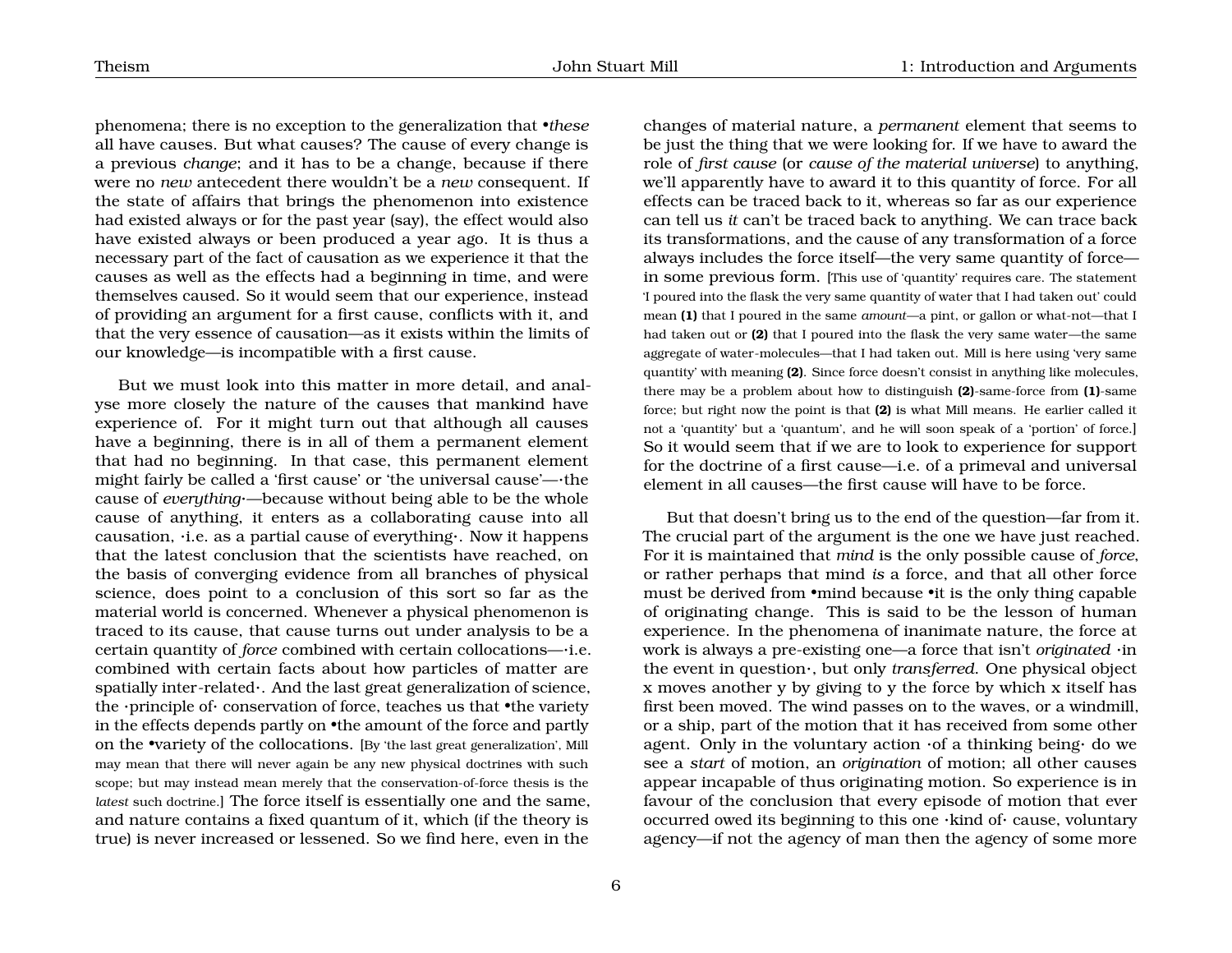#### powerful being.

This is a very old argument. It occurs in Plato; not (as might have been expected) in the *Phaedo*, where the arguments are ones that would now be dismissed as having no weight, but in his last work, the *Laws*. And metaphysicians who defend natural theology still regard it as one of the most telling arguments they have.

The first point to be made is this: if there is truth in the doctrine of the conservation of force—i.e. the constancy of the total amount of force in existence—this doctrine doesn't change from true to false when it reaches the field of voluntary agency! The will doesn't create force, any more than other causes do. It does originate motion, but its only way of doing that is to •take a portion of force that already exists in some other form and •convert it into motion. [**(1)** In the next sentence, the words 'evolved' and 'liberated' are Mill's. **(2)** What he says about a 'fund' of force on which bodily processes write 'drafts' is a banking metaphor. The portion of force liberated by nutrition is put into a bank account, and bodily processes write cheques on it.] We know that the main and perhaps only source from which this portion of force is derived is the force evolved in the processes of chemical composition and decomposition that constitute nutrition; the force so liberated becomes a fund upon which every action of the muscles (and even every action of the nerves, such as what happens in the brain when a person thinks) is a draft. According to the best lights of science, it is only in this sense that volition is an 'originating cause'. So volition doesn't qualify as a first cause, because force must in every instance be assumed as prior to any volition; and our experience doesn't convey the slightest hint that force itself is ever created by a volition. As far as we can tell from our experience, force has all the attributes of something that is eternal and uncreated.

But this still doesn't close the discussion. Our experience leads us to judge that •will never originates •force, but what about the thesis that •force never originates •will? If we become sure that *that* is true, we'll have to regard will as an agency that is eternal along with force. Furthermore, if these two things are true:

> •will can originate (not force itself, but) the transformation of force from some other of its forms into mechanical motion, and •human experience doesn't show us any other agency that can transform force in this way,

then we still have an unrefuted argument for the conclusion that a *will* was the originator (not of •the universe, but) of •the cosmos, i.e. the order of the universe.

But the basis laid out for that argument doesn't fit the facts, ·because the second of the two displayed propositions is false·. Anything volition can do in the way of creating motion out of other forms of force, and generally of evolving hidden force into something visible, can be done by many other causes as well. For example:

chemical action, electricity, heat, the presence of a gravitating body

—all these cause mechanical motion on a much larger scale than any volitions that we know about from our own experience. (·I repeat, for emphasis·: when any of these things causes motion, it is hardly ever a mere passing on of motion from one body to another, but rather a transforming into motion of some force that existed in some form other than motion.) This means that volition's privilege of originating motion is shared with many other things. It's true that when any of those other agents •give out force in the form of motion, they must first have •received that force from elsewhere—but that is equally true of the force that volition transforms into motion. We know that this force comes from an external source, namely the chemical action of the food and air. The force by which the events of the material world are produced circulates through all physical agencies in a never-ending though sometimes interrupted stream. Our topic here, of course, is *how volition affects the material world*; we aren't concerned with the will itself as a mental phenomenon, as in the much-debated question: 'Does the will determine itself (which would mean that it is "free" or is it determined by causes ·other than itself·?' Our present question concerns only the •effects of volition, not its •origin. ·There is, however, one way in which a proponent of freedom of the will might *try* to make his view about that relevant to the issue we are now discussing, as I shall now explain·. We are confronting the assertion that physical nature must have been produced by a will, because will is the only thing we know that has the power of originating the production of phenomena. I have pointed out that on the contrary any power over phenomena that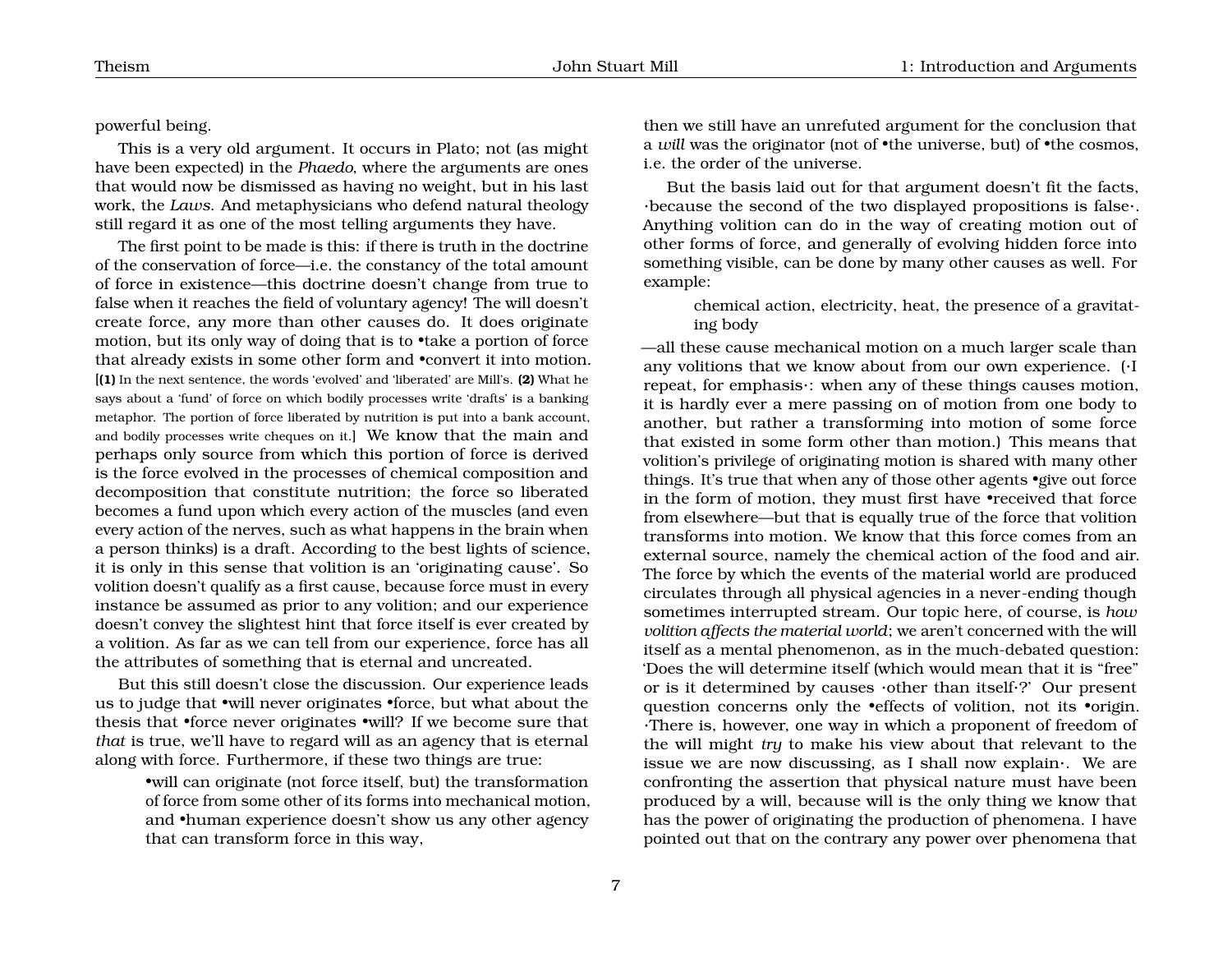will has is shared—as far as we can tell—by other and much more powerful agents, which therefore also 'originate' in the only sense in which will originates. Thus, our experience gives us no basis for claiming that volition has a special role, not shared by other natural agents, as a producing cause of phenomena. Someone who strongly believes in the freedom of the will ·might try to get into the act at this point: he  $m$ ight say that volitions are themselves uncaused, which makes them—·or a special *one* of them·—uniquely fit to be the first cause, the cause of everything. But even if we grant that •volitions are not caused, •the properties of matter are also uncaused (so far as our experience discloses), and have an advantage over any particular volition, namely that they are eternal (so far as our experience can show). I conclude that theism, in so far as it rests on the necessity of a first cause, has no support from experience.

Some people, lacking support from experience, will say that the necessity of a first cause is known by intuition—·meaning that when you think about it accurately you'll find it self-evident that there must have been a first cause·. Well, I say that in this discussion there is no need to challenge their premises; because even if we grant that there must have been a •first cause, I have shown that several agencies other than will can lay equal claim to •that title. Of the things that might be said at this point  $\cdot$  by someone wanting to defend the unique claim of *will* to be the first cause·, there is just one that I ought to discuss. It is the claim that among the facts of the universe that need to be explained there is the fact of *mind*; and it is self-evident that the only thing that could have produced mind is mind. ·This is an attempt to put the spotlight back on volition, sidelining its rivals such as chemical action, electricity and so on·.

What are the special features of mind that indicate that it must have arisen from intelligent planning? That question belongs to a different part of this inquiry [starting at page [11](#page-11-0)], ·and needn't be gone into here·. Our present topic simply isn't advanced by the thesis that the mere existence of mind requires, as a necessary antecedent, another greater and more powerful mind; this merely pushes us one step back, because the •creating mind needs another mind to be the source of its existence just as much as

the •created mind does. Bear in mind that we have no direct knowledge (at least apart from ·divine· revelation) of a mind that is even *apparently* eternal, in the way that force and matter are eternal; as far as the present argument is concerned, an eternal mind is simply an hypothesis to account for the minds that we know to exist. Now, an hypothesis shouldn't be accepted unless it at least removes the difficulty and accounts for the facts. But one doesn't account for mind when one says that it arose from a prior mind. The problem remains unsolved, the difficulty not lessened but increased.

Here is something that might be said in objection to this:

It is a matter of *fact* that every human mind is caused to come into existence, because we know that such minds have beginnings in time. We even know—or have the strongest grounds for believing—that the human species itself had a beginning in time; for there is a vast amount of evidence that •our planet was once a place where animal life was impossible, and that •human life began much more recently than animal life. So we should face the fact that there must have been a cause for the start of the first human mind, indeed a cause for the very first germ of organic life. No such difficulty exists in the supposition of an eternal mind. If we didn't know that mind on our earth began to exist, we might suppose *it* to be uncaused; and it is still open to us to suppose this of the mind that we invoke to explain the existence of mind on earth.

Someone who argues in this way is shifting back into the territory of human experience, which makes him subject to its rules; so we are entitled to ask him 'Where is your proof that nothing can have caused a mind except another mind?' It's only from *experience* that we can know what can produce what—what causes are adequate to what effects. That nothing but mind can *consciously* produce mind is self-evident, because it's involved in the very meaning of the words; but we aren't entitled to assume that there can't be *unconscious* production, for that is the very point to be proved. [Mill is talking about what might be done by a being that isn't conscious, not about what might be done unconsciously by a being who is conscious. Apart from experience, and arguing on the basis of what is called 'reason',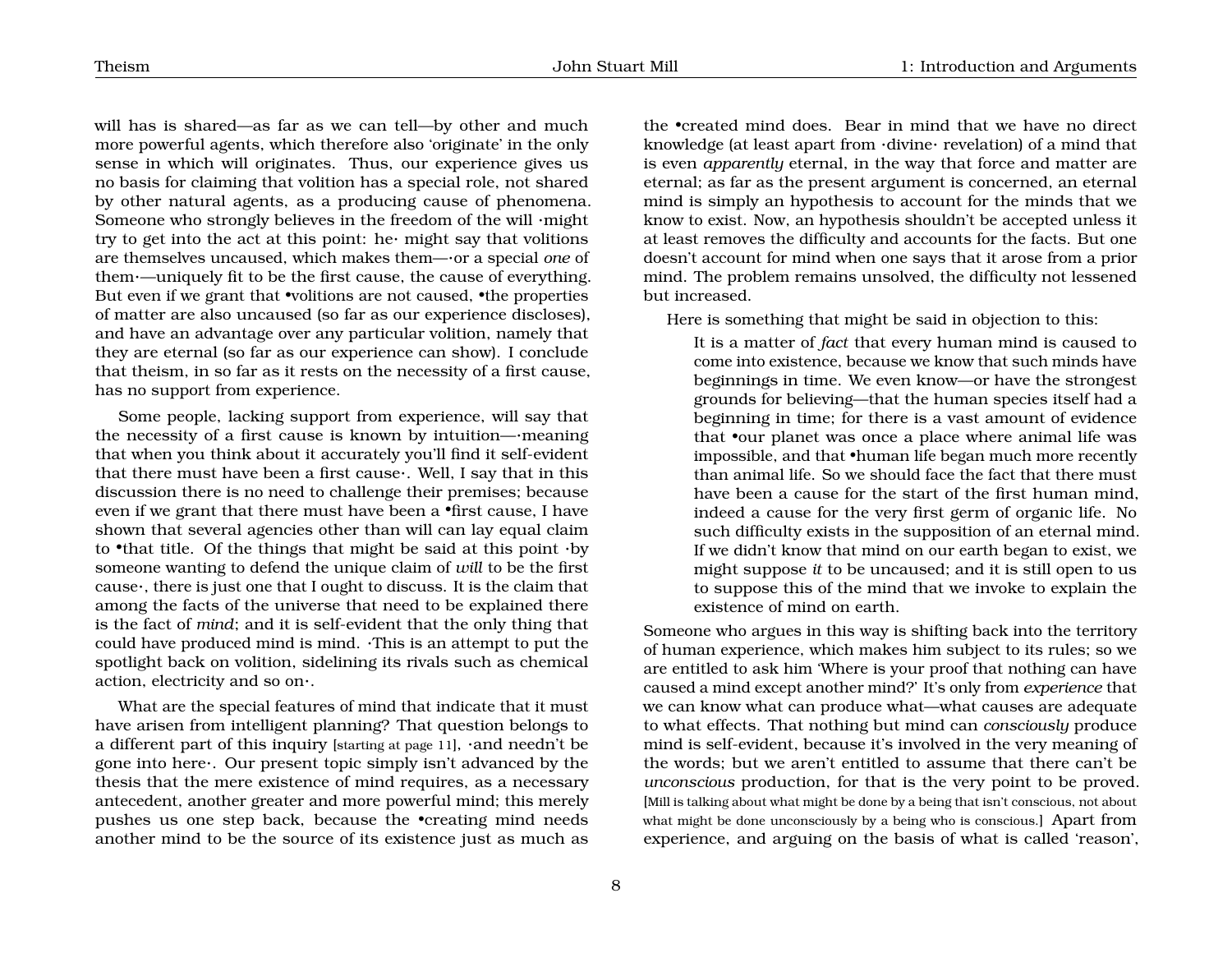that is on supposed *self-evidence*, the idea seems to be that

•no causes can give rise to products of a more precious or elevated kind than themselves.

But this conflicts with the known analogies of nature. How vastly nobler and more precious, for instance, are the higher plants and animals than the soil and manure out of which, and through the properties of which, they are raised up! All recent ·scientific· theorising tends towards the opinion that the general rule of nature involves the •development of inferior kinds of being into superior ones, the •substitution of greater elaboration and higher organization for lower. Whether or not this is right, there are in nature ever so many facts that look that way, and this is sufficient for the argument.

Now ·at last· this part of the discussion *can* stop! What emerges from it is that the 'first cause' argument does no work towards establishing theism; because •no cause is needed for the existence of anything that has no beginning; •both *matter* and *force*, whatever metaphysical theory we may give of either of them, have had no beginning (so far as our experience can teach us), and •this can't be said of *mind*. [This is first time Mill has brought in *matter* in this way, though he did remark a page back that *the properties of matter* seem to be eternal.] The phenomena or *changes* in the universe have indeed each of them a beginning and a cause, but their cause is always a previous *change*; and the analogies of experience don't give us any reason to expect, from the mere occurrence of changes, that if we could trace the series back far enough we would arrive at a primeval volition—·a volition that was the start of all the other changes·. The world's mere existence doesn't testify to the existence of a god; if the world gives indications of a god, they must come ·not from its mere existence but· from relatively detailed facts about what goes on in the world—the details that resemble things done for a purpose—which I'll discuss later. If, in the absence of evidence from experience, the evidence of intuition ·or self-evidence· is relied on, we can answer that if it is intuitively evident that

•mind, as mind, must have been created, then it must also be intuitively evident that

•the Creative Mind, as mind, must have been created;

and so we are no nearer to the first cause than we were before. But if nothing in the nature of mind as such implies a creator, the minds that have a beginning in time—including all minds that are known to us through our experience—must indeed have been caused, but their cause needn't have been a prior intelligence.

## <span id="page-9-0"></span>**Argument from the general consent of mankind**

Before proceeding to the argument from marks of design, which I think must always be the main strength of natural theism, we can quickly deal with some other arguments that don't have much scientific weight but have greater influence on the human mind than much better arguments. Why? Because they're appeals to authority; and it is by authority that the opinions of most people are principally and not unnaturally governed. The authority invoked is that of *mankind generally*, especially of some of its wisest men—and most especially ones who in *other* respects conspicuously broke away from commonly accepted prejudices. Socrates and Plato, Bacon, Locke, and Newton, Descartes and Leibniz, are examples commonly cited.

For someone who in matters of knowledge and cultivation isn't entitled to regard himself as a competent judge of difficult questions, it's good advice to content himself with regarding as true •anything that mankind generally believe, and believing it for as long as they do; or •anything that was believed by the people who are regarded as the most eminent among the minds of the past. But to a *thinker* the argument from other people's opinions has little weight. It is merely second-hand evidence; all it does is to tell us to look out for the reasons on which this conviction of mankind or of wise men was based—to look out for them and then to evaluate them for ourselves. Accordingly, those who make any claim to philosophical treatment of the subject bring in this general consent mainly as evidence that the mind of man has an intuitive perception, or an instinctive sense, of deity. From the premise that

**(1)** the belief ·in God· is very widespread they infer that

**(2)** the belief is built into our nature;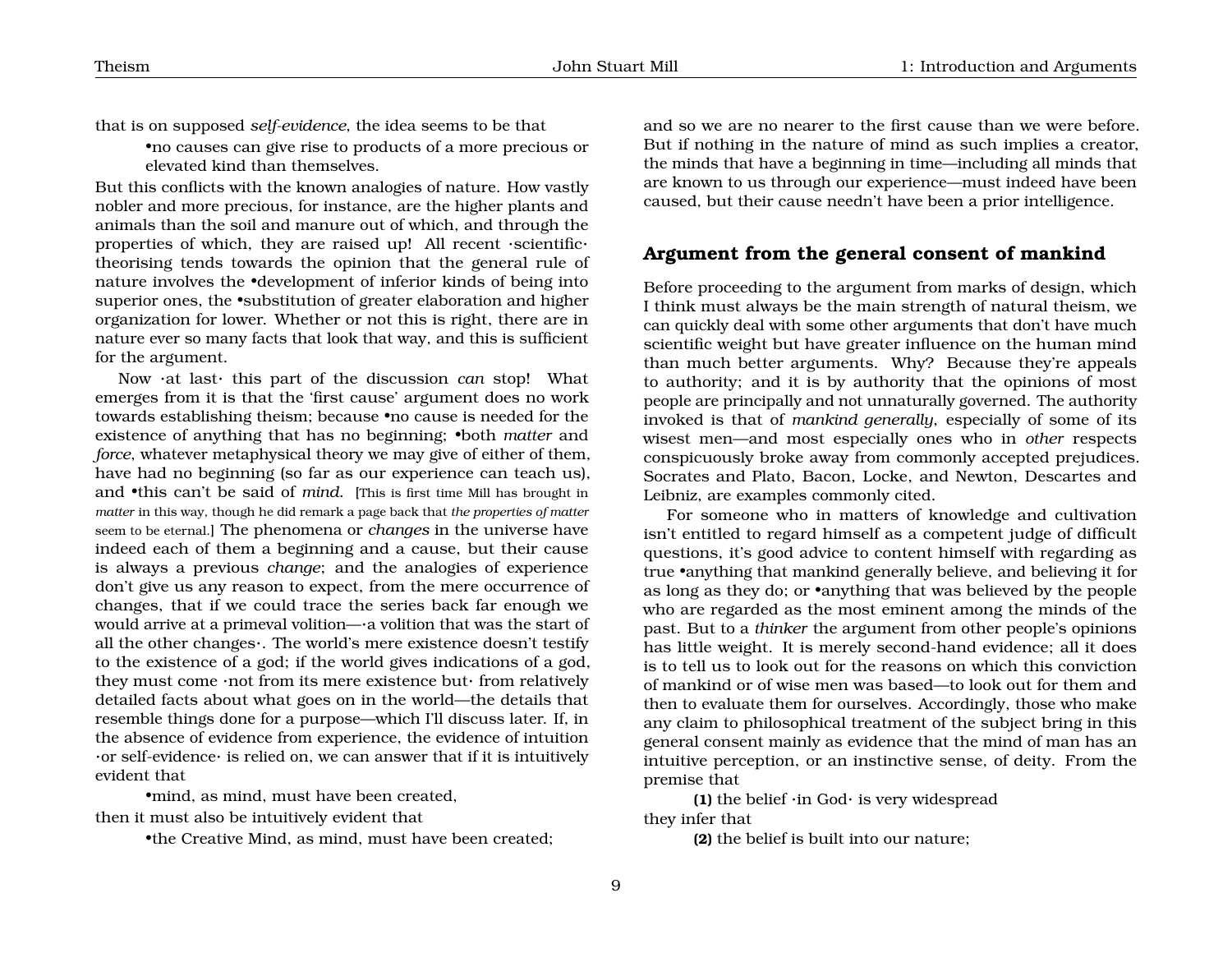and from this they draw the further conclusion that

**(3)** the belief must be true.

This inference of **(3)** from **(2)** is very shaky, though it's of a kind often used by those who philosophize in terms of what is 'intuitive' or self-evident. Anyway, as applied to theism this argument begs the question [see note on page [5](#page-4-0)], because the only support it has  $\cdot$  for the move from **(2)** to **(3)**· is the belief that the human mind was made by a god who wouldn't deceive his creatures.

But ·before that there is the inference of **(2)** from **(1)**·. What ground *does* the general prevalence of •the belief in God give us for inferring that •this belief is something we are born with, something built into us and not depending on evidence? Is there so little evidence—even *seeming* evidence—for the proposition that God exists? Is this belief so far from seeming to be based on facts that the only way we can explain it is by supposing it to be innate? We wouldn't have expected *theists* to hold that the appearances of designing intelligence in nature are not only insufficient but are not even *plausible*, and can't be supposed to have convinced either people in general or the wiser minds among them! If there *are* external evidences of theism, even if they aren't perfectly conclusive, why do we need to suppose that the belief in theism was the result of anything else? The superior minds to whom theists appeal, from Socrates onwards, when they professed to give the grounds of their belief in God, didn't say that they found the belief in themselves without knowing where it came from; rather, they ascribed it either to revelation or to some metaphysical argument or to those very external evidences that are the basis of the argument from ·the marks of· design.

This may be said by way of objection: 'The belief in a god or gods is universal among **(a)** barbarous tribes, and among **(b)** the ignorant portion of civilized populations; and none of *these* people can be supposed to have been impressed by the marvellous adaptations of nature—·the apparent marks of design·—most of which are unknown to them.' I answer that **(b)** ignorant people in civilized countries take their opinions from the educated, and that **(a)** in the case of savages, if the evidence is insufficient so is the belief! Savages don't believe in the God of natural theology; *their* theism is merely a version of the crude generalization that ascribes

life, consciousness and will to all natural powers of which they can't perceive the source or control the operation. And the gods believed in are as numerous as those powers. Each river, fountain or tree has a divinity of its own. This is a blunder of primitive ignorance! To see it as the work of the supreme being, implanting in his creatures an instinctive knowledge of his existence, is a poor compliment to God! The religion of savages is fetishism [= 'the worship of trivial idols'] of the grossest kind, ascribing life and will to individual ·inanimate· objects, and trying to win their favour by prayer and sacrifice. We won't be surprised by this when we bear in mind that there's no sharp boundary line separating conscious human beings from inanimate objects. Between •such objects and •man there is an intermediate class of objects. . . .that do have life and will, namely the •lower animals. In primitive societies •these play a very big part in human life, which makes it unsurprising that men should at first be unclear about the line separating the animate part of nature from its inanimate part. When they have observed more of nature, they come to see that the majority of outward objects have all their important qualities in common with entire classes or groups of objects that behave exactly alike in the same circumstances; and in these cases the worship of visible objects is replaced by worship of an invisible Being who is supposed to preside over the whole class. This move from the particular to the more general is made slowly, with hesitation and even with terror. We see this even today, in the case of ignorant populations—how hard it is for their experience to clear them of the belief in the supernatural powers and terrible resentment of a particular idol! It is chiefly through these terrors that the religious thoughts and feelings of barbarians are kept alive. . . .until the theism of cultivated minds is ready to take their place. And the theism of •cultivated minds, if we take •their own word for it, is always a conclusion reached either •through arguments they regard as reasonable or •from appearances in Nature.

There's no need for me to emphasize the problems of the hypothesis of a •belief that is natural to human beings though they don't all have it, or of an •instinct that isn't universal. Of course it is conceivable that some men might be born without a particular natural faculty, as some are born without a particular sense—·it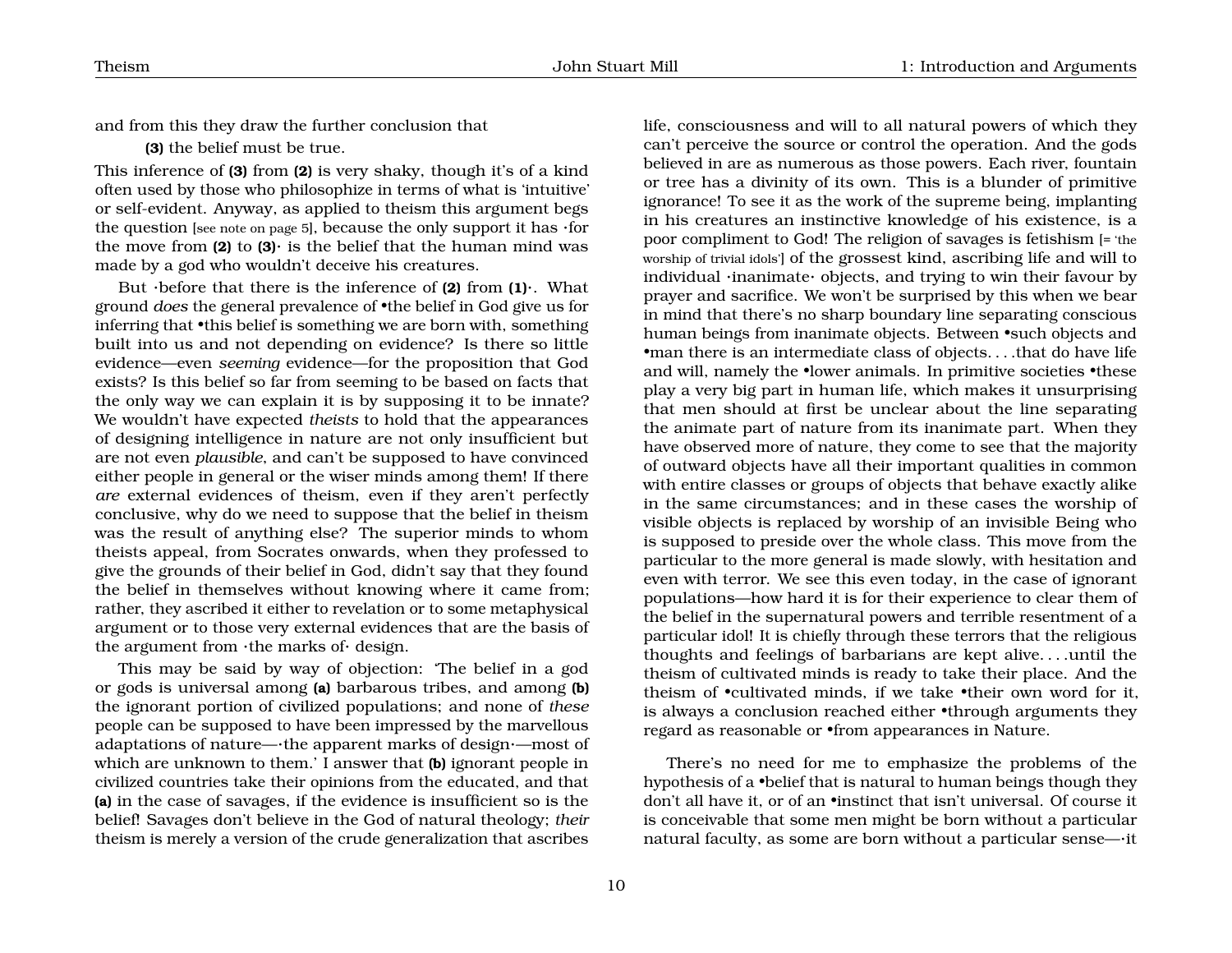might be that some men lack the natural instinct for religion just as some men are born blind  $\cdot$ . But when this is  $\cdot$ thought to be $\cdot$  the case, we ought to be very careful about the evidence that it really is a *natural* faculty. ·Don't think that it must always be easy to know whether some ability is natural or not, as it is indeed easy to know that our eyesight is natural·. If the thesis that *men can see* were not a matter of observation but of theorizing; if they had no apparent organ of sight, and no perceptions or knowledge except what they could conceivably have acquired in some round-about way through their other senses, the fact that some men don't even think they can see would be a considerable argument against the theory of a  $\cdot$ natural $\cdot$  visual sense.... Anyway, not even the strongest believer in innate, natural ideas and knowledge will claim an *instinctive* status for any belief that could—this being uncontroversial—be explained by real or apparent *evidence* for it. In our present case  $\cdot$  of the belief in a god or gods $\cdot$ , we have in addition to the

•force of evidence,

these other factors tending to cause men to have and retain the belief:

•various emotional or moral causes that incline men to the belief;

•the way the belief seems to answer the questions about the past that men persist in tormenting themselves with;

•the hopes that the belief opens up for the future; and also •the fears that it causes,

because fear as well as hope encourages belief. And for people with very active minds, the belief must have been supported by their perception of

> •the power that belief in the supernatural provides for governing mankind, whether for their own good or for the selfish purposes of the governors.

So the general consent of mankind doesn't provide a basis for accepting, even just as an hypothesis, the status of something inherent and natural and instinctive for a belief that is so very easy to explain otherwise.

## <span id="page-11-0"></span>**The argument from consciousness**

There have been many arguments, indeed almost every religious metaphysician has one of his own, to prove •the existence and attributes of God from so-called •truths of reason that are supposed to be independent of experience. Descartes, who is the real founder of intuitional metaphysics [= 'metaphysics based on propositions claimed to be known by intuition, i.e. known as self-evident'; that's not what 'intuitional metaphysics' means these days], draws the ·theistic· conclusion immediately from the first premise of his philosophy, the celebrated assumption [Mill's word] •that whatever he could very clearly and distinctly apprehend must be true. The idea of a god who is perfect in power, wisdom, and goodness, is a clear and distinct idea, so by •this principle it must correspond to a real object. This thesis:

•Any conception of the human mind proves the existence of the thing it is an idea *of* '

is a bold generalization! ·In fact, it is too bold·, and Descartes is obliged to make it safer by cutting it back to

•Any conception of the human mind, *if it includes existence*, proves the existence of the thing it is an idea of,

·but this still leaves Descartes with his theistic conclusion·. The idea of God implies the combination in one thing of all perfections, and existence being a perfection, the •idea of God proves his •existence. This very simple argument. . . .is not likely to satisfy anyone these days. Many of Descartes's successors have made more elaborate though scarcely more successful efforts, trying to derive knowledge of God from an inward light, making it out to be a truth that doesn't depend on external evidence, something known by *direct perception* or (as they usually say) by *consciousness*. . . . It would be a waste of time to examine any of these theories in detail. While each has its own particular logical fallacies, they have one weakness in common, namely that one man can't convince other people that *they* see an object by proclaiming with great confidence that *he* perceives it! If he claimed to have a god-given faculty of vision that no-one else has been given, enabling him to know things that can't be seen by people who don't have his gift, the case might be different. Men have made such claims, and have led people to believe them; all that other people can do in such a case is to demand to see the credentials ·of the claim or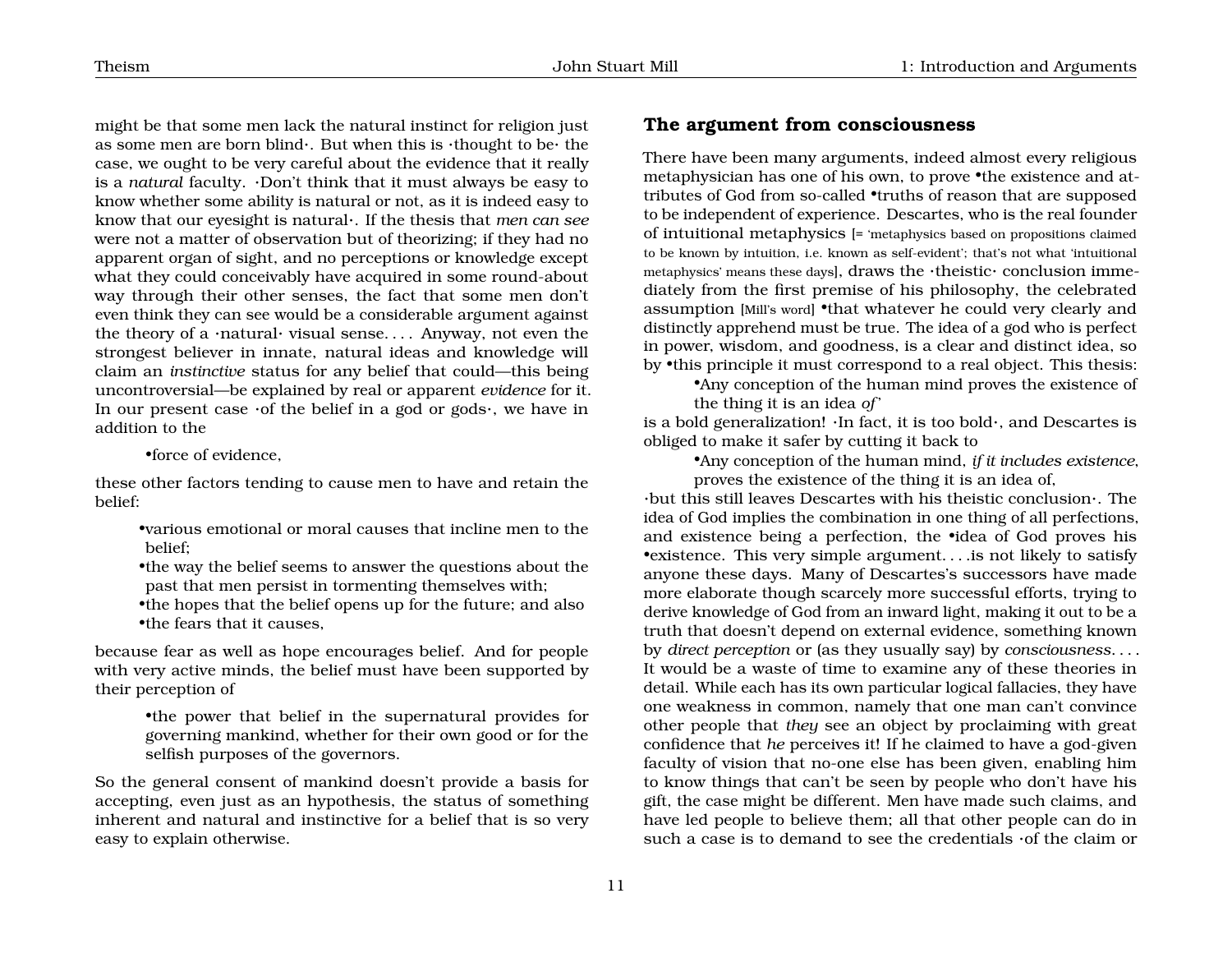the person who makes it·. [In the next sentence, the phrase 'the prophet' is a joking reference to the person who offers the argument to God's existence from facts about the idea of God. Actually, Mill's point here is that the person in question does *not* set up as a prophet—i.e. someone with special knowledge of God that others can't have—but maintains that the basis for his argument is available to everyone.] But in our present case no claim is made to any special gift; we are told that we are all as capable as the prophet of seeing what he sees, feeling what he feels; indeed we are told that we actually *do* see and feel what he does—and yet our utmost efforts don't make us aware in our own minds of what he says we perceive. This supposed universal faculty of intuition is merely

The dark lantern of the Spirit

Which none see by but those who bear it;

and 'those who bear it' may fairly be asked: 'Isn't it more likely that •you are mistaken about the *origin* of an impression in your mind than that •the rest of us are ignorant of the very *existence* of an impression in theirs?' [The 'dark lantern' lines are from Samuel Butler's *Hudibras*.] The logical weakness of all arguments from •the subjective notion of God to •the objective reality of God was well seen by Kant, the most discriminating of the *a priori* metaphysicians, who always kept questions about •the origin and composition of our ideas sharply separated from questions about •the reality of the corresponding objects. According to Kant,

the idea of God is 'native to' the mind in the sense that it is constructed by the mind's own laws and not derived from anything outside the mind; but this idea. . . .can't be shown by •any logical process, or perceived by •direct apprehension, to have a corresponding reality outside the human mind.

To Kant, God is neither an •object of direct consciousness nor a •conclusion of reasoning, but a *necessary assumption*—not logically necessary, but practically necessary because imposed by the reality of the moral law. Duty is a fact of consciousness: 'Thou shalt' is a command issuing from the depths of our being, and can't be explained through any impressions derived from experience; and this command requires a *commander*, though it isn't perfectly clear whether Kant means **(1)** that accepting a law involves believing in a lawgiver, or only that **(2)** it is very desirable

that there should be a being whose will is expressed by the law. If **(1)** is right, the argument is based on an ambiguity in the word 'law', which may refer to •a rule to which we feel it a duty to conform or to •a law as commonly so-called, a law of the state. The two kinds of 'law' have something in common, namely that they both claim our obedience; but it doesn't follow that the rule must originate, as the laws of the land do, in the will of a legislator or legislators external to the mind. We may even say that *a feeling of obligation that is merely the result of a command* is not what is meant by 'moral obligation'. On the contrary, 'moral obligation' presupposes something that the *internal* conscience bears witness to as binding *in its own nature*. If God also commands it, he is conforming to it and perhaps declaring it, but he isn't *creating* it. Well, then, let us for purposes of argument concede that the moral sentiment is •purely of the mind's own growth, the obligation of duty •entirely independent of experience and impressions acquired from outside ourselves—as •purely and •entirely as Kant or any other metaphysician ever contended. This doesn't require us to believe in a divine legislator merely as the source of the obligation. Indeed this feeling of obligation seems to conflict with that belief rather than implying it; and as a matter of fact many people who have no positive belief in God (though they may have a habit of referring to him as an ideal conception) fully •accept the obligation of duty as a matter of moral truth and also •strongly feel it in their practical lives. **(2)** But if the existence of God as a wise and just lawgiver is not a necessary part of the feelings of morality, it may still be maintained that those feelings make his existence highly desirable. No doubt they do, and that is the main reason why we find that good men and women cling to the belief in God, and are pained by its being questioned. But surely it isn't legitimate to assume that the universe is organized in such a way that whatever is desirable is true! [The 'optimism' that Mill is about to mention is not a cheerful look-on-the-bright-side •attitude to the future; it is a •theory about how good the universe is.] Optimism is a thorny doctrine to maintain, even for someone who already believes in God. Leibniz had to take it in the limited sense that the universe, being made by a good Being, is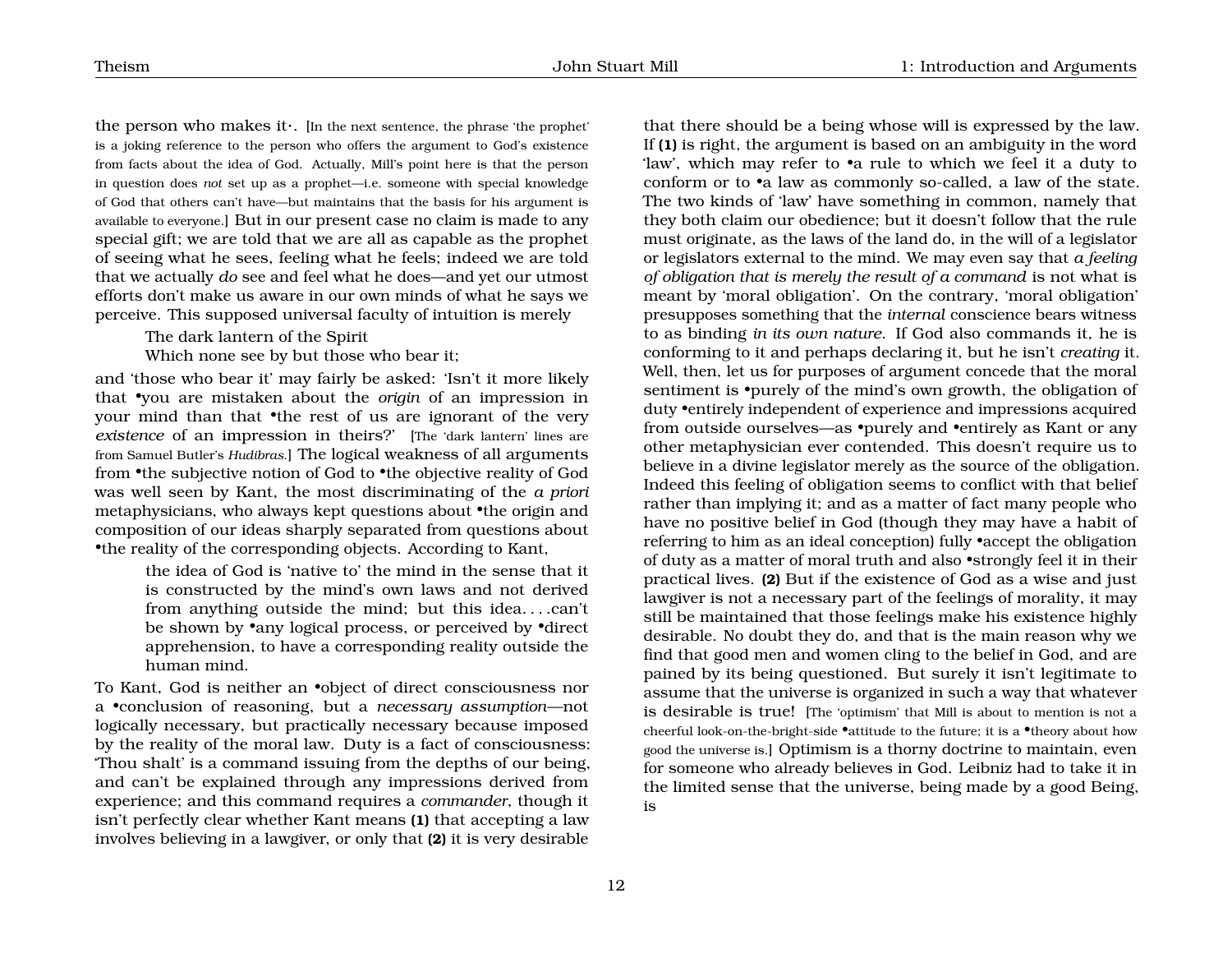•the best universe *possible*

—not that it is, absolutely and without qualification,

•the best universe.

His view, in short, was that God's power isn't up to making the universe more free from imperfections than it is. But optimism *prior* to a belief in a god, and as a *reason* for that belief, seems one of the oddest of all theoretical delusions! And yet I think it is one of the main contributors to keeping up humanity's belief in God—this *feeling* of its desirableness, ·this *wanting* it to be the case that God exists·. It is often produced in the form of an argument, but its argumentative value is nil. It's merely a naive expression of the human mind's tendency to believe what is agreeable to it.

Without spending longer on these or on any of the other *a priori* arguments for theism, I shall now turn to the far more important argument ·that makes use· of the appearances of design in nature.

#### <span id="page-13-0"></span>**The argument from marks of design in nature**

We now at last we reach an argument of a really scientific character —one that doesn't shrink from scientific tests, and claims to be judged by the established rules of induction. The argument from design is based entirely on experience. It goes like this:

> Certain qualities are found to be typical of things that are made by an intelligent mind for a purpose. The order of nature, or some considerable parts of it, exhibit these qualities in a remarkable degree. From this great similarity in the effects we are entitled to infer similarity in the cause, and to believe that things that it's beyond the power of man to make but that resemble the works of man in everything except the power ·needed to make them· must also have been made by intelligence, armed with a greater power than human beings have.

I have stated this argument in its fullest strength, as it is stated by the most thoroughgoing of its supporters. But it doesn't take much thought to show that although the argument has *some* force, its force is very generally overrated. Paley's 'watch' example puts the case much too strongly. If I found a watch on an apparently

deserted island, I would indeed—·as Paley says·—infer that it had been left there by a human being; but I wouldn't be inferring this from marks of design ·in the watch·; rather, I would be going by my knowledge—based on direct experience—that watches are made by men. I would just as confidently infer 'That was left there by a human being' if I saw a foot-print, or anything else, however insignificant, that experience has taught me to attribute to man. In the same way, geologists infer the past existence of animals from coprolites [= 'pieces of fossilised dung'], though no- one sees marks of design in a coprolite. The evidence of design in creation can never reach the height of direct induction; it amounts only to the inferior kind of inductive evidence called *analogy*. Analogy agrees with induction in this: they both argue that a thing known to resemble another in certain respects A and B will resemble it in another respect C. But the difference is that in induction A and B are known, by a previous comparison of many instances, to be the very features that C depends on or is somehow connected with. When this has not been established, the argument amounts only to this:

> •Since we don't know which features C is connected with in the known case, they may as well be A and B as any others. Therefore there is a greater probability of C in cases where we know that A and B exist than in cases of which we know nothing at all.

It's hard to make *any* estimate of the force of this argument, and a *precise* estimate is impossible. It may be very strong, when the known points of agreement—A and B etc.—are numerous and the known points of difference are few. . . .but it can never be equal in validity to a real induction. There are considerable resemblances between some of the arrangements in nature and some of those made by man, and even as mere resemblances they provide a certain presumption [see note on page [1](#page-1-0)] of similarity of cause; but it's hard to say how great that presumption is. All we can say for sure is that these likenesses make creation by intelligence considerably more probable than it would have been if there had been fewer likenesses or none at all.

This way of stating the argument, however, doesn't do full justice to the evidence for theism. The premise of the argument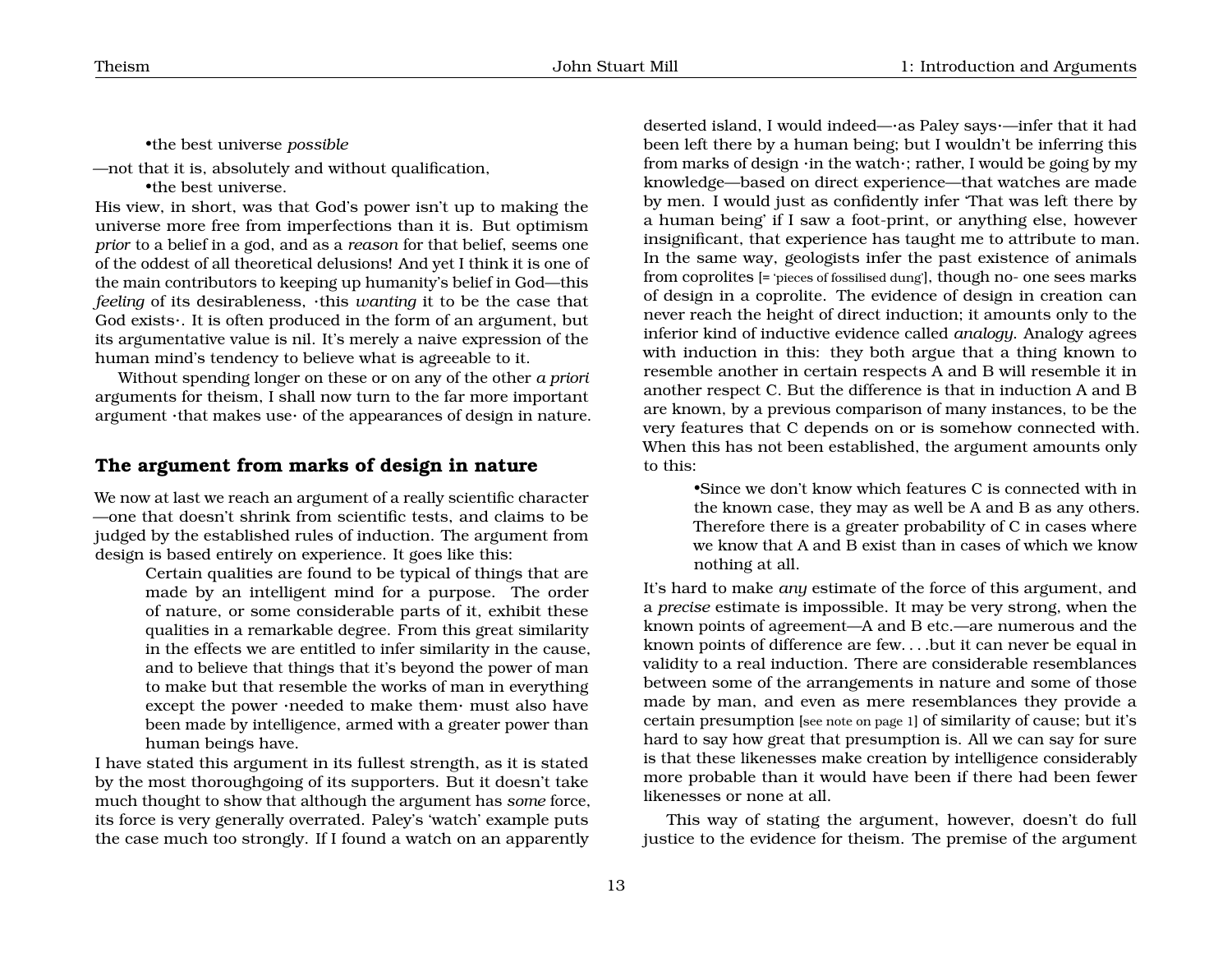from design is not merely

•the fact that some things in nature resemble *somehow* the works of human intelligence,

but rather

•a proposition about *how* things in nature resemble things designed by man.

The respects in which the ·natural· world is said to resemble the works of man are not taken at random; they are instances of something that experience shows to have a real connection with an intelligent origin, namely the fact of working together towards an end. So the argument is not one of mere analogy. As mere analogy it has some weight, but it is more than analogy. It surpasses •analogy exactly as induction surpasses •it. What we have here *is* an inductive argument.

This can't be denied, I think; so we have now to test the argument by the logical principles that are appropriate to induction. I can do this best by tackling not the argument as a whole but just some one of the most impressive cases of it. I'll take the structure of the eye (I could as well have taken the structure of the ear). It is claimed that the structure of the eye proves a designing mind. What *kind* of inductive argument is this? and how much force does it have? [The inductive methods that Mill is about to mention have been famous as 'Mill's Methods of Induction': he presented and discussed them in his *System of Logic*, which appeared about forty years before the present Essay.] The species of inductive arguments are four in number, corresponding to the four inductive methods—the methods of

•agreement,

•difference,

•residues, and

•concomitant variations.

The argument we are considering now involves the first of these, the method of agreement. This is the weakest kind of the four (inductive logicians know why), but our particular argument is a strong one of that kind. It can be logically analysed as follows:

The parts of the eye have something very remarkable in common, and so do their various positions that add up to their arrangement. The common property is this: *they all contribute to enabling the animal to see*. Because the

parts are as they are, the animal sees: if any one of them were different from what it is—·different in its nature or in its placing in relation to the others·—in most cases the animal either wouldn't see or wouldn't see as well as it does. And this is the only notable resemblance that we can find among the different parts of this structure, apart from the very general features of make-up and structure that they share with all other parts of the animal—·i.e. the features of the eye that mark it off as *animal*·. Now, every particular array of organic elements of the sort we call 'an eye' had a beginning in time, and must therefore have been brought together by a cause or causes. The principles of inductive logic require a large number of instances for an argument of this form, so as to •rule out the possibility that what we have is a merely *chance* co-occurrence of features that are not causally connected with one another. But in our present case the number of instances is immeasurably greater than anything inductive logic can insist on. So we are justified by the rules of induction in concluding that what brought all these elements together was some cause common to them all; and because the elements agree in the single feature of *working together to produce sight*, there must be some causal connection between •the cause that brought those elements together and •the fact of sight.

I regard this as a legitimate inductive inference; it's the sum and substance of what induction can do for theism. The natural way to go on with it would be this:

We are explaining •the putting together of the organic structure of the eye in term of •sight. But sight comes after the structuring of the eye, not before it; so we can't say that sight causally produces the structuring of the eye; so we'll have to say that the *idea of sight*, the *plan to create sight*, is what caused the structuring of the eye. [Mill expresses this by saying that sight can't be the 'efficient cause' of the structuring of the eye, and can only be its 'final cause'.] And that means that an intelligent will was involved in the structuring of the eye.

I'm sorry to say that this second half of the argument is more vulnerable than the first half. The origin of the wonderful mech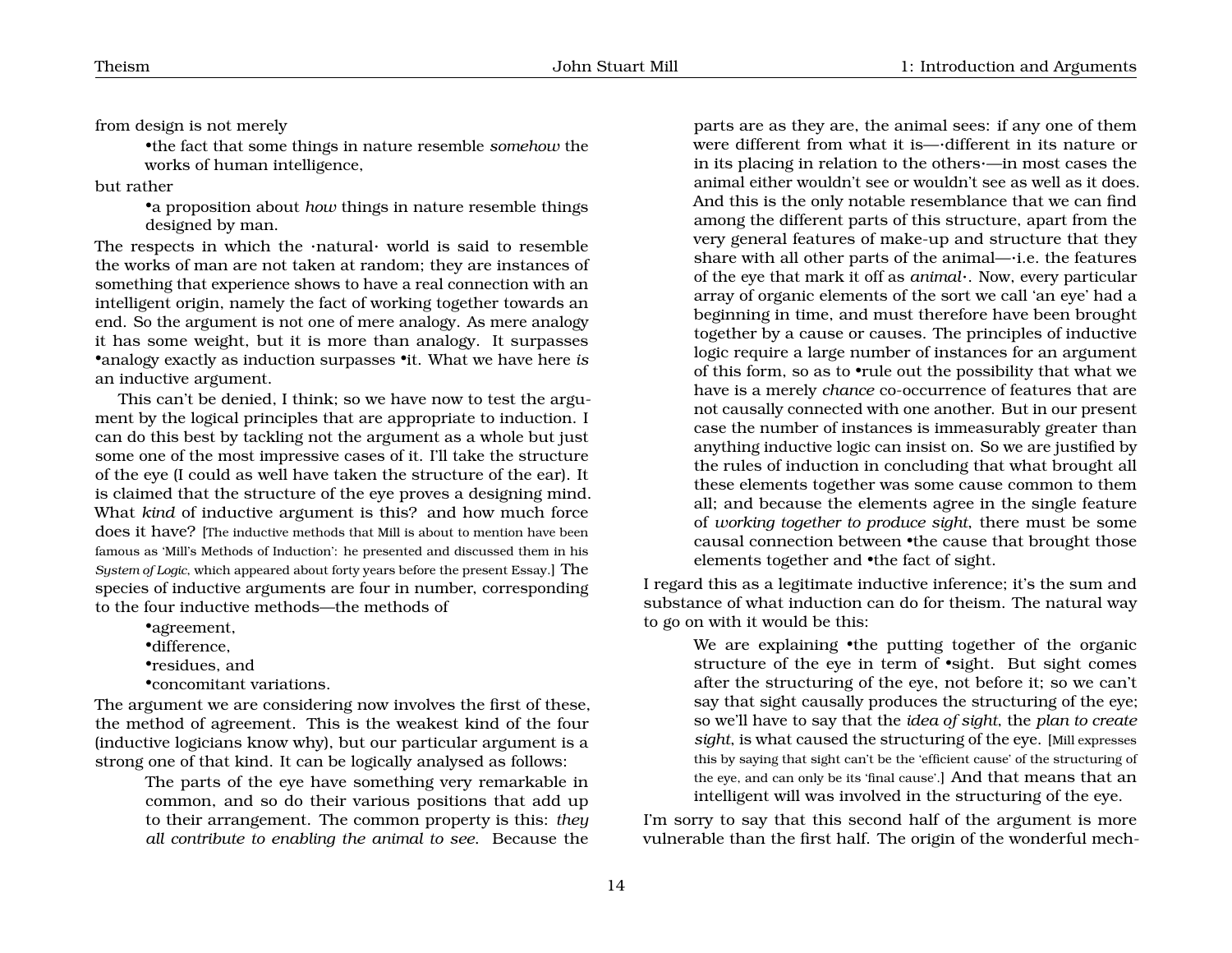anism of the eye *may* be connected with the fact of sight in the way claimed here, i.e. through the mechanism's being caused by creative forethought; but this is not the only possibility. [What comes next is presumably a reference to Darwin's *The Origin of Species*, which was published in 1859, about ten years before Mill wrote this Essay.] Recent scientific theorizing has called attention to another connecting link; there's no room for doubt that it is real, though there is (and probably will long continue to be) questions about whether this link is adequate to account for such truly admirable combinations as some of those in nature, ·e.g. the structure of the animal eye·. The 'link' I am talking about comes from the principle of 'the survival of the fittest'.

This principle doesn't claim to account for the origins of sensation or of animal or vegetable life. We start by assuming the existence of one or more very low forms of organic life, in which there are no complex adaptations and no notable appearances of design. Now, experience justifies us in thinking that many small variations from those simple types of organism would be thrown out in all directions and would be passed on to the variant organism's offspring. Some of these variations would help the creature in its struggle for existence while others would hinder it; the forms with helpful variants would always tend to survive, and those with disadvantageous ones would tend to perish. And thus the type of organism in question would constantly though slowly *improve* as it branched out into many different varieties, adapting it to different environments and ways of life, until—perhaps—it eventually reached the level of the most advanced examples that now exist.

Admittedly there's something very startling and *prima facie* improbable in this hypothetical history of nature. For one thing, it requires us to suppose that the primeval animal—whatever sort of organism it was—couldn't see, and was only very slightly prepared to become able to see, perhaps by having cells that were structurally affected by some chemical action of light. One of the accidental variations that are liable to take place in all organisms would at some time or other produce a variety that could see, in some imperfect manner; this feature would be passed on by inheritance, while other variations continued to take place in

other directions; so that eventually a number of races [Mill's word] with eyesight would be produced, whose power of sight (even if imperfect) would have a great advantage over all other creatures that couldn't see, and would in time wipe them out everywhere except perhaps in a few very special locations underground. Fresh variations adding themselves to the previous ones would give rise to races with better and better seeing powers, until we might at last reach a combination of structures and functions as impressive are found in the eyes of men and of the more important animals. When theory is pushed to that extreme point, the most we can say in its favour at present is that •it isn't as absurd as it looks, and that the •analogies that have been empirically discovered and are favourable to its being possible far exceed what anyone could have supposed beforehand. Whether it will ever be possible to say more than this is at present uncertain. If the theory is accepted, that would be in no way whatever inconsistent with ·divine· creation, but there's no denying that it would greatly weaken the evidence for it.

Leaving this remarkable theory to whatever fate the progress of science may have in store for it, I think it must be accepted that in the present state of our knowledge the adaptations in nature provide a large balance of probability in favour of creation by intelligence. It is equally certain that this is no more than a probability; and that the various other arguments of natural theology that I have discussed ·throughout Part 1 of this Essay· add nothing to its force. Apart from ·divine· revelation, any reason there is to believe in an author of nature is derived from the appearances in the universe. Their mere resemblance to the works of man, or to what man could do if he had the same power over the materials of organisms as he has over the materials of a watch, has *some* value as an argument by analogy; but the case is greatly strengthened by the properly inductive considerations which establish that there is some *connection through causation* between •the origin of the arrangements of nature and •the ends they fulfill. This line of thought carries little weight in many cases, but in others, and chiefly in the precise and intricate structures involved in plant and animal life, it has considerable strength.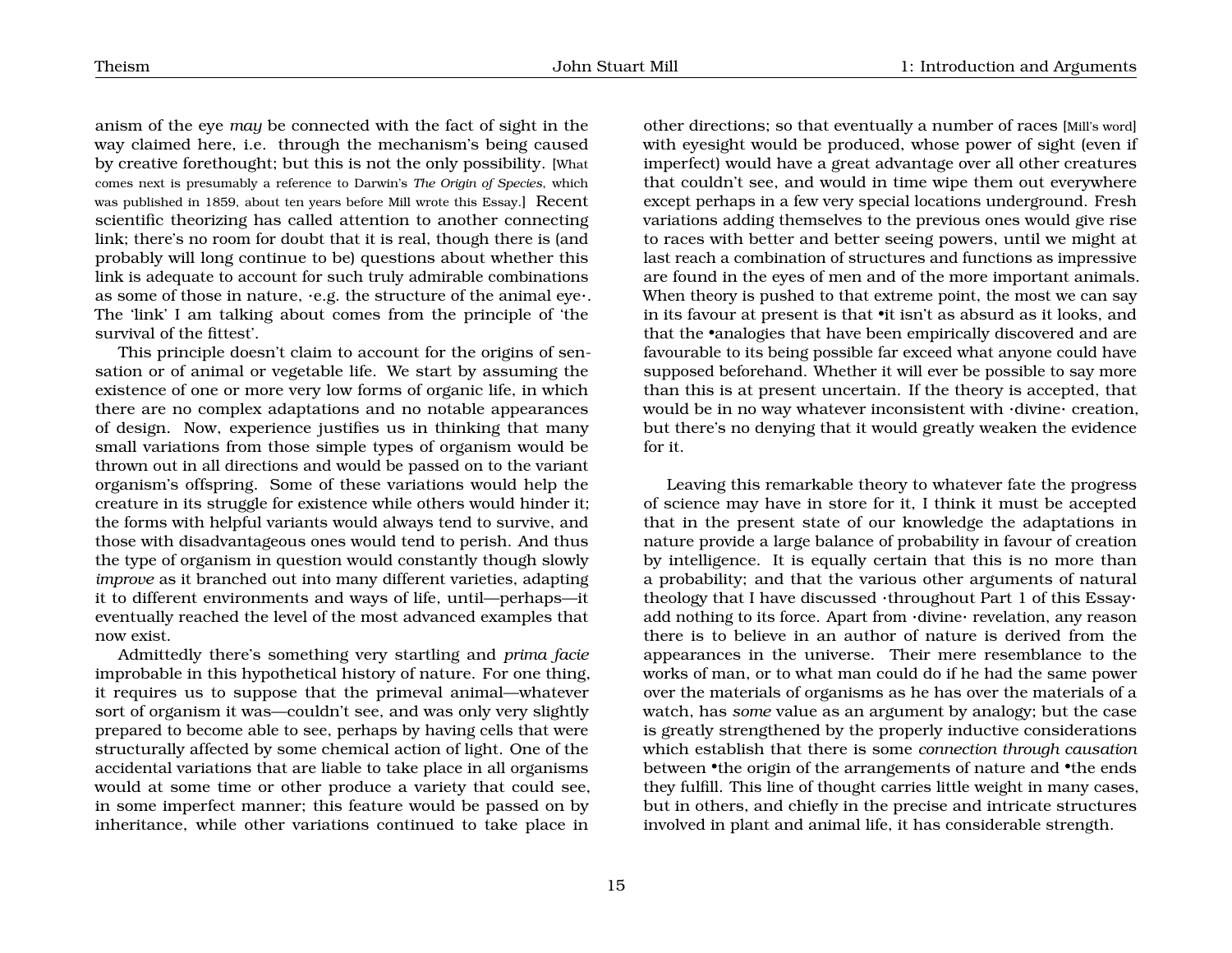## <span id="page-16-0"></span>**Part 2: Attributes**

Having shown in Part 1 where we have come to on the question looked at in a purely scientific way—of the existence of a god, I now turn to the question: given the indications of a god, what *sort* of god do they point to? This is a question about the evidence that nature gives us of a creative mind: what attributes does that evidence entitle us to ascribe to that mind?

### <span id="page-16-1"></span>**Omnipotence**

It doesn't need to be *argued* that the power if not the intelligence of God must be greater than man's—*so much* greater that we have no measure for the difference. But there is a big gap between this and God's being omnipotent and omniscient, ·i.e. his being able to do anything and his knowing everything·. And the gap has immense practical importance.

It's not too much to say that every indication of *design* in the universe is evidence against the omnipotence of the designer. For what do we mean by 'design'? *Contrivance*—the devising of means to an end. But the need for contrivance—the need to use means—is a consequence of the limitation of power. Who would use *means* to an end that he could achieve just by saying the word? The very idea of *means* implies that the means have an effectiveness that the direct action of the being who employs them doesn't have. Otherwise they aren't means, but merely clutter [Mill's word is 'encumbrance']. A man doesn't use machinery to move his arms! If he did, it would be because paralysis had deprived him of the power of moving them by volition. And if •the use of contrivances is in itself a sign of limited power, •the careful and skillful choice of contrivances is even more so. Can any wisdom be shown in the *selection* of means if the means owe all their effectiveness to the will of him who employs them, and when his will could have made any other means equally effective? •Wisdom and •contrivance are shown in overcoming difficulties, so there is no place for them in a Being for whom no difficulties exist. So the evidence of natural theology distinctly implies that the author of the cosmos worked

under limitations—that he had to adapt himself to conditions that were independent of his will, and to attain his ends by whatever arrangements—·whatever *contrivances*·—were possible in those conditions.

This hypothesis agrees with what we have seen to be the tendency of the evidence in another respect. We found that the appearances in nature •point indeed to an origin of the cosmos, i.e. of order in nature, and •indicate that the origin involves design, but they *don't* point to any beginning—still less any *creation*—of the two great elements of the universe, the passive element *matter* and the active element *force*. Nature gives us no reason whatever to suppose that either matter or force or any of their properties were *made* by the Being who was the author of the physical layout by which the world is made suitable for what we think to be its purposes, or that he has the power to alter any of those properties. It is only in the light of •this negative supposition—·i.e. •the supposition that God did *not* create matter or force or any of their properties·—that we see any need for wisdom and contrivance in the order of the universe. On •this hypothesis, God had to work out his ends by combining materials of a given nature and properties. Out of these materials he had to construct a world in which his designs would be carried out through given properties of matter and force, working together and fitting into one another. [The two uses of 'given' are Mill's. Matter etc. are 'given' in the sense of being something that God finds or confronts, not something he makes.] This did require skill and contrivance, and the means by which it is brought about often arouse our wonder and admiration; but just because it requires wisdom, it implies limitation of power, or rather 'wisdom' and 'limitation of power' express different sides of the same fact.

You might want to say: 'An omnipotent creator, though he didn't *need* contrivances such as man must use, thought fit to use them in order to leave traces that would enable man to recognize his creative hand.' I answer that this equally implies a limit to his omnipotence. For if he wanted men to know that •they and •the world are made by him, he in his omnipotence had only to *will* that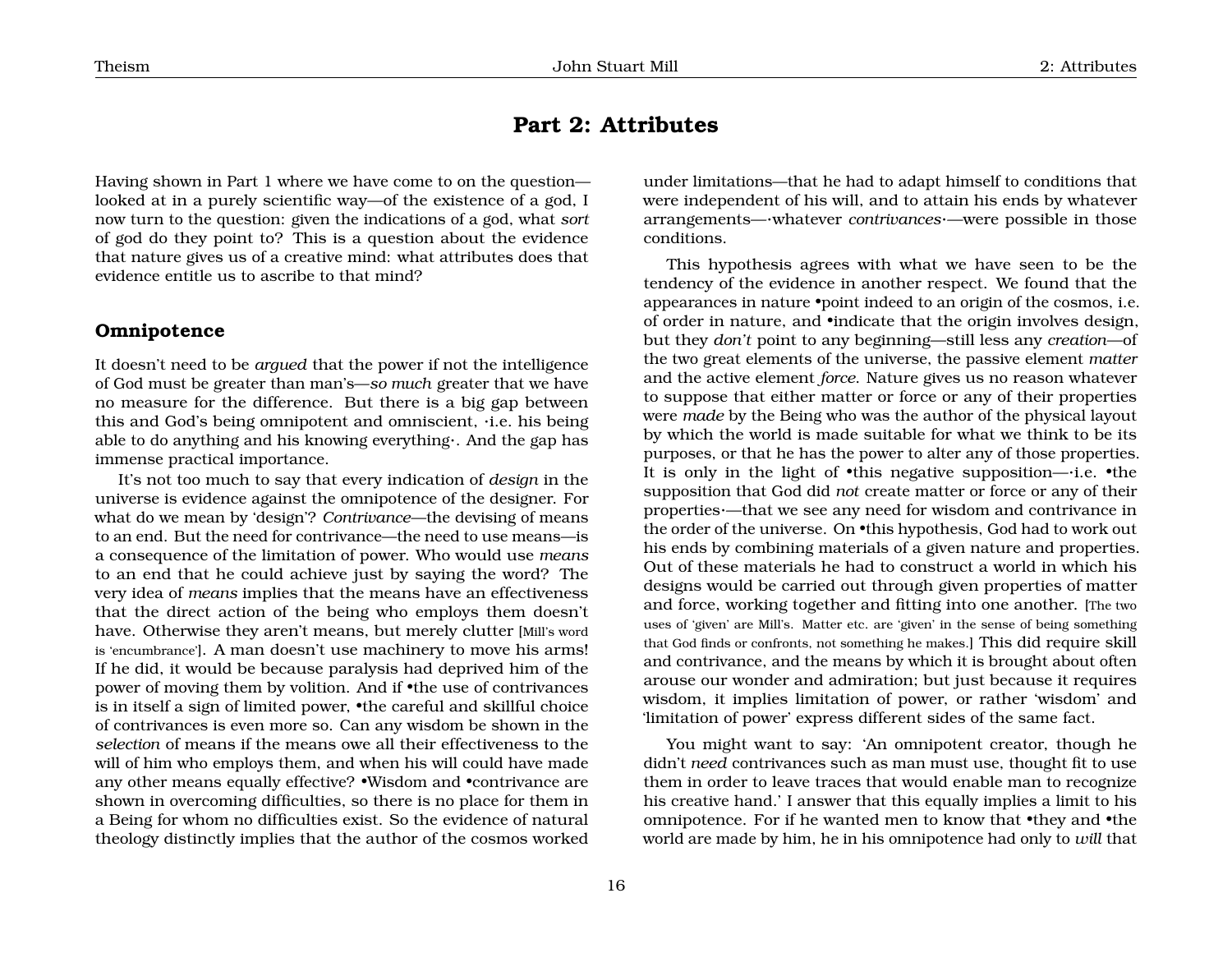they should be aware of it. Ingenious men have looked for reasons why God might choose to leave his existence to some extent a matter of doubt—so that men wouldn't be absolutely compelled to know it, as they are compelled to know that three and two make five. These imagined reasons are very unfortunate specimens of special pleading; but even if we admit their validity, they don't help the case for God's omnipotence. If an omnipotent God didn't want man to have a complete conviction of his (God's) existence, nothing hindered him from making the conviction fall short of completeness by any margin he chose to leave, ·doing this by a simple act of will rather than through any contrivance·. Arguments of the present kind are usually brushed aside by giving the easy answer that 'we don't know what wise reasons the omniscient ·God· may have had for leaving undone things that he had the power to do'. Someone who says this doesn't see that this reply itself implies a limit to omnipotence! When a thing is obviously good, and obviously in accordance with what all the evidence of creation implies to have been the creator's design, and we say we don't know what good reason he may have had for not doing it, we mean that we don't know to what other still better objective—to what objective still more completely in line with his purposes—he may have seen fit to postpone it. But the need to postpone one thing in order to do another belongs only to limited power. An omnipotent Being could have made the objectives compatible. Omnipotence doesn't need to weigh one consideration against another. If the creator, like a human ruler, had to cope with a set of conditions that weren't of his making, it would be unphilosophical and out of line for us to •challenge him regarding any imperfections in his work, to •complain that he left anything in it contrary to what (judging by all the indications of design) he must have intended. He must at least know more than we know, and we can't judge what greater good would have had to be sacrificed, or what greater evil allowed, if he had decided to remove this or that particular blot. [Throughout this Essay, the noun 'evil' is used to mean merely 'something bad'. On page [38](#page-36-0) Mill contrasts •'the evils of life' with •its meannesses and basenesses', where the latter phrase refers to bad behaviour by people while the former does not.] But this doesn't hold if he is omnipotent. If he is *that*, he must himself have willed that the two desirable objectives should be incompatible; he

must himself have willed that the obstacle to his supposed design should be insuperable. So it can't be what he wanted, after all. It won't do to say that it is what he wanted but that he had other designs that interfered with it; for no one purpose puts necessary limitations on another in the case of a Being who ·is omnipotent and who therefore· isn't restricted by conditions of possibility.

### <span id="page-17-0"></span>**Omniscience**

So the creator can't be said to be omnipotent on the strength of natural theology. The basic principles of natural religion, as inferred from the facts of the universe, negate his omnipotence. They don't in the same way •exclude omniscience: God's having only limited power doesn't contradict his having perfect knowledge and absolute wisdom. But there is nothing to •prove omniscience either. Someone who plans and carries out the arrangements of the cosmos certainly needs much more •knowledge than humans have, just as he needs much more •power. And the skill, the subtlety of contrivance, the ingenuity (as it would be called if this were a human work) is often marvellous. But nothing obliges us to suppose that either the knowledge or the skill is *infinite*. We don't even have to suppose that the contrivances were always the best possible. If we venture to judge them as we judge the works of human skill, we find plenty of defects. The human body, for example, is a striking example of artful and ingenious contrivance, but we may well ask whether a complicated machine like this couldn't have been made to last longer, and not to get out of order so easily and so often. We may ask why the human race should have been so constituted as to grovel in wretchedness and degradation for countless ages before a small portion of it was enabled to lift itself to the state of intelligence, goodness and happiness that we enjoy—still a very imperfect one. Perhaps God hadn't the power to do better; the obstacles to a better arrangement of things may have been insuperable. But it is possible that they were not. We can't tell whether the skill. . . .that produced the world as we see it reached the extreme limit of perfection compatible with the material it employed and the forces it had to work with. I don't know how we can even satisfy ourselves, on natural-theology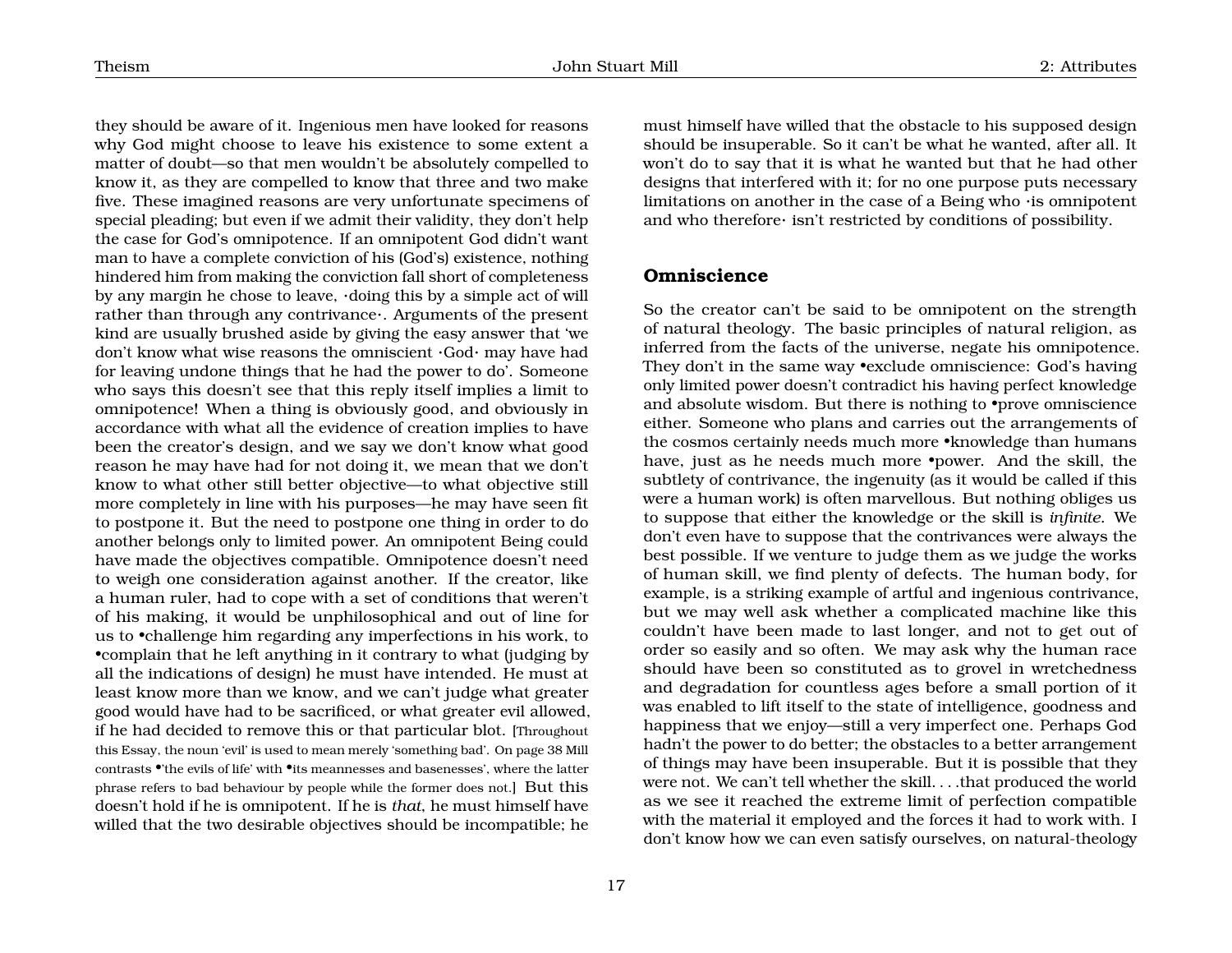grounds, that God foresees all the future, knowing in advance all the effects that his contrivances will have. There may be great •wisdom without the power of •foreseeing and calculating everything; and human workmanship teaches us that the following can happen:

A workman's knowledge of the properties of the things he works on enables him to make arrangements that are admirably fitted to produce a given result, yet he has very little power to foresee how forces of some other kind may modify or counteract the operation of the machinery he has made.

It may be that if we had the same power over the materials and the forces involved in organisms as we have over some inanimate things, we wouldn't need a vastly increased knowledge of the laws of nature on which organic life depends—not much greater than the knowledge we do have of some other natural laws—to be able to create organisms that were as wonderful and as well adapted to their conditions of existence as those in nature.

### <span id="page-18-0"></span>**What limits god's power?**

Assuming then that while we confine ourselves to natural religion we must settle for a creator who is less than omnipotent, the question arises—*what* limits are there to his power? Does the obstacle at which God's power stops, the obstacle that says 'You may go this far, but no further', lie in •the power of other intelligent beings, or in •the inadequacy and stubbornness of the materials of the universe? Or must we resign ourselves to accepting that the wise and knowing author of the cosmos was not *all*-wise and *all*-knowing, and may not always have done the best that was possible under the conditions of the problem? The first of these suppositions has until quite recently been the prevalent theory even of Christianity, and in many quarters it still is. People who accept it say—and in a certain sense they say it sincerely—that God is omnipotent, but they also hold that for some inscrutable reason he tolerates the perpetual thwarting of his purposes by the will of another Being of opposite character and of great though inferior power, namely the Devil. The only difference on this matter

between •the plain person's form of Christianity and •the religion of Ormuzd and Ahriman—·the good and evil spirits of ancient Persian religion·—is that Christianity pays its good creator the bad 'compliment' of having *made* the Devil and of being at all times able to crush and annihilate him and his evil deeds and counsels, and yet not doing so. But, as I have already remarked, all forms of polytheism—this one included—are hard to reconcile with a universe governed by general laws. Obedience to law is a mark of a settled government, and not of a conflict always going on. When powers are at war with one another for the rule of the world, the boundary between them is not fixed but constantly fluctuating. This may seem to be the case on our planet—a conflict between the powers of good and evil—when we look only at the •results; but when we consider the •inner springs we find that both the good and evil take place in the common course of nature, by virtue of the same general laws—the same machinery turning out now good, now evil things, and oftener still the two combined. The division of power may appear to be variable, but really it is so regular that if we were speaking of human rulers we would be quite sure that the share of each must have been fixed by previous consent. . . .

But when we come to consider not •what hypothesis can be conceived and possibly *reconciled with* known facts, but •what supposition is *pointed to* by the evidence of natural religion, the case is different. The indications of design point strongly in one direction, the preservation of the creatures in whose structure the indications are found. Along with the preserving agencies there are destroying agencies, which we might be tempted to ascribe to the will of a different creator; but there is little evidence of intricately contrived means of destruction (except when the destruction of one creature is the means to the preservation of others). And it can't be supposed that the preserving agencies are wielded by •one Being and the destroying agencies by •another. The destroying agencies are a necessary part of the preserving agencies; the chemical compositions by which life is carried on couldn't take place without a parallel series of decompositions. The great agent of decay in both organic and inorganic substances is oxidation, yet it is only by oxidation that anything stays alive for even a minute. When there is evidence of a purpose that hasn't been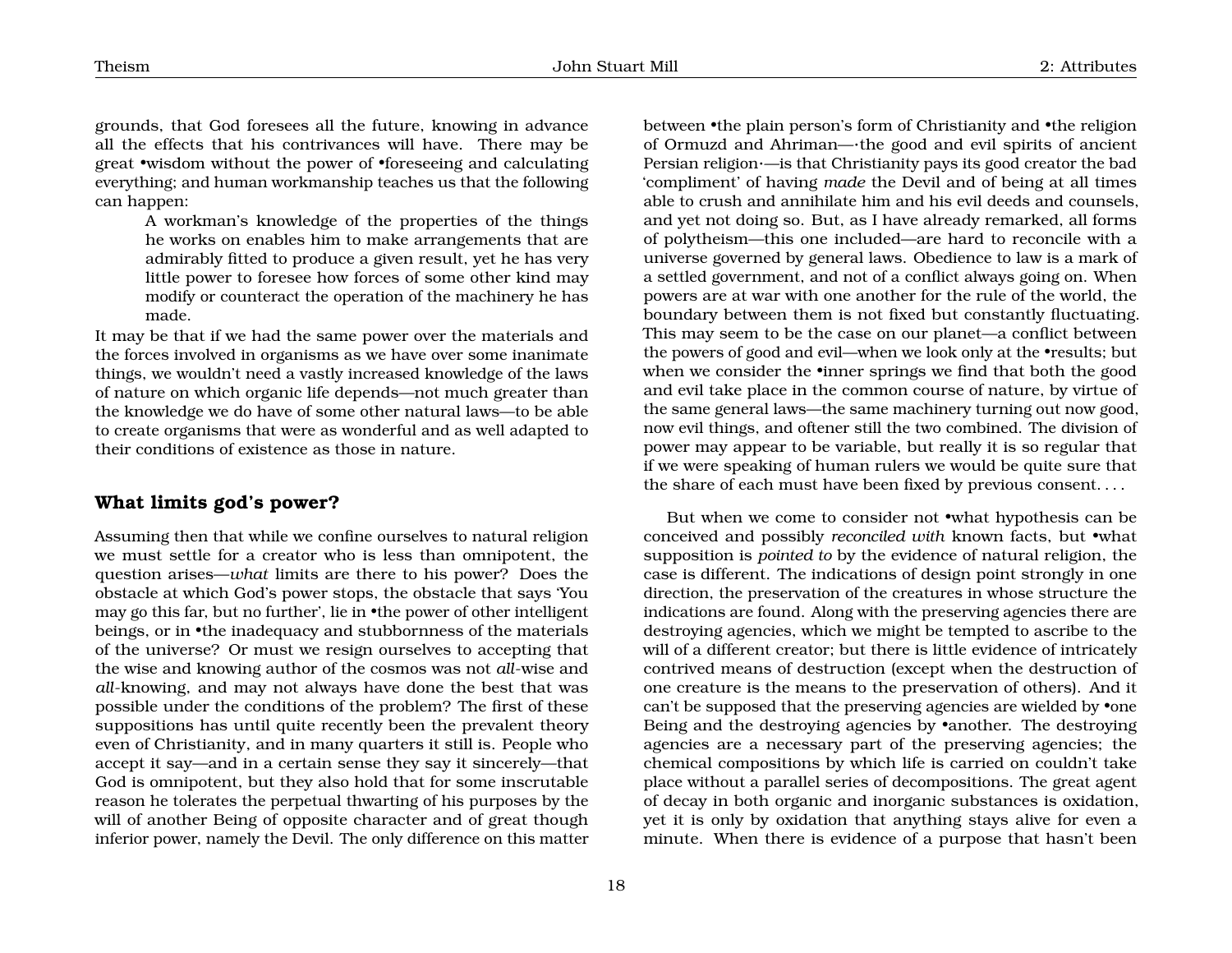fully achieved, the imperfections don't look as though they were designed. They are like •the unintended results of casual events that weren't sufficiently guarded against, or •a bit too much or too little of some of the agencies by which the good purpose is carried on, or •consequences of the wearing out of a machine that wasn't made to last for ever. They point either to shortcomings in the workmanship as regards its intended purpose, or to external forces not under the control of the workman, but not to forces that show any sign of being wielded and aimed by some other rival intelligence.

So we can conclude that there is no basis in natural theology for attributing intelligence or personality to the obstacles that partially thwart what seem to be God's purposes. Two other possible sources of the limitation of his power are more probable. **(1)** They result from the qualities of the material: the substances and forces of which the universe is composed don't admit of any arrangements by which his purposes could be more completely fulfilled. **(2)** God's purposes could have been more fully attained, but he didn't know how to do it: his creative skill, wonderful as it is, wasn't perfect enough to accomplish his purposes more thoroughly.

### <span id="page-19-0"></span>**God's moral qualities**

I pass now to the moral attributes of God, so far as they are indicated in his creation. Stating the problem in the broadest manner: *What indications does nature give of the purposes of its author?* This question looks very different to •us from how it looks to •the teachers of natural theology who carry the burden of having to accept the omnipotence of the creator. We don't have to tackle the impossible problem of reconciling •infinite benevolence and justice with •infinite power in the creator of such a world as ours! The attempt to do so  $\cdot$  is doubly disgusting $\cdot$ : it involves absolute contradiction in an intellectual point of view, and presents the revolting spectacle of a jesuitical [here = 'slippery, tricky'] defence of moral atrocities.

On this topic I needn't add to the illustrations I gave in my essay on *Nature*. At the present stage of the present argument

there is none of this moral perplexity. Grant that creative power was *limited*, by •conditions of whose nature and extent we know nothing at all, and the goodness and justice of the creator may be all that the most pious believe; everything in the work that conflicts with those moral attributes may be the fault of the *•*conditions that left God with only a choice of evils.

But a conclusion's being consistent with known facts is not the same as there being evidence to support it; and if our only basis for judging the design is the work actually produced, it's rather risky to speculate that the work designed was of a different quality from the result achieved. Still, though the ground is unsafe we may cautiously journey a certain distance on it. Some parts of the order of nature indicate contrivance much more than others do; and it isn't going too far to say that many parts show no sign of it at all. The signs of contrivance are most conspicuous in the structure and processes of plant and animal life. If it weren't for these it would probably never have seemed to thoughtful people that the appearances in nature provide any evidence of the existence of a god. But when a god had been inferred from the organization of living things, other parts of nature (such as the structure of the solar system) seemed to provide more or less strong evidence in confirmation of the belief. Thus, granting that there is design in nature, we can best hope to be enlightened as to *what* that design was by examining it in the parts of nature where its traces are the most conspicuous.

Well, then, what about those the devices in the construction of animals and plants that arouse the admiration of naturalists? ·What purpose do they appear to have? Or, to put the same question in another way·: to what end do they seem to tend? We have to face the fact that they tend principally to a rather lowly objective—merely to make the structure remain alive and in working order for a certain time, the individual for a few years, the species or race for a longer but still limited period. And the same is true for most of the similar though less conspicuous marks of creation that are recognized in inorganic nature. For example, the adaptations that appear in the solar system consist in placing it under conditions that enable it to maintain a stable system of causal inter-relations rather than flying apart. And even that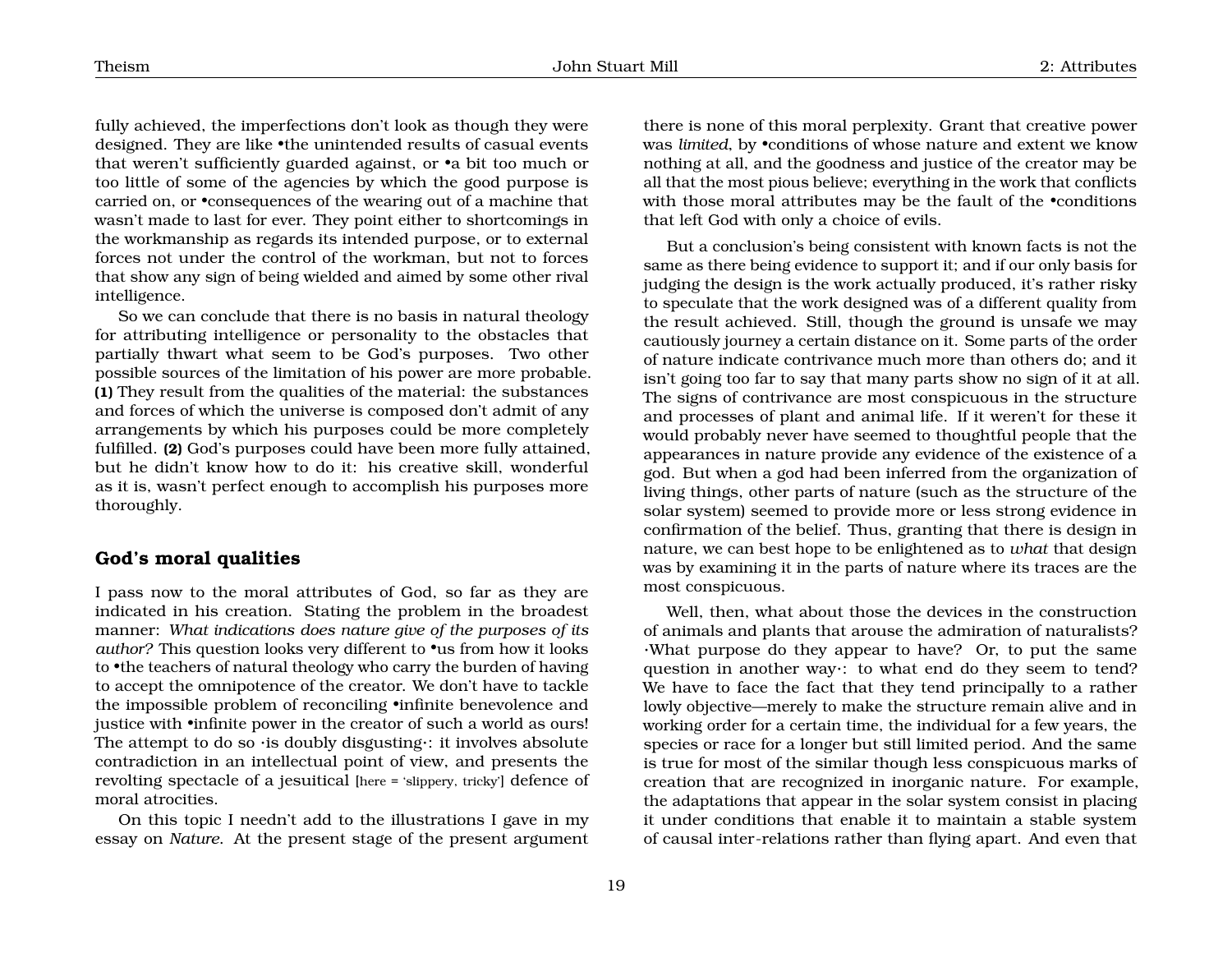·modest state of affairs· holds for only for a period of time; it's a vast period if measured against *our* short span of life, but even we can see that it is nevertheless limited; for even our feeble means of exploring the past provide—according to those who have examined the subject by the most recent lights—to yield evidence that the solar system was once a vast sphere. . . .of vapour, and is going through a process which in the long run will reduce it to a single not very large mass of solid matter, frozen up with more-than-arctic cold. If the machinery of the system is adapted to keep itself at work only for a time, still less perfect is the adaptation of it as a place where living beings can exist; because it is adapted to them, for each planet, only during the relatively short period between the planet's being too hot to permit life and its being too cold for that (judging by our experience of the conditions under which life is possible). . . .

Thus, most of the design of which there are indications in nature, however wonderful its mechanism, is not evidence of any moral attributes because the end to which it tends—this being our only evidence that it is *directed* to any end at all—is not a moral end. It isn't •the good of any sentient creature, but merely •the qualified permanence for a limited period of the work itself, whether living or not. If we want to infer the character of the creator from *that*, all we get is that he doesn't want his works to perish as soon as he creates them; he wants them to have a certain duration. Nothing follows from this about his feelings or attitudes towards his animate or rational creatures.

After we set aside all the many adaptations that have no apparent purpose but •to keep the machine going, there remain some provisions •for giving pleasure to living beings, and some •for giving them pain. Perhaps all these should be included among the contrivances for keeping the creature or its species in existence; for both the pleasures and the pains have a conserving tendency, the pleasures being generally disposed to attract the creature to the things that will maintain the existence of itself or its species, the pains to deter from things that would destroy it.

When all these things are considered, it's clear that ever so many bits of evidences of a creator *are not* evidence of a benevolent purpose in him—so many, indeed, that you may wonder whether

there are any that *are*. But trying to look at the question without partiality or prejudice, and not letting our wishes influence our judgment, it does seem that on the assumption that there is design at work in the universe, the balance of evidence indicates that the creator wanted his creatures to have pleasure. This is indicated by the fact that pleasure of one sort or another is provided by almost everything. •The play of the faculties, physical and mental, is a never-ending source of pleasure; •even painful things give pleasure by the satisfaction of curiosity and the agreeable sense that one is acquiring knowledge. There is also the fact that when we experience pleasure, it seems to result from the normal working of the machinery, whereas pain usually arises from some external interference with it.... Even in cases where pain results, like pleasure, from the machinery itself, it doesn't seem that the pain-causing contrivance was brought into play *so as* to produce pain; the pain points rather to a clumsiness in a contrivance that is employed for some other purpose. The maker of the machinery is no doubt responsible for having made it capable of pain; but this may have been a necessary condition for it to be capable of pleasure— a supposition that won't work •if the creator is omnipotent, but is extremely probable •if the creator works under the limitation of unbreakable laws and unchangeable properties of matter. Given that the susceptibility ·to pain· was part of the design, actual pain itself usually seems undesigned—a casual result of the organism's collision with some external force to which it wasn't intended to be exposed. . . . So there is much evidence that pleasure is agreeable to the creator, and very little (if any) evidence that pain is so. There is, then, a certain amount of justification for inferring, purely on grounds of natural theology, that benevolence is one of the creator's attributes. But to jump from this to the conclusion that •his sole or chief purposes are those of benevolence, and that •what the creation was *for* was the happiness of his creatures and nothing else, is not only not justified by any evidence but conflicts with such evidence as we have. If God's motive for creating sentient beings was the happiness of the beings he created, we have to judge, taking past ages and all countries and races into account, that on this planet at least he failed utterly; and if he had no purpose but our happiness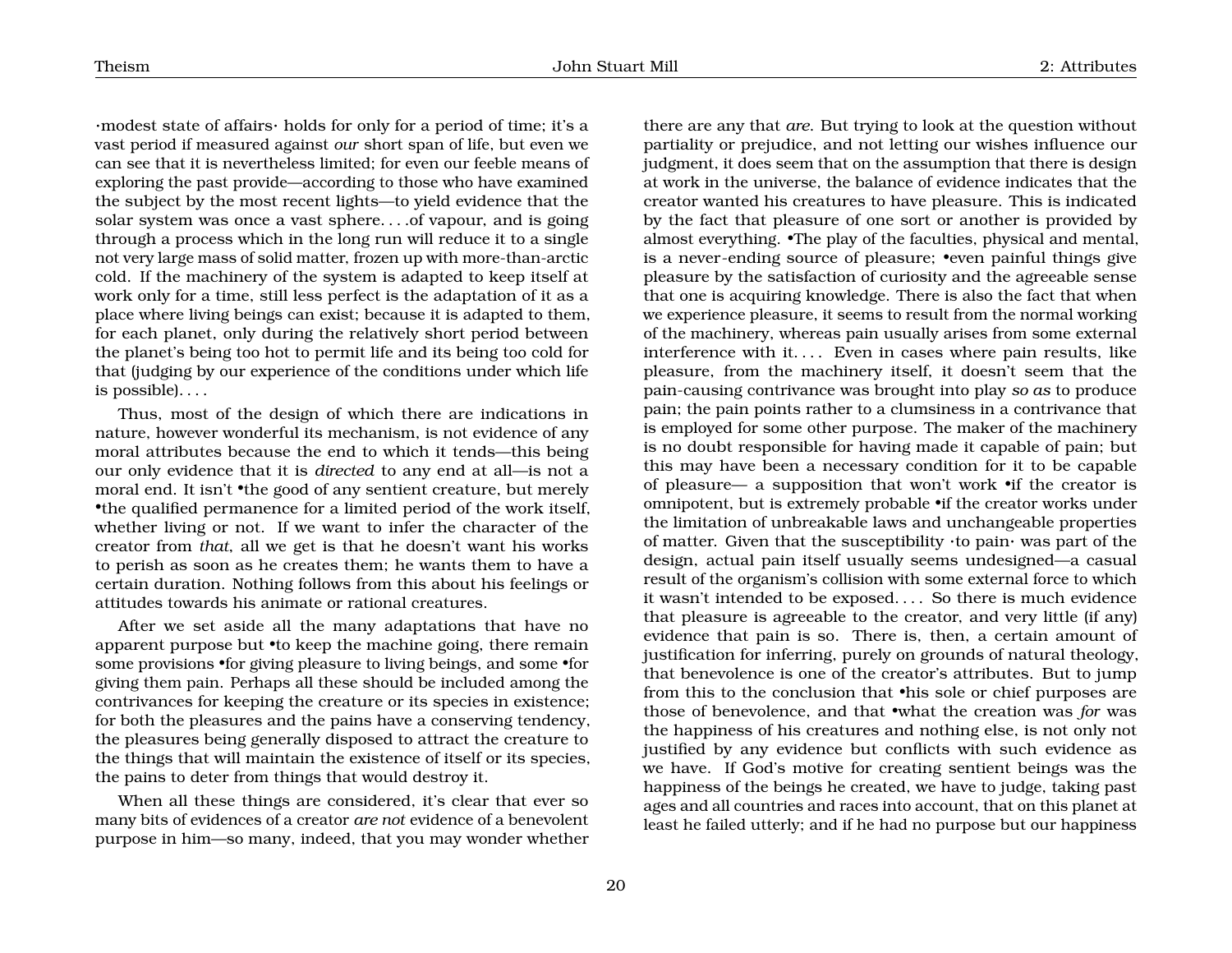and that of other living creatures, it's not credible that he would have brought them into existence with the prospect of being so completely thwarted. If man wasn't able through the exercise of his own energies to improve both himself and his outward circumstances, doing for himself and other creatures vastly more than God did at the outset, he would owe God something very different from *thanks* for bringing him into existence! Of course it may be said that •the sufferings and wasted lives of entire geological periods are not too high a price to pay for the changes that man will eventually be able to bring about in human existence, and that •man's ability to improve himself and the world was given to him by God. This may be so; but the supposition that God couldn't have given man these blessings at a less frightful cost—isn't that a very strange thing to suppose concerning God? It amounts to supposing that God couldn't at the outset create anything better than a Bushman or an Andaman islander or something still lower, and yet was able to give the Bushman or Andaman islander the power to raise himself into a Newton or a Fénelon. We certainly don't *know* what the barriers are that prevent God from being omnipotent; but it is a very odd notion of them to suppose that they enable God to give to an almost bestial creature the power of producing by a succession of efforts something that God himself had no other means of creating!

Such are the indications of natural religion regarding God's benevolence. If we look for any other of the moral attributes that philosophers of a certain type distinguish from benevolence justice, for example—we find a total blank. Nature offers no

evidence whatever of divine justice, whatever standard of justice our ethical opinions may lead us to recognize. There is no shadow of justice in the general arrangements of Nature; and the imperfect instances of justice that there are in any human society (*very* imperfect so far) are the work of man himself, struggling upwards into civilization. He does this against immense natural difficulties, making for himself a second nature that is far better and less selfish than the one he was created with. But I have said enough about this in my essay *Nature*.

So here are the net results of natural theology on the question of God's attributes. A Being

- •of great but limited power, and we can't even guess at how or by what he is limited;
- •of great intelligence, perhaps unlimited but perhaps more narrowly limited than his power;
- •who desires, and pays some regard to, the happiness of his creatures, but who seems to have other motives of action that he cares about more, and who can hardly be supposed to have created the universe for that purpose alone.

Such is the god indicated by Natural Religion; any idea of God more charming than this comes only from human wishes, or from the teaching of either real or imaginary revelation.

I shall next examine whether the light of nature gives any indications concerning the immortality of the soul, and a future life. [In Mill's time and for centuries before that, the word 'soul' could be used with no religious overtones to it, as meaning 'mind' or 'whatever it is in a man that does his thinking and feeling'.]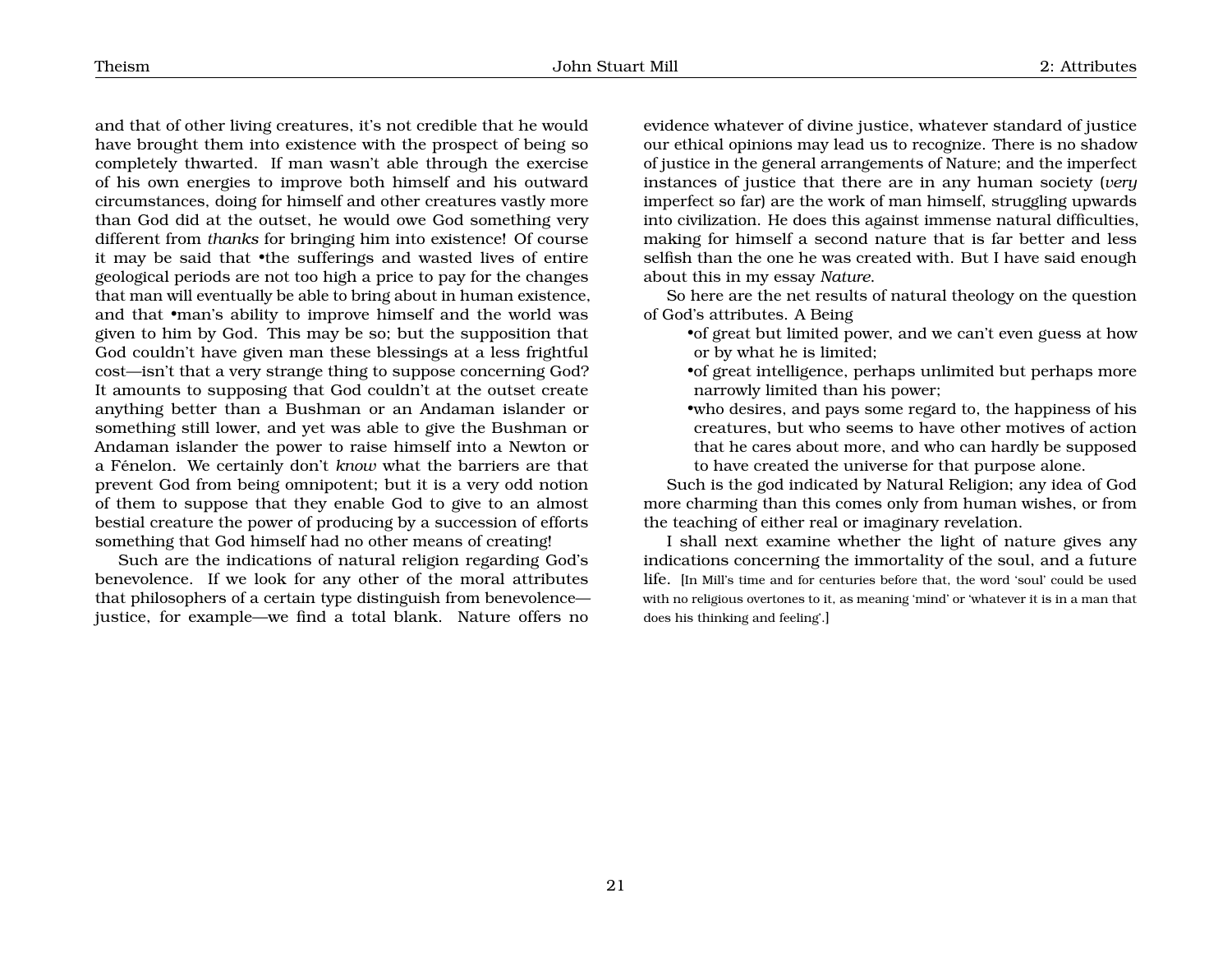## <span id="page-22-0"></span>**Part 3: Immortality**

We can divide indications of immortality into two groups: •those that are independent of any theory concerning the creator and his intentions, and •those that depend on an antecedent belief about God. ·I shall discuss the former group first; my treatment of the latter group will begin on page [25](#page-22-0)·.

Theorizing men down the centuries have put forward a considerable variety of arguments of the former type, ·i.e. arguments that don't presuppose anything about God·. The arguments in Plato's *Phaedo* are examples of that sort. But most of those arguments have no supporters now, and needn't be seriously refuted. They are generally based on •preconceived theories about whatever it is in man that does the thinking, considered as something distinct and separable from the body, and on **•**other preconceived theories concerning death. For example: Death or dissolution is always a separation of parts; the soul is simple and indivisible, and therefore doesn't have parts; so it can't undergo this separation. Curiously enough, one of the speakers in the *Phaedo* brings against this argument just the point that would be brought against it today, namely:

Although thought and consciousness are mentally distinguishable from the body, they may not be in a substance that is separable from the body. Rather than that, they may be a *result* of the body, relating to it (the illustration is Plato's) in the way a tune relates to the musical instrument on which it is played. And if that is the case, the arguments used to show that the soul doesn't die with the body would equally show that the tune doesn't die with the instrument, but survives its destruction and continues to exist apart.

In fact, modern philosophers who dispute the arguments for the immortality of the soul don't generally •believe the soul to be an independent substance, but regard 'the soul' as the name of a bundle of attributes— feeling, thinking, reasoning, believing, willing, etc.—and •regard these attributes as a consequence of the organization of the body. They infer from this that the supposition

•the soul can survive when the organization of the body is

dispersed,

is as unreasonable as the supposition that

•the colour or aroma of a rose can survive when the rose itself has perished.

Thus, anyone who wants to infer the immortality of the soul from its own nature has first to prove that feeling, thinking, etc. are attributes not of •the body but of •a separate substance. Well, what is the verdict of science on this point? It isn't perfectly conclusive either way. In the first place, science doesn't prove experimentally that some mode of organization has the power to produce feeling or thought. To conduct such a proof, we would have to be able to make an organism, and then test to see whether it could feel; and we can't do this, because there's no human way to make an organism from scratch; an organism has to be developed out of a previous organism. On the other hand, there is pretty well conclusive evidence that •all thought and feeling occurs along with or just after some event in the bodily organism; that •differences in the organization of brain and nerves, especially differences in how complex they are, correspond to differences in the development of the mental faculties; and though we have no positive evidence that mental consciousness ceases for ever when the brain stops working, we do know that •diseases of the brain disturb the mental functions, and that •decay or weakness of the brain weakens them. So we have good enough evidence that for us in our present state of existence brain-activity is, if not the cause of mental operations, then at least a necessary condition for them to occur. Combine that with the view that the mind is a distinct substance and you get this: the separation of the mind from the body would not be, as some have liked to think, a liberation from shackles and a return to freedom; rather, the separation would simply put a stop to the mind's activities and send it back into unconsciousness. . . .

But it's important to point out that these considerations only amount to lack of evidence *for* immortality; they provide no positive evidence *against* it. We must beware of giving *a priori* validity to the conclusions of an *a posteriori* philosophy. The root of all *a priori*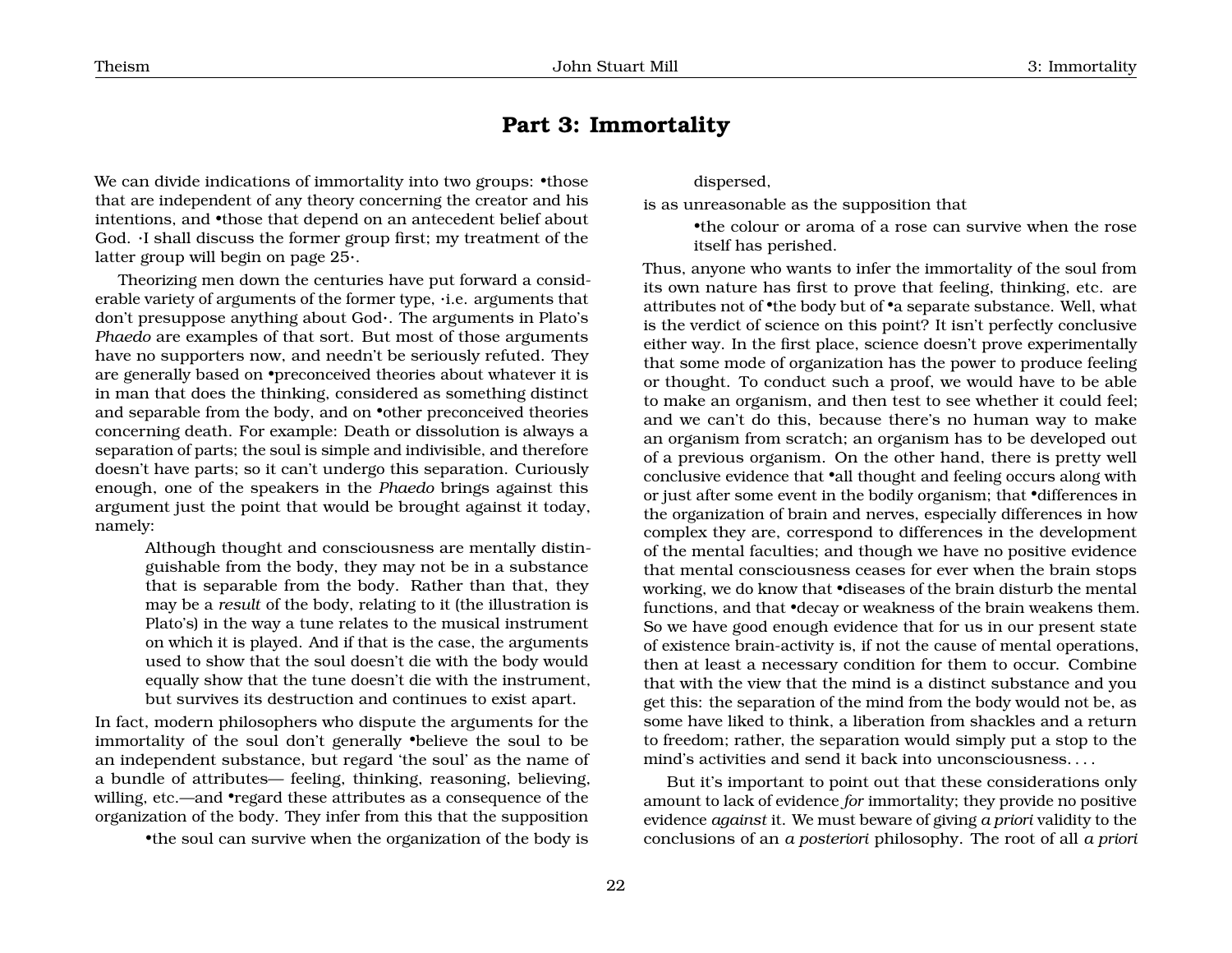thinking is the tendency to transfer to external •things a strong association between the corresponding •ideas in our own minds; and the thinkers who try hardest to limit their beliefs by experience, and honestly believe that they do so, aren't always sufficiently on their guard against this mistaken transfer. Some regard it as a truth of reason that miracles are impossible; and similarly there are others who, because their experience always associates in their minds •the phenomena of life and consciousness with •the action of material organs, think it intrinsically absurd to think that those phenomena could exist under any other conditions. But they should remember that the uniform coexistence of one fact with another doesn't make the one fact a part of the other, or identical with it, ·and that's what is needed for them to be connected in a way that is absolutely or metaphysically necessary·. Thought isn't tied to a material brain by metaphysical necessity; it's simply a going-together that we have always found in our experience. And when things are analysed to the bottom on the principles of associative psychology, it turns out that the brain—like any material thing—is merely a set of actual or believed-possible human sensations, namely the ones the anatomist has when he opens the skull, and the impressions of molecular or other movements that we think we would receive when the brain was at work if there were no bony covering and our senses or our instruments were sufficiently delicate. Experience doesn't provide us with any examples of a series of states of consciousness that doesn't have this group of contingent sensations attached to it, ·and thus that doesn't have a brain attached to it·; but it is as easy to imagine such a series of states without this accompaniment as to imagine them with it, and we don't know any reason in the nature of things why these two shouldn't be thus separated. We are free to suppose that the same thoughts, emotions, volitions and even sensations that we have here may continue or start again somewhere else under other conditions . . . .And in entertaining this supposition we needn't be embarrassed by any metaphysical difficulties about a thinking substance. 'Substance' is merely a general name for the lastingness of attributes: wherever there is a series of thoughts connected together by memories, that constitutes a thinking substance. . . .

Thus, the only evidence science provides *against* the immortality of the soul is negative: it consists in the fact that there is no evidence *for* it. And even that negative evidence is not as strong as negative evidence often is. In the case of witchcraft, for instance, the fact that there is no unflimsy evidence that it ever existed is as conclusive as the most positive evidence of its non-existence would be; for if witchcraft exists, it exists on this earth, and if it had existed here the factual evidence would certainly have been available to prove it. But it's not like that with the soul's existence after death. That the soul doesn't remain •on earth and move about visibly or interfere in the events of life is proved by the same weight of evidence that disproves witchcraft. But there is absolutely no evidence that it doesn't exist •elsewhere. . . . Some may think that there is an additional and very strong presumption against the immortality of the soul from the analysis of all the other objects in Nature. All things in Nature perish, and, as philosophers and poets complain, the most beautiful and perfect are the most perishable. A flower of the most exquisite form and colouring grows up from a root, comes to perfection in weeks or months, and lasts only a few hours or days. Why should it be otherwise with man? Why indeed? But why, also, should it *not* be otherwise? Feeling and thought are not merely different from what we call inanimate matter, but are at the opposite pole of existence, and analogical inference has little or no validity from the one to the other. Feeling and thought are much more real than anything else; they are the only things that we directly know to be real, all other things being just the unknown conditions on which these ... .depend. All matter... . has a merely hypothetical and unsubstantial existence: it's a mere assumption to account for our sensations; we don't perceive it, we aren't conscious of it, but only of the sensations that we are said to receive from it. In reality, 'matter' is a mere name for our expectation of certain sensations when certain other sensations give signs of them. ·In the light of this analysis, we can see that •*the fact that the things in Nature perish* is really just the fact that· •*certain contingent possibilities-of-sensation eventually come to an end and are replaced by others.* Does *that* imply that the series of our feelings must itself be broken off? ·No, it does not·! Drawing that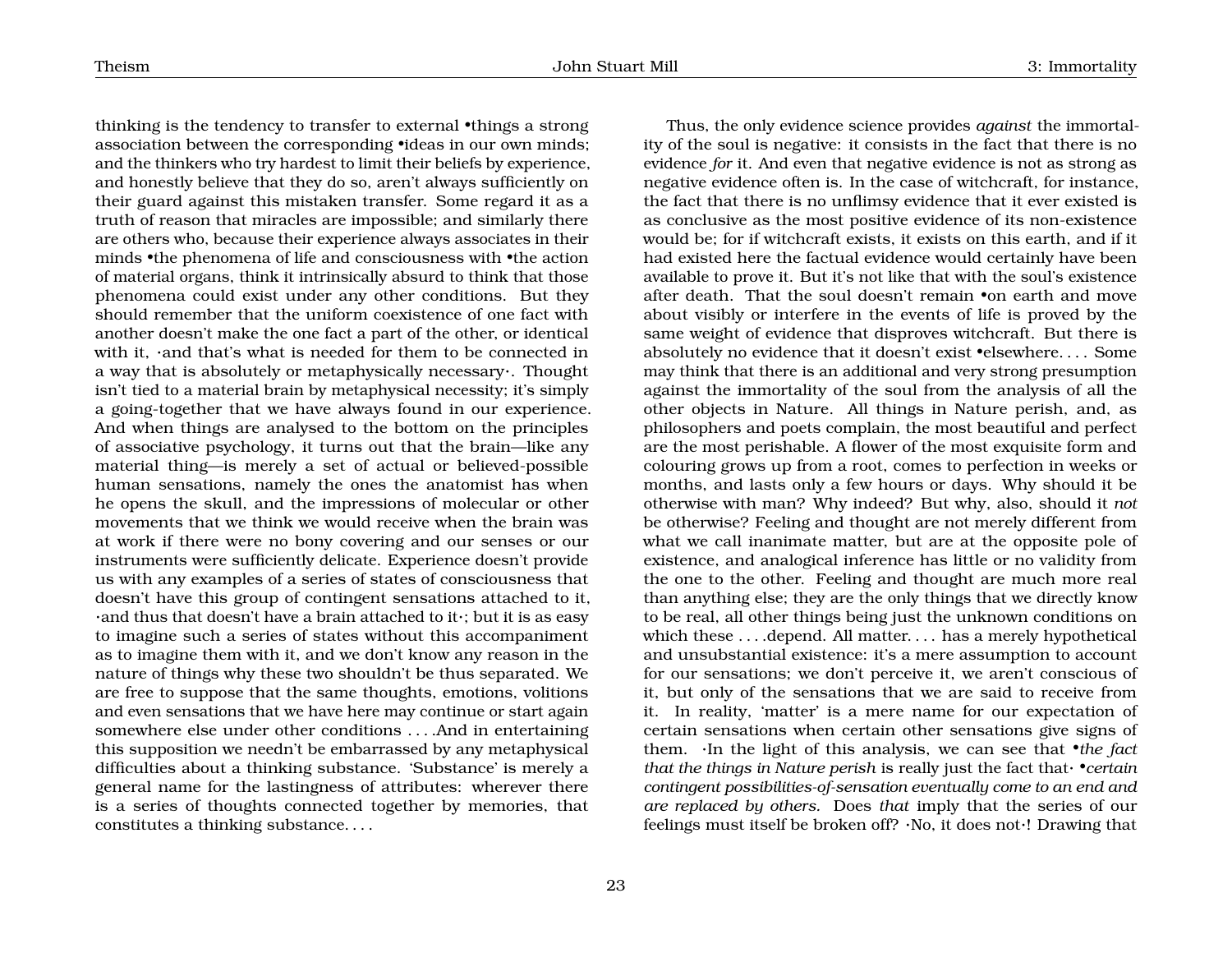conclusion is not reasoning from •one kind of substantive reality to •another, but reasoning from •something that has no reality except in reference to something else to •something that is the only substantive reality. From a philosophical point of view, *mind*. . . . is the only reality of which we have any evidence; and no analogy can be recognized or comparison made between it and other realities, because there *are* no other known realities to compare it with. That is quite consistent with its being perishable; but the question of whether it *is* perishable stands on its own, untouched by any of the results of human knowledge and experience. This is one of those very rare cases where there is really a total absence of evidence on either side, and in which the absence of evidence for the affirmative does not, as so often it does, create a strong presumption in favour of the negative.

But the belief in human immortality, in the minds of mankind generally, is probably based not on any scientific arguments, whether physical or metaphysical, but on foundations that in most minds are stronger than such arguments would be. I mean the foundation of •the disagreeableness of giving up existence (at least for those to whom existence has so far been pleasant) and •of the general traditions of mankind. The natural tendency of belief to follow these two inducements—•our own wishes and •the general assent of other people—has been reinforced in this case by the utmost exertion of the power of public and private teaching. Rulers and teachers, wanting to increase people's obedience to their commands (either from selfish motives or in the interests of the public good), have always done their utmost to encourage the belief that there is a life after death, a life in which we'll have •pleasures or •sufferings far greater than on earth, depending on whether in this life we •do or •don't act as we are commanded to in the name of the unseen powers. As *causes* of belief these various circumstances—·the desire not to go out of existence, and the force of indoctrination·—are most powerful. As *reasons* they carry no weight at all.

The pleasure it would give us to believe that P is called the 'consoling nature' of P. The view that an opinion's consoling nature can be a reason for believing it is a doctrine that •is irrational in itself and that •would endorse half the mischievous illusions

that have messed up private lives or been recorded in history. When it is applied to the belief in the immortality of the soul, the irrational doctrine is sometimes wrapped up in quasi-scientific language. We are told that the desire for immortality is one of our instincts, and that corresponding to every instinct there is a real object that can satisfy it: where there is hunger there is somewhere food, where there is sexual feeling there is somewhere sex, where there is love there is somewhere something to be loved, and so on. Similarly (they say), since there is the instinctive desire for eternal life, there must be eternal life. We can show what is wrong with this without digging deeply into the subject; we don't have to go into intricate and obscure considerations concerning instincts, or discuss whether the desire in question *is* an instinct. Let us admit ·for purposes of argument· that wherever there is an instinct, there exists something of the sort that this instinct demands; how do we get from *that* to the conclusion that this 'something' exists in an unlimited quantity that is sufficient to satisfy the infinite craving of human desires? What is called 'the desire for eternal life' is simply the desire for *life*; and what this desire calls for does exist. There *is* life! To suppose that the desire for life guarantees to us personally the reality of life through all eternity is like supposing that the desire of food assures us that we shall always have as much as we can eat throughout our lives (and for as much longer as we can conceive our lives being stretched out to).

The argument from tradition or the belief of the human race in general, if we accept it as a guide to our own belief, must be accepted in its entirety; so it will commit us to believing that the souls of human beings not only •survive after death but •show themselves as ghosts to the living; for everyone who has •one belief also has •the other. Indeed it is probable that the former belief came from the latter, and that primitive men would never have supposed that the soul doesn't die with the body if they hadn't fancied that it visited them after death. Nothing could be more natural than such a fancy; it seems to appear in perfect detail in dreams, which in Homer and in all ages like Homer's are supposed to be real apparitions. To dreams we have to add not merely waking hallucinations but the delusions . . . .of sight and hearing.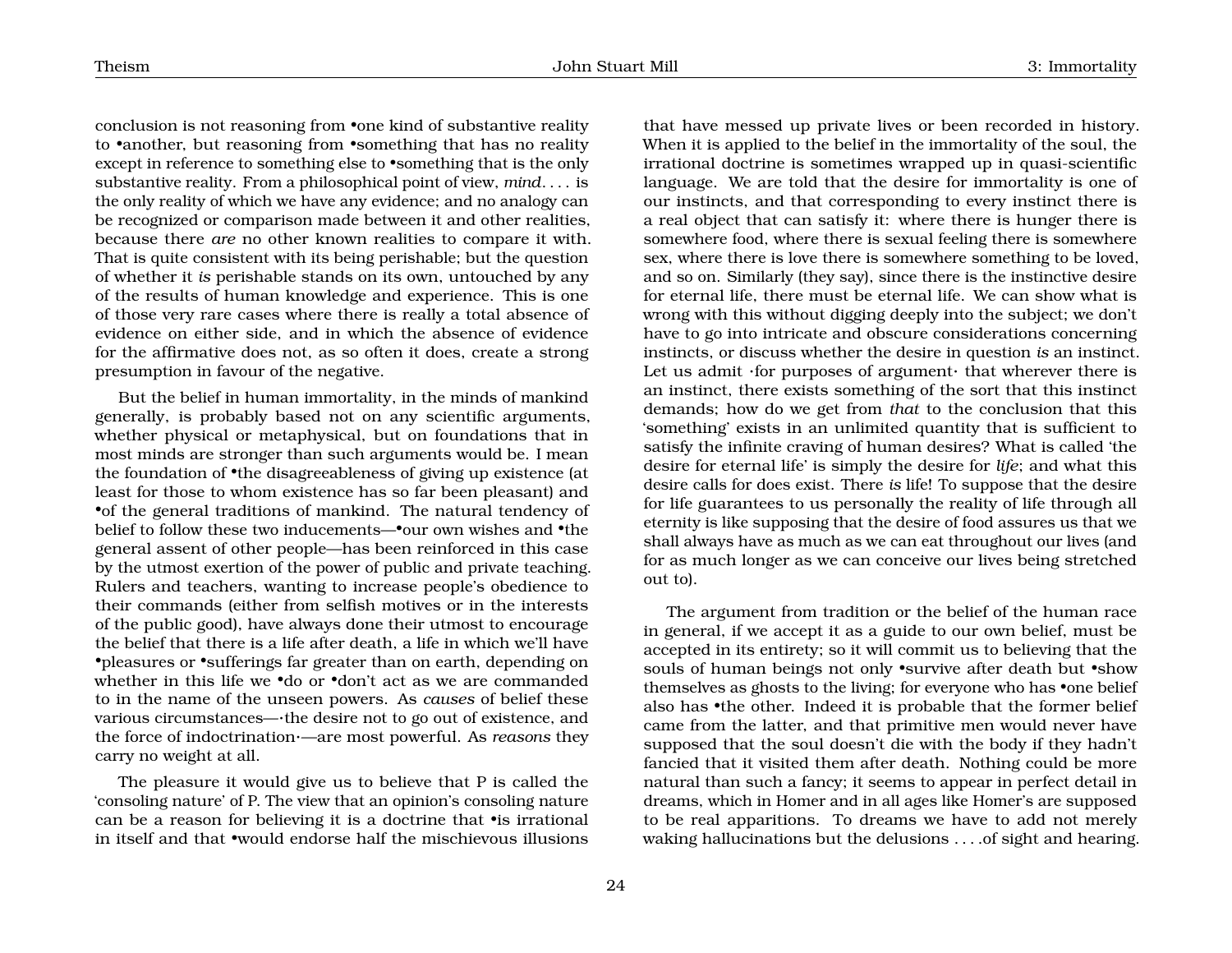Actually, these 'delusions' are really misinterpretations of those senses; sight or hearing supplies mere hints, on the basis of which the imagination paints a complete picture and fills in the details that make it 'real'. These 'delusions' ·as they occurred in ancient times· should not be judged by a modern standard: in early times the line between imagination and perception was not at all clearly defined; there was little if any of the knowledge we now have concerning the actual course of nature, which makes us distrust or disbelieve any appearance that conflicts with known laws. At a time when men were ignorant about what were the limits of nature and what was or wasn't compatible with it, no one thing seemed to be much less probable—less like 'how the world goes'—than any other. So when we reject (as we have excellent reason to) the tales and legends about actual appearances of disembodied spirits, we deprive mankind's belief in a life after death of what has probably been its chief ground and support. The fact that people in primitive times all believed in life after death never had much force as evidence for the truth of that belief, and now it has no force at all. It may be objected that this belief has maintained itself in ages that •have stopped being primitive and that •reject these superstitions that used to go along with it; to which I reply that the same can be said of many other opinions of primitive times, and especially opinions on the most important and interesting subjects, because those are the subjects on which the prevailing opinion, whatever it may be, is the most carefully drilled into all who are born into the world. This particular opinion, moreover, even if it has on the whole held its ground, has done so with a constantly growing number of dissentients, and those especially among people with developed minds. Finally, those mentally developed people who still have the belief presumably base it not on the belief of others but on arguments and evidence; and those arguments and that evidence are what we need to estimate and judge.

I have presented a sufficient sample of the arguments for a future life that don't presuppose an antecedent belief in the existence of God or any about his attributes. Now let us consider what natural theology does for that great question—what arguments are supplied by the light it throws or by the bases for conjectures it provides.

We have seen that the light it throws is very faint! Natural theology provides only a balance of probability in favour of existence of a creator, and a considerably smaller balance of probability in favour of his benevolence. It provides some reason to think that he cares for the pleasures of his creatures, but emphatically *not* that this is all he cares about, or that other purposes don't often take precedence over this one. His intelligence must be adequate to the contrivances apparent in the universe, but needn't be more than adequate to them; and his power is not only not proved to be infinite, but the only real evidence in natural theology tends to show that it is limited, because any contrivance is a way of overcoming difficulties, and always presupposes that there are difficulties to be overcome.

Now, what inference can we legitimately draw from these premises in favour of a future life? It seems to me that, apart from explicit revelation, we can't draw any. The common arguments are:

- •the goodness of God;
- •the improbability that he would ordain the annihilation of his noblest and richest work, ·man·, after most of his short life had been spent acquiring faculties that he didn't have time to use properly; and
- •the special improbability that God would have implanted in us an instinctive desire for eternal life, and doomed that desire to complete disappointment.

In a world where one could without contradiction accept 'This world is the work of a Being who is both omnipotent and benevolent', these 'arguments' might be *arguments*. But they aren't arguments in a world like ours. God may be perfectly benevolent, but because his power is subject to unknown limitations we don't know that he *could* have given us what we so confidently assert that he *must* have given—I mean, could have given it without sacrificing something more important. However sound the evidence is for God's benevolence, it doesn't indicate that benevolence is his only motivation; he may have other purposes as well, and we can't tell to what extent those may have interfered with the exercise of his benevolence; so we don't know that he •would have granted us eternal life even if he •could have done so.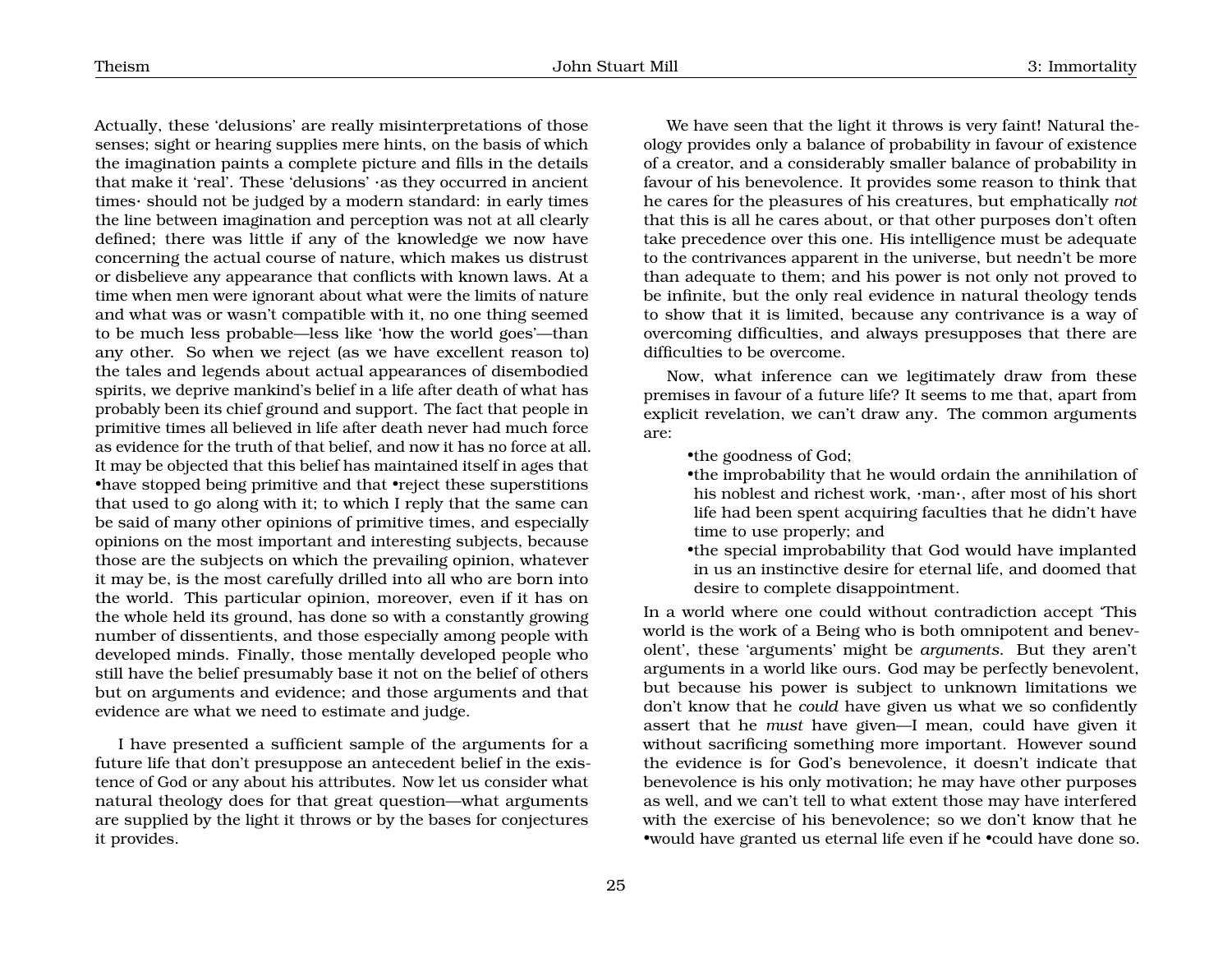And the same thing holds for the supposed improbability of God's having given us the wish for eternal life without enabling it to be gratified. The limits on his power, or conflicts among his purposes, may have compelled him to adopt a scheme requiring that we should have that wish even if it weren't going to be gratified. One fact about God's government of the world is quite certain, namely that he either couldn't or didn't want to grant to us everything we wish. We wish for life, and he has granted some life; some of us wish for a boundless extent of life, and that is not granted; and this is perfectly in line with God's ordinary ways of governing the world. Many a man would like to be as •rich as Croesus or as •powerful as Augustus Caesar but has his wishes gratified only to the moderate extent of •a pound a week or •the Secretaryship of his Trade Union. Thus, natural religion provides no basis whatsoever for confidence that we shall have a life after death. But if you feel that *hoping* for a future state will make you either more satisfied or more useful, there is no reason why you shouldn't go on hoping. There is empirical evidence for •the existence of a Being who has great power over us—all the power implied in the creation of the cosmos, or at least of the organisms in it—and for •his being good, though not for •that's being his predominant attribute; and as we don't know the limits either of his power or of his goodness, there is room to for us to *hope* that he may be powerful enough and good enough to grant us this gift, provided that it would really be beneficial to us. ·There is also the question of what the after-life,

if there is one, will be like·. The same reasons that permit the hope justify us in expecting that if there is a future life it will be at least as good as our present life, and won't be lacking in the best feature of the present life, namely *improvability by our own efforts*. Every estimate of probability that we know how to make flatly opposes the common idea of the future life as a state of rewards and punishments, except in the sense that the effects of our actions on our own character will follow us in the after-life as they have done in this life. Whatever the probability is that we shall have a future life, all the probabilities about what such a life will be like are in favour of this: whatever we have been made to be like, or have made ourselves to be like, before our death, *that* is what we'll be like when we enter into the life hereafter. The fact of death won't make any sudden break in our spiritual life, or influence our character differently from how *any* important change in our mode of existence can always be expected to modify it. Our soul—the thing that thinks in us—has its laws which in this life are invariable, and any analogies drawn from this life must assume that the same laws will continue. To imagine that at our death a miracle will occur by the act of God *making perfect* everyone whom he wants to include among his elect might be justified by a properly authenticated explicit revelation, but it is utterly opposed to every presumption that can be deduced from the light of Nature.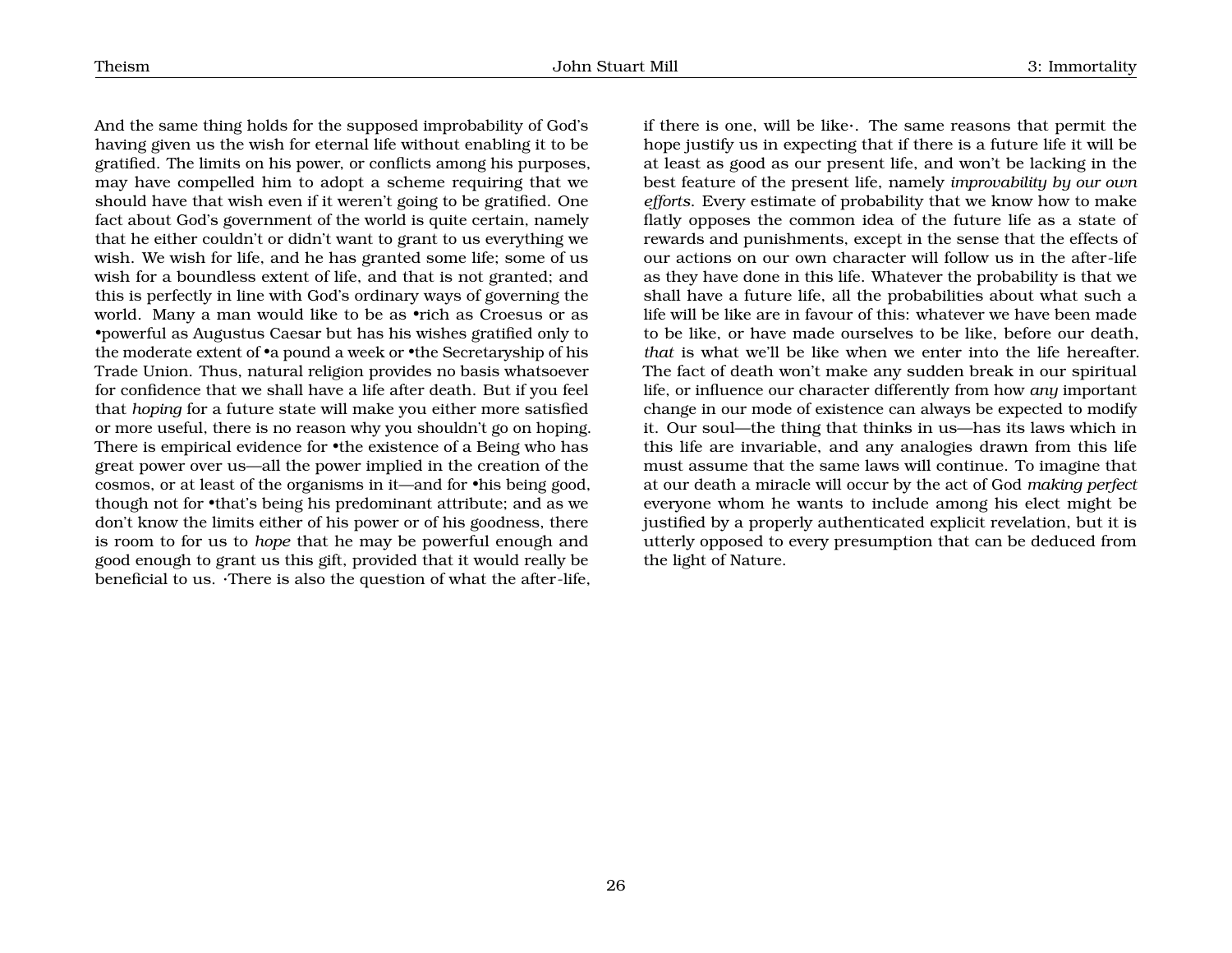## <span id="page-27-0"></span>**Part 4: Revelation**

In discussing evidence for theism I have so far restricted myself to evidence derived from the light of Nature. What addition has been made to that evidence, and to what extent have the conclusions obtainable from it been strengthened or modified by the establishment of a direct communication with God? That is a different question, ·which I shall now address·. My purposes in this Essay •don't require me to discuss claims about revelations that are specifically Christian or of any other religion in particular, but they •do require me to consider revelation *generally*. If I don't do that, the results I have reached up to here may lose much of their practical bearing, ·because it will be open to people to ignore the weakness of the natural evidence for theism and pin everything on what they claim to be divine revelation·.

First point: the indications of a creator and of his attributes that we have found in Nature, though much fainter and less conclusive •as to his existence than the pious mind would like to think they are, and even less informative •about his attributes, still suffice to give to the supposition of revelation a *standing point* that it wouldn't have had otherwise. The alleged revelation isn't forced to build up its case from the foundation; it doesn't have to prove the very existence of the Being from whom it claims to come. It claims to be a message from a Being whose existence, whose power, and to a certain extent whose wisdom and goodness, are at least *indicated* with more or less probability by the phenomena of nature. The sender of the alleged message isn't a sheer invention; there are grounds independent of the message itself for believing that he is real. The grounds don't amount to proof; but they do suffice to take away all antecedent improbability from the supposition that a message may really have been received from him. And the following point is important to my present project. The very imperfection of natural theology's evidence regarding God's attributes removes some of the main obstacles to believing in a revelation. Any objections grounded on imperfections in the revelation itself, even if they are conclusive against it if it is considered as recording the acts or expressing the wisdom of a

Being with infinite power, wisdom and goodness, are no reason whatever against its having come from a Being such as the course of nature points to—one whose wisdom may be limited, whose power is certainly limited, and whose goodness, though real, is not likely to have been the only motive that actuated him in the work of creation. (The argument of Butler's *Analogy of Religion* is, from its own

point of view, conclusive:

- •the Christian religion is open to no objections, either moral or intellectual, that don't count at least as strongly against the common theory of Deism [a thin belief in a higher power, one that doesn't intervene in human affairs and may not even be a person];
- •the morality of the Gospels is far higher and better than the morality that appears in the order of Nature; and
- •what is morally objectionable in the Christian theory of the world is objectionable only when combined with the doctrine of an omnipotent God; and . . . . doesn't count at all against the moral character of a Being whose power is supposed to be restricted by real though unknown obstacles that prevented him from fully carrying out his design.

Butler's grave error was that he shrank from admitting the hypothesis of limited powers; so that his appeal amounts to this: 'The belief of Christians is neither more absurd nor more immoral than the belief of Deists who acknowledge an omnipotent Creator; so let us believe both, despite their absurdity and immorality.' He ought to have said: 'Let us trim our belief in either Christianity or Deism down to what doesn't involve absurdity or immorality, to what is neither intellectually self-contradictory nor morally perverted.')

Returning now to the main subject: On the hypothesis of a god who made the world and in making it had regard for the happiness of his sentient creatures (however that regard may have been limited by other considerations), there is no antecedent improbability in the supposition that his concern for their good would continue, and that he might sometimes give proof of it by communicating to them some •knowledge of himself beyond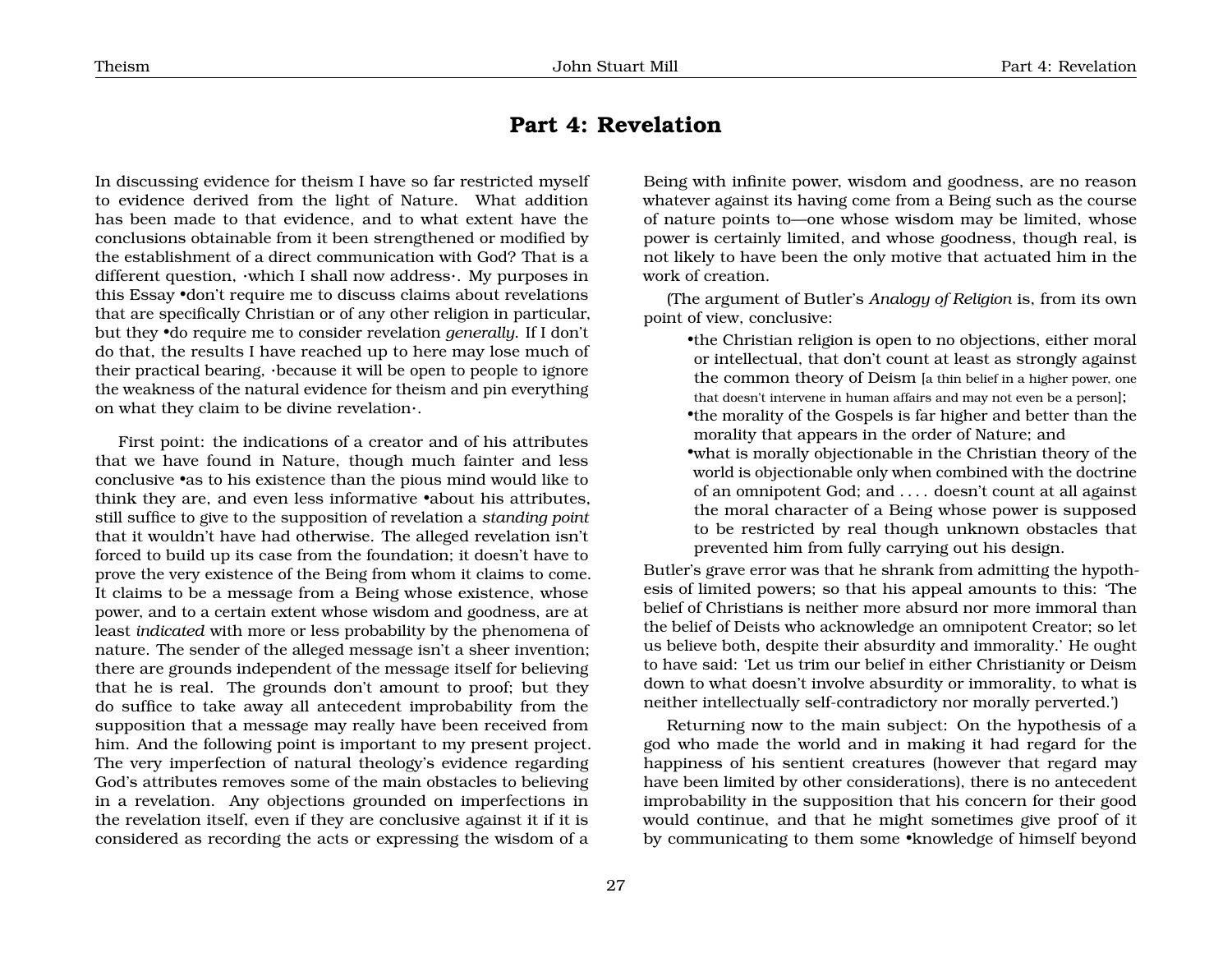what they could discover by their unaided faculties, and some •knowledge or precepts useful for guiding them through the difficulties of life. Also, on the hypothesis that God's power is limited (which is the only tenable hypothesis), we can't object that these helps 'ought to have been more helpful' or 'ought to have been . . .' different in some way from what they are. The only question to be considered, and we can't let ourselves off from considering it, is about *evidence*. Can any evidence suffice to prove a divine revelation? If so, what sort of evidence—and how much of it—must there be? I shan't consider directly the different question of whether the special evidences of Christianity, or of any other alleged revelation, come up to the mark. The questions I intend to consider are:

•What evidence is required?

•What general conditions ought it to satisfy?

•Given what we know of the constitution of things, can those conditions be satisfied?

Evidence of revelation is commonly divided into 'external' and 'internal'. External evidence is the testimony of the senses or of witnesses. By 'internal evidence' is meant the indications that the revelation itself is thought to provide of its divine origin indications supposed to consist chiefly in the excellence of its precepts, and its general suitability to the circumstances and needs of human nature.

It's very important to consider this internal evidence, but its importance is mainly negative; it may provide conclusive grounds for rejecting a revelation, but it can't unaided entitle us to accept ·a supposed revelation· as divine. If the moral character of the doctrines of an alleged revelation is bad and perverting, we ought to reject it, whoever it comes from, for it can't come from a good and wise Being. But the excellence of the morality of an alleged revelation can never entitle us to credit it with a supernatural origin; for we can't have conclusive reason for believing that human beings couldn't •discover moral doctrines that human beings can •perceive and recognize as excellent. So if a revelation is to be proved to be divine it must be by external evidence—i.e. by the exhibition of supernatural facts. Well, then, is it possible to prove supernatural facts? If it is, what evidence is required to prove

them? As far as I know, this question has been seriously raised only on the sceptical side, by Hume. It is the question involved in his famous argument against miracles, an argument that goes down to the depths of the subject. It may be that that great thinker didn't perfectly grasp •the exact scope and effect of his argument, and •they have been utterly misconceived by those who have tried to answer him. [Mill briefly cites the example of a Dr. Campbell, and refers to writings of his own in which Campbell's error is corrected. Then:] Let's start from the beginning. It is obviously impossible to maintain that if a supernatural fact really occurs, human beings aren't equipped to have proof of its occurrence. The evidence of our senses could prove this, as it can prove other things. To put the most extreme case: suppose that I actually saw and heard •a Being—either of the human form or of some form previously unknown to me—commanding a world to exist, and •a new world actually coming into existence and starting to move through space, at his command. This evidence ·of my senses· would certainly convert the creation of worlds from a •speculation into a •fact of experience. You may say: 'But you couldn't know that such a singular appearance was anything more than a hallucination of your senses.' True; but the same doubt exists at first concerning every unsuspected and surprising fact that comes to light in our scientific researches. Our senses have been deceived ·and may be deceived again·; that is a possibility that has to be met and dealt with, and we *do* deal with it by several means. If

•we repeat the experiment, and get the same result again;

or if

•at the time of the observation the impressions of our senses are in all other respects the same as usual, making it extremely improbable that they have been defective regarding this one matter;

or if—above all—

•other people's senses confirm the testimony of our own; we conclude, with reason, that we can trust our senses ·with respect to the unusual experience that we have just had·. Indeed our senses are all that we have to trust to. Even when we are reasoning ·in a strictly logical way· we depend on our senses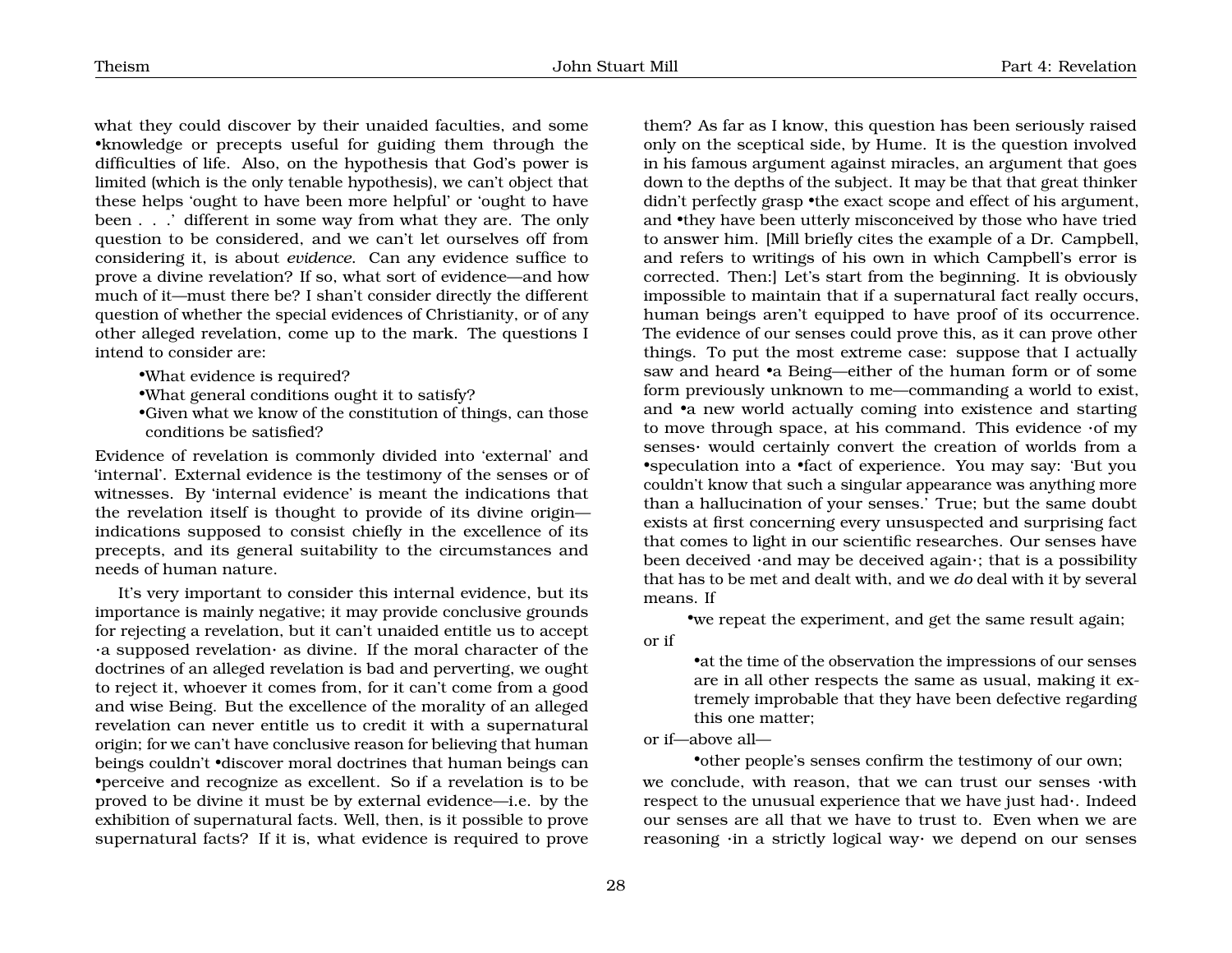for our ultimate premises. The only appeal there can be against the decision of our senses is an appeal •from the senses without precautions •to the senses with all due precautions. When the evidence on which an opinion rests is of a sort that we base the whole conduct and safety of our lives on, we need ask no further. Objections that apply to *all* evidence are valid against *none*. All they prove is the abstract proposition that our senses are fallible.

But these days the evidence of miracles isn't of this persuasive kind—at least to protestant Christians. It isn't the evidence of our senses, but of witnesses, and even this we don't get at first hand but have to rely on the testimony of books and traditions. And even in the case of the original eye-witnesses, the supernatural facts they are supposed to have testified to are not of the utterly elevated kind supposed in my example (·in which I actually see a Being bring a world into existence merely by his command·). There could be little room for doubt about the nature of *that*, or about the impossibility of *its* having had a natural origin. But the ·supposed· miracles of which we have records are not like that. For one thing, they have generally been such that it would have been extremely difficult to verify them as matters of fact; also, it has nearly always been within the bounds of possibility that they were brought about by human means or by the spontaneous agencies of nature. This is the sort of case that Hume was talking about in his argument against the credibility of miracles.

His argument is this (·though not in his exact words·):

The evidence of miracles consists in testimony. We rely on testimony because of our experience that under certain conditions testimony is generally truthful. But that same experience tells us that even under the best conditions testimony is frequently false, whether intentionally or unintentionally. So when someone testifies to something the occurrence of which would be more at variance with experience than the falsehood of this testimony, we ought not to believe it. All prudent persons conform to this rule in their everyday lives; and any who don't are sure to suffer for their credulity.

Now, a miracle is in the highest possible degree contradictory to experience: if it weren't, it wouldn't be a miracle! The very reason for regarding it as a miracle is that it breaks some law of nature, that is, some otherwise invariable uniformity in the succession of natural events. So there's a strong reason for disbelieving it—the strongest reason that experience can give for disbelieving *anything*. ·Whereas, on the other side of the equation·, lying or error on the part of witnesses— even when they are of good character, and there are many of them—is quite within the bounds of common experience. So *that* is the supposition that we ought to prefer,

There are two apparently weak points in this argument. One is that the evidence of experience that it appeals to is only negative evidence, which is not so conclusive as positive; since ·apparent· facts of which there had been no previous experience are often discovered, and proved by positive experience to be true, ·i.e. to be genuine facts·. The other seemingly vulnerable point ·in the argument· is this. The argument seems to assume that the testimony of experience against miracles is undeviating and indubitable; and so it *would* be if the whole question concerned the probability of future miracles with none having taken place in the past. But the position of those on the other side is that there *have* been miracles, and that the testimony of experience is not wholly on the negative side. All the evidence that has been brought forward in favour of any miracle ought to be reckoned as counter-evidence against the basis for the assertion that ·reports of· miracles ought to be disbelieved. If the question is to be stated fairly,  $\cdot$ it mustn't be imply that there is some evidence against miracles and none in favour of them; rather· it should be stated as depending on a *balance* of evidence: a certain amount of positive evidence in favour of miracles, and a negative presumption [see note on page [1](#page-1-0)] from the general course of human experience against them.

In order to support the argument when it has been doubly corrected in this way, it has to be shown that •the negative presumption against a miracle is very much stronger than •the negative presumption against a merely new and surprising fact. This, however, evidently *is* the case. A new physical discovery, even if it clashes with a well established law of nature, is only the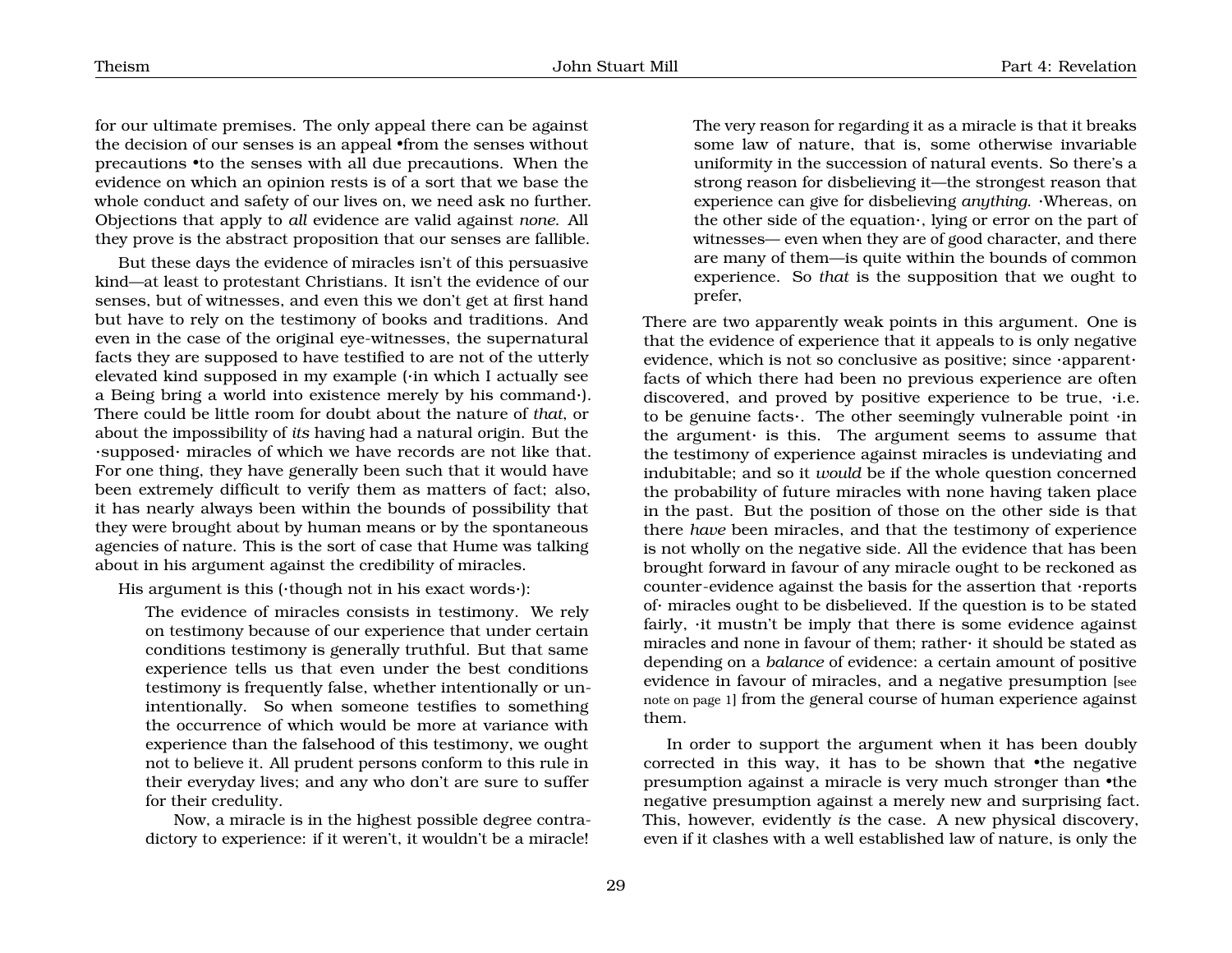discovery of another law that wasn't previously known. There's nothing in this that isn't familiar to our experience: we were aware •that we didn't know all the laws of nature, and •that one such ·apparent· law is liable to be counteracted by others. When the new phenomenon comes to light, it is found still to depend on law; it is always exactly reproduced when the same circumstances are repeated. So its occurrence is within the limits of variation in experience, which experience itself reveals to us. But a miracle, in the very fact of being a miracle, declares itself to be *not*

> •one natural law superseding another ·seeming· natural law,

but rather

•something that supersedes the law that includes all other laws, the law that experience shows to be universal for all phenomena, namely *that they depend on some law*, i.e. that they are always the same when there are the same phenomenal antecedents—they don't occur in the absence of their phenomenal causes, or fail to occur when the phenomenal conditions are all present.

[In this context, 'phenomenal' means 'empirically detectable'.] We can see that this argument against belief in miracles had very little to ground to stand on until a fairly late stage in the progress of science. A few generations ago, the universal dependence of phenomena on invariable laws not only •wasn't recognized by mankind in general but •couldn't be regarded by educated people as a scientifically established truth. Many phenomena seemed quite irregular in their course, and apparently didn't depend on any known antecedents. No doubt a certain regularity in the occurrence of the most familiar phenomena must always have been recognized, but even these regularities had frequent exceptions that hadn't yet been studied in enough depth to be reconciled with the general rule. From ancient times onwards, the heavenly bodies were the most conspicuous examples of regular and unvarying order; yet even among them •comets were a phenomenon apparently starting without any law, and eclipses were a phenomenon that seemed to occur in violation of law. For that reason both comets and eclipses continued through many centuries to be regarded as miracles, intended as signs and omens

of human fortunes. It would have been impossible in those days to prove to anyone that this supposition—·that comets and eclipses were miraculous·—was antecedently improbable. It seemed to fit appearances better than the ·rival· hypothesis of an unknown law.

But now, with the progress of science, all phenomena have been conclusively shown to be amenable to law; and even in the cases where the laws haven't yet been exactly ascertained, delay in discovering them is fully accounted for by the special difficulties of the subject. So the defenders of miracles have adapted their argument to this altered state of affairs, by maintaining that a miracle needn't necessarily be a violation of law. It may, they say, take place in accordance with a law that we don't know.

There are two ways of taking this. **(1)** It may mean only that when God is using his power to interfere with and suspend his own laws, he guides himself by some general principle or rule of action. This, of course, can't be disproved, and is in itself the most probable supposition. **(2)** But it may mean that a miracle can be in accordance with a law in the same sense in which the ordinary events of nature are in accordance with laws. If that is what is meant, it seems to indicate an imperfect grasp of what is meant by a 'law', and of what constitutes a 'miracle'.

When we say that an ordinary physical event E always takes place according to some invariable law, we mean •that it is connected—either by following or by accompanying—some definite set S of physical antecedents; •that whenever S is exactly reproduced, E will occur unless it is counteracted by the similar laws of some other physical antecedents; and •that whenever E occurs it will always be found that S has existed beforehand (or some other set of antecedents, if E could be caused in more than one way). Now, an event that happens like that isn't a miracle. To be a miracle it must be produced by a direct volition, without the use of means; or at least, without the use of any means which if simply repeated would produce it again. For there to be a miracle, ·properly so-called·, one or other of these must be the case:

•an event E occurs without having been preceded by any antecedent phenomenal conditions that would be sufficient to produce E again if they were repeated; or

•an event E, for the production of which the antecedent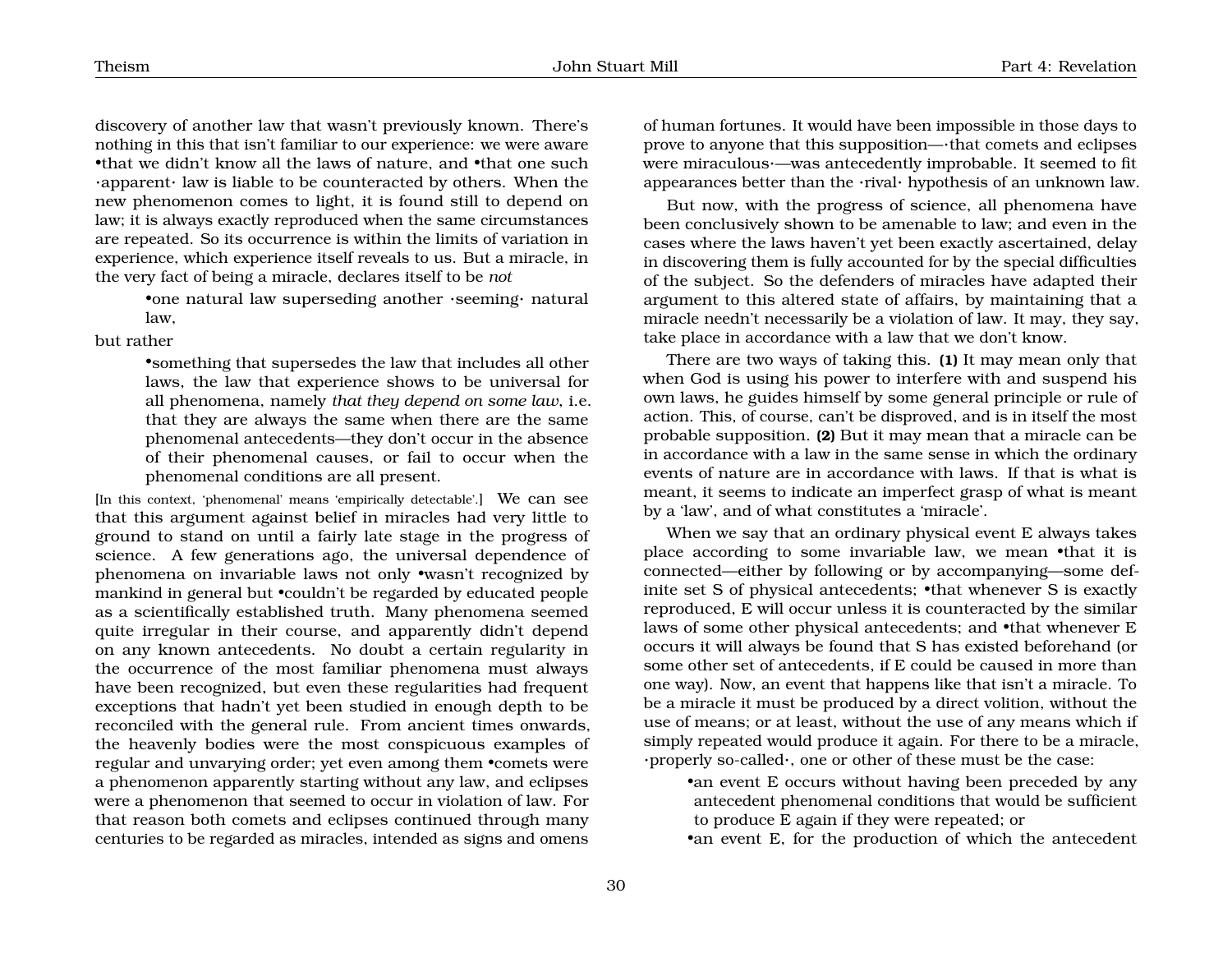conditions exist, is delayed or prevented without the intervention of any phenomenal antecedents that would delay or prevent E in a future case.

The test of a miracle is this: Were there present in the case external conditions such that whenever these conditions or causes reappear the event will be reproduced? If there were, it isn't a miracle; if there were not, it *is* a miracle, but it doesn't happen according to ·any· law— it is an event produced without any law or even in spite of some law. [Mill calls these external causes 'second causes'. That phrase is a technical term in theology. It refers to any causal mechanism that God might make use of, *between* his will and the desired upshot.] You might want to say: 'A miracle doesn't necessarily exclude the intervention of second causes. If God wanted to raise a thunderstorm by miracle, he might do it by means of winds and clouds.' Undoubtedly; but ·let us break this down into two cases, and look at them separately·. **(1)** The winds and clouds *were not* sufficient to excite the thunderstorm without other divine assistance. In that case, the storm is not a fulfillment of law but a violation of it. **(2)** The winds and clouds *were* sufficient to excite the thunderstorm. In that case, there is a miracle, but it isn't the storm; it's the production of the winds and clouds, or whatever link in the chain of causation it was at which God first made use of physical antecedents. If

•there wasn't any *first*-physical-antecedent, i.e. if

•the event called 'miraculous' was produced by natural means, and those in turn by others, and so on back to the beginning of things; in short, if

•the event is an 'act of God' only in the sense that he foresaw it and ordained it as a consequence of the forces he set going at the creation;

then there is no miracle at all. There is only the ordinary working of God's providence.

Here is another example: Someone who claims to be under orders from God cures a sick person by rubbing some ointment on him. Would this treatment have cured the patient if it were administered by someone who wasn't specially commissioned by God? If so, there is no miracle; if not, there is a miracle, but there is also a violation of law.

Here is a line of argument that some will use:

If these events are violations of law, then law is violated every time a physical event is produced by a voluntary act of a human being. Human volition constantly modifies natural phenomena, not by *violating* their laws but by *using* them. Why can't divine volition do the same? The power of volitions over phenomena is itself a law—known and acknowledged as such before most other laws of nature. It's true that when the human will exercises power over any object, it does so through the direct power it has over the human muscles and not over anything else. But God has direct power over everything that he has made. So the supposition that events are produced, prevented, or modified by •God's action doesn't involve supposing any violation of law, any more than this is involved in the supposition of that events are produced or modified by •man's action. Both are equally parts of the course of nature, equally consistent with what we know of the government of all things by law.

Those who argue like this are mostly believers in free will, who develop the argument along these lines:

Every human volition *starts up* a new chain of causation. It is the *first* link of the chain, not connected by invariable sequence with any previous state of affairs. So even if God's intervention did constitute a breaking-in on the connected chain of events, by introducing a new originating cause that has no root in the past, this would be no reason for discrediting it, since every human act of volition does precisely the same. If God breaks laws, then so does man. In fact, ·neither does, because· the start-up of volition is not governed by any laws.

Those who dispute the free will theory, and regard volition as no exception to the universal law of cause and effect, may answer:

> Volitions don't •interrupt the chain of causation; they •carry it on, because the connection of cause and effect is of just the same nature between motive and act as between a set of physical antecedents and a physical consequent.

But this, whether true or not, doesn't really affect the argument— ·i.e. doesn't do any harm to the proposed likening of human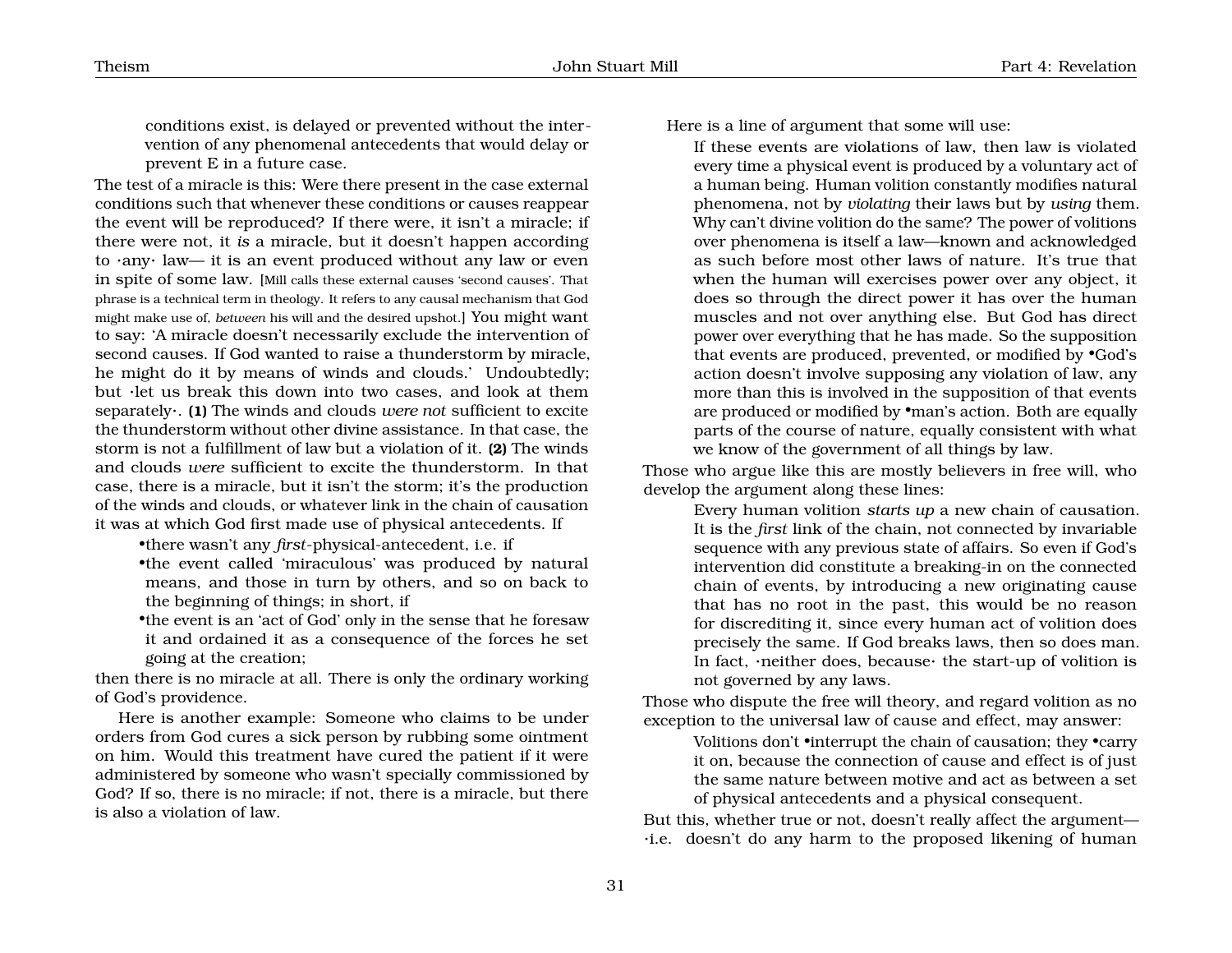volition to divine volition·. If anything saves the human will's interference with the course of nature from being an exception to law, it is our including among laws the relation of motive to volition; and by parity of argument interference by the divine won't be an exception to law either, because we can't help supposing that God, in every one of his acts, is determined by motives.

So the alleged analogy holds good: but what it proves is only what I have maintained from the outset—that divine interference with nature could be proved if we had the same sort of evidence for it as we have for human interferences. The question of antecedent improbability arises only because we don't have direct perceptual evidence of divine intervention ·as we do of human volitions·. That God has intervened in the world is always matter of inference, and somewhat speculative inference at that. And we don't have to think hard to see that in these circumstances the antecedent presumption against the truth of the inference is extremely strong.

When the human will interferes to produce some physical effect other than the movements of the person's own human body, it does so by using *means*, and it has to employ means that are by their own physical properties sufficient to bring about the effect. Divine interference is stipulated as proceeding in a different manner from this: it produces its effect without means, or with means that aren't in themselves sufficient to produce the effect (·so that God's part in this is to make up for the insufficiency·). In the •human case, all the physical phenomena except the first bodily movement are produced in strict conformity to physical causation; and that first movement is traced *by positive observation* to the cause—the volition—that produced it. In the •divine case, the event is supposed not to have been produced at all through physical causation, ·or anyway not through physical causation that is sufficient to account for it·, and *there is no direct evidence* to connect it with any volition. The grounds for ascribing it to a volition are only negative, because there is no other apparent way of accounting for its occurrence.

But in this merely speculative explanation there is always another hypothesis possible, namely that the event was produced by physical causes in some way that isn't apparent to us. It may be due to •a law of physical nature that we don't yet know, or to

•the unknown presence of conditions necessary for producing it according to some law that we *do* know. Take a case where an event that is supposed to be miraculous reaches us *not* through the uncertain medium of human testimony *but* through the direct evidence of our own senses. And assume, of course, that we don't have direct evidence that the event was produced by a divine volition, like the direct evidence we have that movements of our bodies are produced by human volitions. As long as the miraculous character of the event is merely an inference from the supposed inadequacy of the laws of physical nature to account for it, so long will the hypothesis of a •natural origin for the phenomenon be entitled to preference over that of a •supernatural one. The commonest principles of sound judgment forbid us to suppose for any effect a cause of which we have had absolutely no experience, unless we have discovered that all those of which we *have* had experience are absent. Now consider this kind of situation:

> A physical state of affairs occurs which our knowledge doesn't enable us to account for, because it depends either on •laws that empirical science hasn't yet brought to light, or on •unsuspected facts about this particular case.

There aren't many things of which we have had more frequent experience than we have of *that*! Accordingly, when we hear of an amazing event we always (in these modern times) believe that if it really did occur it wasn't the work of God or of a demon, but a consequence of some unknown natural law or of some hidden fact. And each of these suppositions is still on the cards when (as in the case of a miracle properly so-called) the amazing event seemed to depend on the will of a human being. It's always possible that

•there is at work some undetected law of nature that the wonder-worker has become able to call into action; or that •the wonder has been brought about (as in the truly extraordinary feats of jugglers) by the applying ordinary laws in a way that we don't notice.

In each of those cases, the person in question may not be aware of just what he is doing, so that neither case necessarily involves voluntary deception. And there is a third possibility. It may be the case that: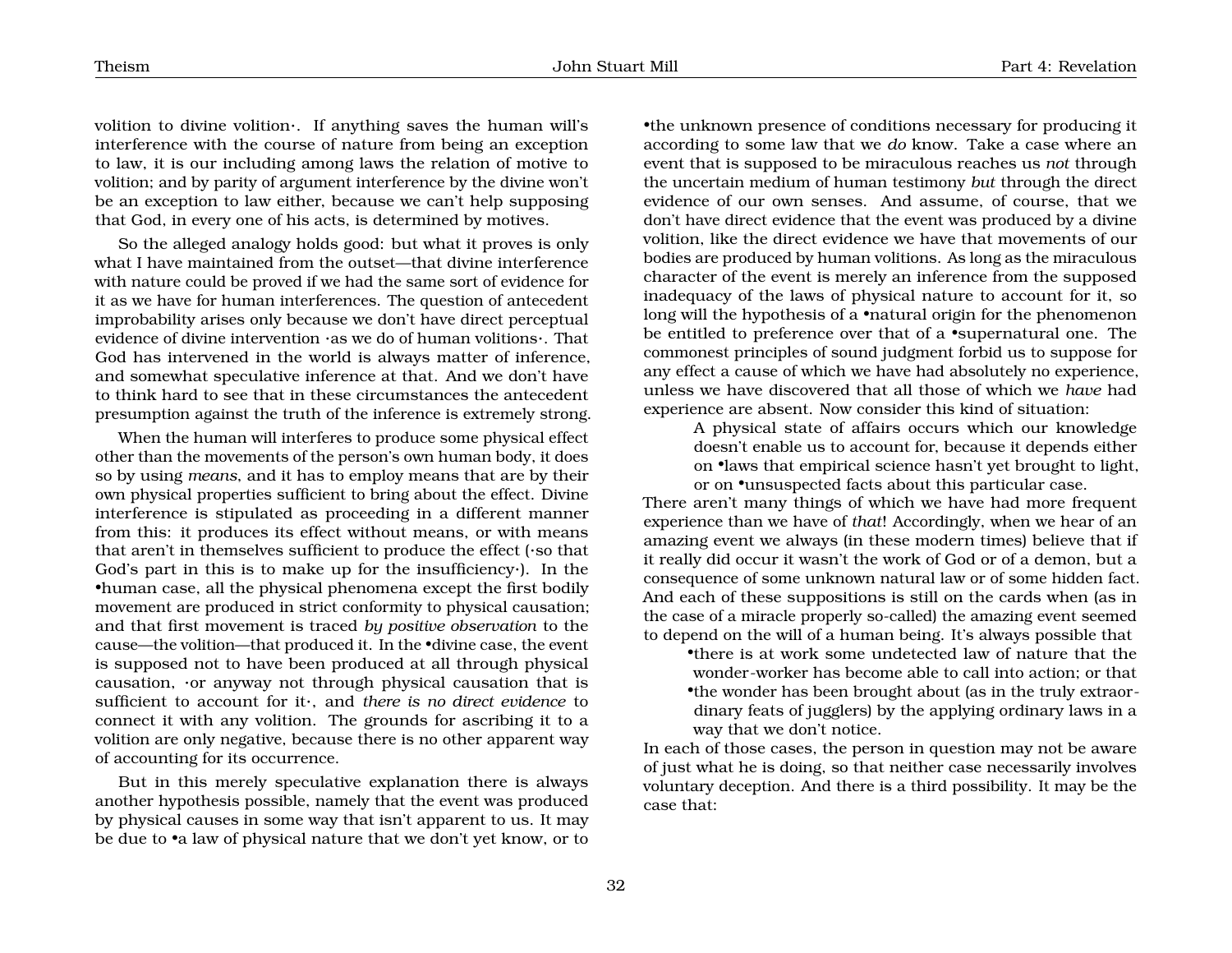•The event had no connection with the volition at all; the coincidence between them was a result of craft or accident, the 'miracle'-worker having seemed or claimed to produce by his will something that was already about to occur—e.g. 'commanding' an eclipse of the sun at the moment when he knows through astronomy that an eclipse is on the point of taking place.

In a case of this third sort, the miracle might be tested by a challenge to repeat it; but it should be noticed that recorded 'miracles' were seldom or never put to this test. No miracle-worker seems ever to have made a *practice* of raising the dead! The most notable 'miraculous' operations—including 'raising the dead'—are reported to have been performed in only a few isolated cases, which may have been cunningly selected cases, or may have been accidental coincidences. In short, there is nothing to exclude the supposition that *every* alleged miracle was due to natural causes: and as long as that remains possible, no scientific observer—and no man of ordinary common sense—would conjecture a cause, ·namely a divinely caused miracle·, which there is no reason to think real, except its ability to account for something that is sufficiently accounted for without it.

If we stopped here, the case against miracles might seem to be complete. But when we look into the matter further, you'll see that the considerations I have presented don't entitle us to conclude without qualification that the 'miracle' theory of the production of any phenomenon ought to be summarily rejected. The most we can conclude is that no extraordinary powers that have ever been alleged to be exercised by any human being over nature can be evidence of miraculous gifts to anyone to whom the existence of God and his intervention in human affairs is not already accepted as a settled fact. The existence of God can't possibly be proved through miracles, for unless a god is already recognized the apparent miracle can always be explained through an hypothesis that is more probable than the hypothesis that it is an interference by a Being of whose very existence it is supposed to be the sole evidence. Up to this point, Hume's argument [see page [29](#page-27-0)] is conclusive. But it is less conclusive if we

accept as a fact—or even as a probability resting on independent evidence—that a Being exists who created the present order of Nature and, therefore, may well have power to modify it. Once we admit a god, the thesis that some effect was directly produced by his direct volition is no longer •a purely arbitrary hypothesis to account for the given fact, but must be reckoned with as •a serious possibility. So now the question changes its character, and our answer to it should depend on what we know or reasonably guess concerning *how* God governs the universe. The options are:

- •the event in question was brought about by the agencies through which God's government of the universe is ordinarily carried on;
- •the event in question is a result of a special and nonordinary interference by God's will, over-riding those ordinary agencies.

Our question is: which of those two is more probable, given what we know or guess about how God governs the universe? Let us start here: Assuming as a fact the existence and providence of God, the whole of our observation of Nature gives us incontrovertible evidence that •he governs the universe by means of second causes [see note on page [31](#page-27-0)]; that •all facts—or at least all *physical* facts follow uniformly upon given physical conditions, and never occur except when the appropriate collection of physical conditions is realized. (I limit the assertion to *physical* facts so as to leave the case of human volition an open question; though actually I needn't do so, for the following reason. If the human will is free, it has been left free by its creator, and isn't controlled by him either directly or through second causes; it isn't governed at all, so it isn't an example of God's way of governing.) Whatever God does govern, he governs by second causes. This wasn't obvious in the infancy of science, but it came to be increasingly recognized as the processes of nature were more carefully and accurately examined, until it is now positively known for almost every class of phenomena. The exceptions are some obscure and complicated cases that our scientific processes haven't yet been able completely to clear up and disentangle; a complete proof that *these* also are governed by natural laws can't be given in the present state of science. Still, these cases also contribute something to the evidence that *all*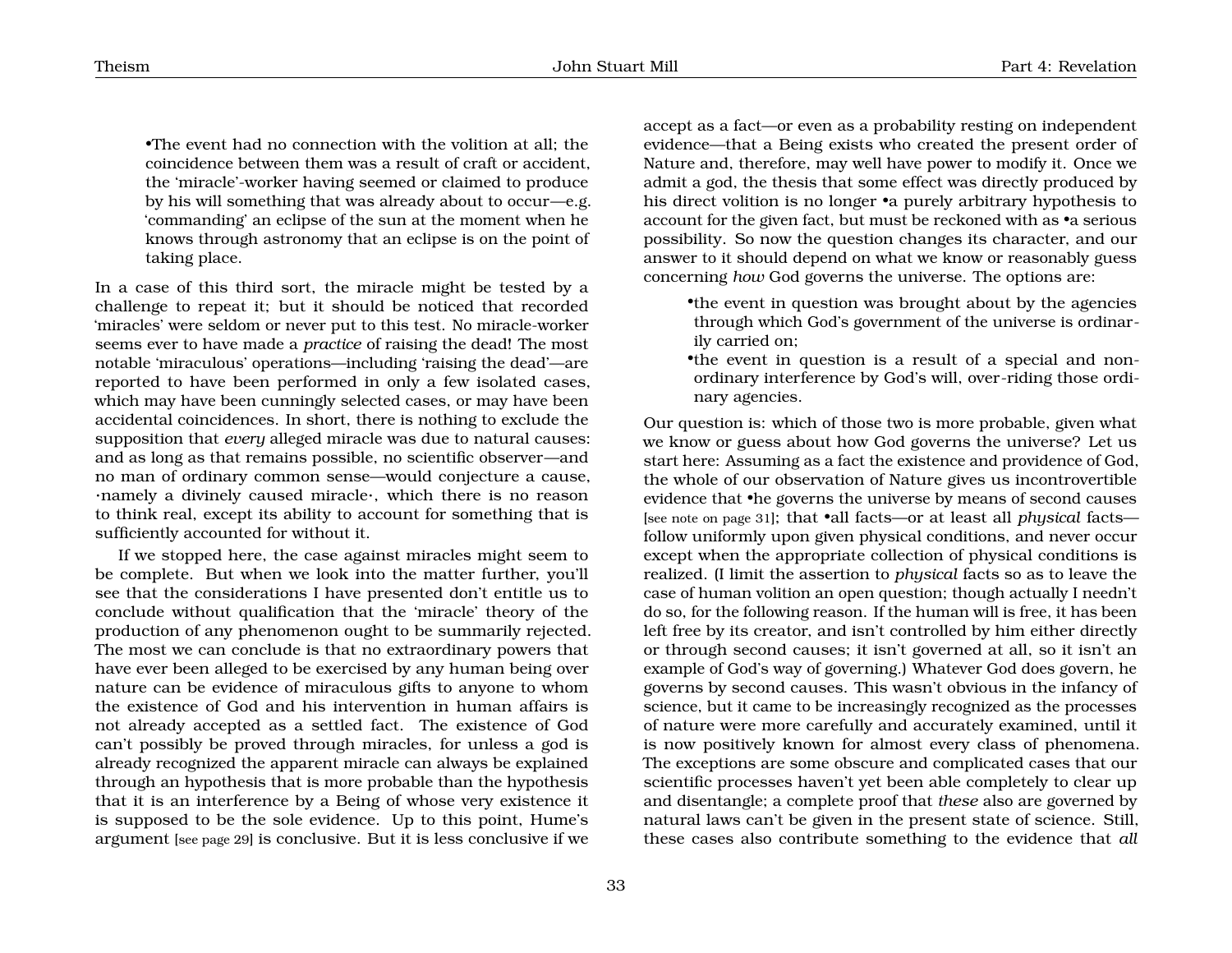physical events are governed by second causes; their contribution is negative, ·consisting in evidence that nothing other than second causes is at work·; but even that will count as conclusive evidence except in contexts where religion is the topic under discussion. When someone inquires into an event—whether for scientific or for practical purposes—he asks himself 'What is its cause?' and not, 'Does it have any natural cause?' A man would be laughed at if he took seriously the possible answer 'The event's only cause is the will of God'.

Against this weight of negative evidence we have to set whatever positive evidence there is for the occurrence of miracles. And I have already admitted that this evidence could conceivably have been strong enough to make the exception as certain as the rule—·i.e. to make it just as certain that •some events *don't* fall under natural laws as it is that •most events *do*·. If we had the direct testimony of our senses to a •supernatural fact, it might be as completely authenticated and made certain as any •natural one. But we never do have that testimony. The supernatural character of the fact is always, as I have said, a matter of inference and speculation, and the mystery is always open to the possibility of a solution that isn't supernatural. To someone who already believes in supernatural power, the supernatural hypothesis may seem more probable than the natural one; but only if it fits with what we know or reasonably guess concerning •how the supernatural agent goes about doing things. Well, everything we know about •this from the evidence of nature fits with the natural theory and clashes with the supernatural. So there is a vast preponderance of probability against a miracle; to counterbalance it we would need a case where a supposed miracle and its circumstances had a very extraordinary and indisputable *fit* with something we think that we know, or have grounds for believing, regarding God's attributes.

This *fit* is supposed to exist when the purpose of the miracle is extremely beneficial to mankind, e.g. when it offers support for some highly important belief. Why? Well, God's goodness is supposed to make it highly likely that for such an excellent purpose he *would* make an exception to his general rule of government. But for reasons that I have already discussed ·in Part 2 of this Essay·, any inference that we draw from •the goodness of God to

•what he has or hasn't actually done is utterly precarious. If we reason directly from God's goodness to positive facts, there ought to be no misery or vice or crime anywhere in the world. We can't see in God's goodness any reason why

> •if he deviated once from the ordinary system of his government in order to do good to man, he shouldn't have done so on a hundred other occasions;

#### or any reason why

•if the benefit aimed at by some given deviation ·from natural laws· (such as the revelation of Christianity) was transcendent and unique, that precious gift should have been granted only after the lapse of many ages;

#### or any reason why

•when the gift was at last given, the evidence for it should have been left open to so much doubt and difficulty.

Bear in mind that God's goodness doesn't create a presumption in favour of a departure from his general system of government unless his good purpose in this couldn't have been achieved without going against any natural laws. If God intended that mankind should receive Christianity, or any other gift, it would have agreed better with everything we know about his government if he had arranged, in his initial scheme of creation, for it to arise at the appointed time by natural development. To which I would add that everything we know concerning the history of the human mind indicates that that's how it actually *did* arise.

In addition to all these considerations there is another, namely the extremely imperfect nature of the testimony that we have for the miracles (real or supposed) that accompanied the foundation of Christianity and of every other revealed religion. At best it is merely testimony, given without cross-examination, of people who were

•extremely ignorant,

•credulous, as ignorant people usually are,

- •honourably credulous when the excellence of the doctrine or a proper reverence for the teacher makes them eager to believe,
- •not used to distinguishing the perceptions of sense from what is floated in on top of them by the suggestions of a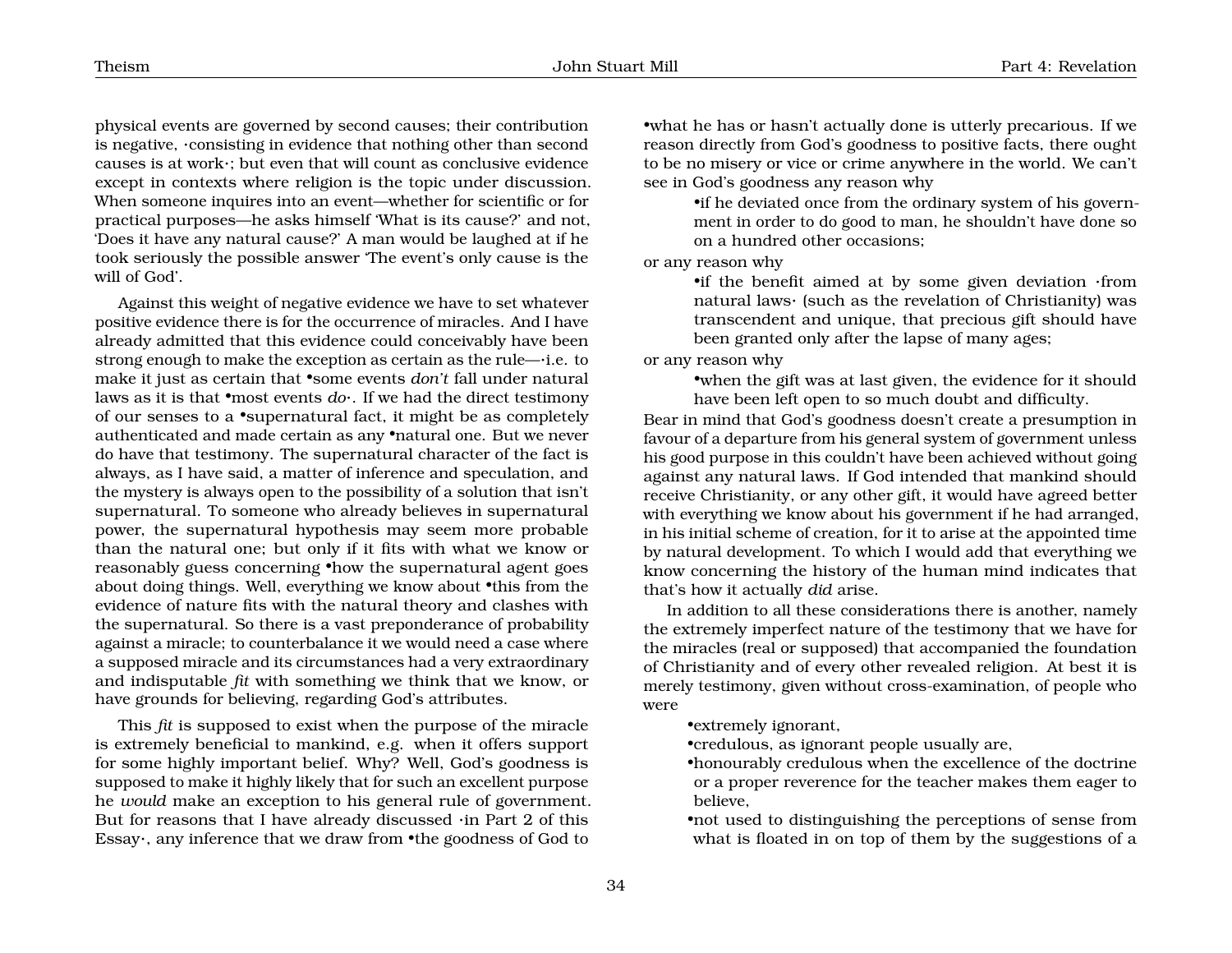lively imagination, and

•unpractised in the difficult art of deciding between appearance and reality, and between the natural and the supernatural.

Furthermore, their testimony was given at a time when no-one thought it worthwhile to contradict any ·story about an· alleged miracle, because it was generally believed at that time that miracles in themselves proved nothing because they could be worked by a lying spirit as well as by the spirit of God. [Mill is not referring to 'lying' testimony about the occurrence of a miracle, but about the possibility that a reported miracle really did occur but came not from God but from some devil.] Such were the witnesses; and we don't have the direct testimony even of *them*. The only history we have of these ·supposedly miraculous· events is in documents that •were written much later (even orthodox believers agree about that), and often •don't even name the supposed eye-witnesses. It is only fair to admit that these gospels include the best and least absurd of the wonderful stories that were so plentifully current among the early Christians; but on the rare occasions when they do name someone as a subject or spectator of a miracle, they doubtless draw on this tradition, mentioning the names the story was connected with in the people's minds. And that connection may have been accidental. Anyone who has observed how, even these days, a story grows up from some small foundation, taking on additional details at every step, knows very well how a story can begin as anonymous and then get names attached to it, For example, the name of someone who •told the story gets brought *into* the story itself, first as a •witness and still later as a •participant.

We should remember the very important point that •stories of miracles only grow up among ignorant people, and aren't adopted by educated people until •they have become the belief of multitudes. The miracle-stories that Protestants believe started up at times and in places where there was hardly any understanding of probability, and miracles were thought to be among the commonest of all phenomena. The Catholic Church, indeed, holds as an article of faith that miracles have never ceased, and new ones continue to

be, now and then, brought forth and believed, even in the present incredulous age— yet if in an incredulous generation certainly not among the incredulous portion of it, but always among people who, in addition to the most childish ignorance, have grown up (as does everyone who is educated by the Catholic clergy) trained to believe that

- •it is a duty to believe and a sin to doubt;
- •it is dangerous to be sceptical about anything that is offered for belief in the name of the true religion; and
- •nothing is so contrary to piety as incredulity.

No-one but a Roman Catholic, and by no means every one of them, believes in these latter-day 'miracles'. Yet the testimony in their favour often gives much better evidence than we have for any of the early miracles—better especially in one of the most essential respects, namely that in many cases the alleged eye-witnesses are known, and we have their story at first hand.

So that's how the balance of evidence stands regarding the reality of miracles, assuming that the existence and government of God has been proved by other evidence. On one side:

> •the great negative presumption arising from the whole of what the course of nature reveals to us of how God governs, namely through second causes and by invariable cause-effect regularities.

On the other side:

•a few exceptional cases, supported by evidence of a sort that wouldn't justify belief in anything that was even slightly unusual or improbable; the eye-witnesses

•in most cases unknown,

- •in no case competent by character or education to examine the real nature of the appearances that they may have seen, $<sup>1</sup>$  $<sup>1</sup>$  $<sup>1</sup>$  and</sup>
- •always having a combination of the strongest motives that can inspire human beings to persuade themselves, and then persuade others, that what they have seen was a miracle.

Furthermore, even if the reports of supposed miracles

<span id="page-35-0"></span><sup>&</sup>lt;sup>1</sup> There is in fact one—only one—known exception to the ignorance and lack of education of the first generation of Christians. It is St Paul. But the only miracle he reports is that of his own conversion ·on the road to Damascus (Acts 9:3-8)·; and of all the miracles of the New Testament this is the easiest to explain by natural causes.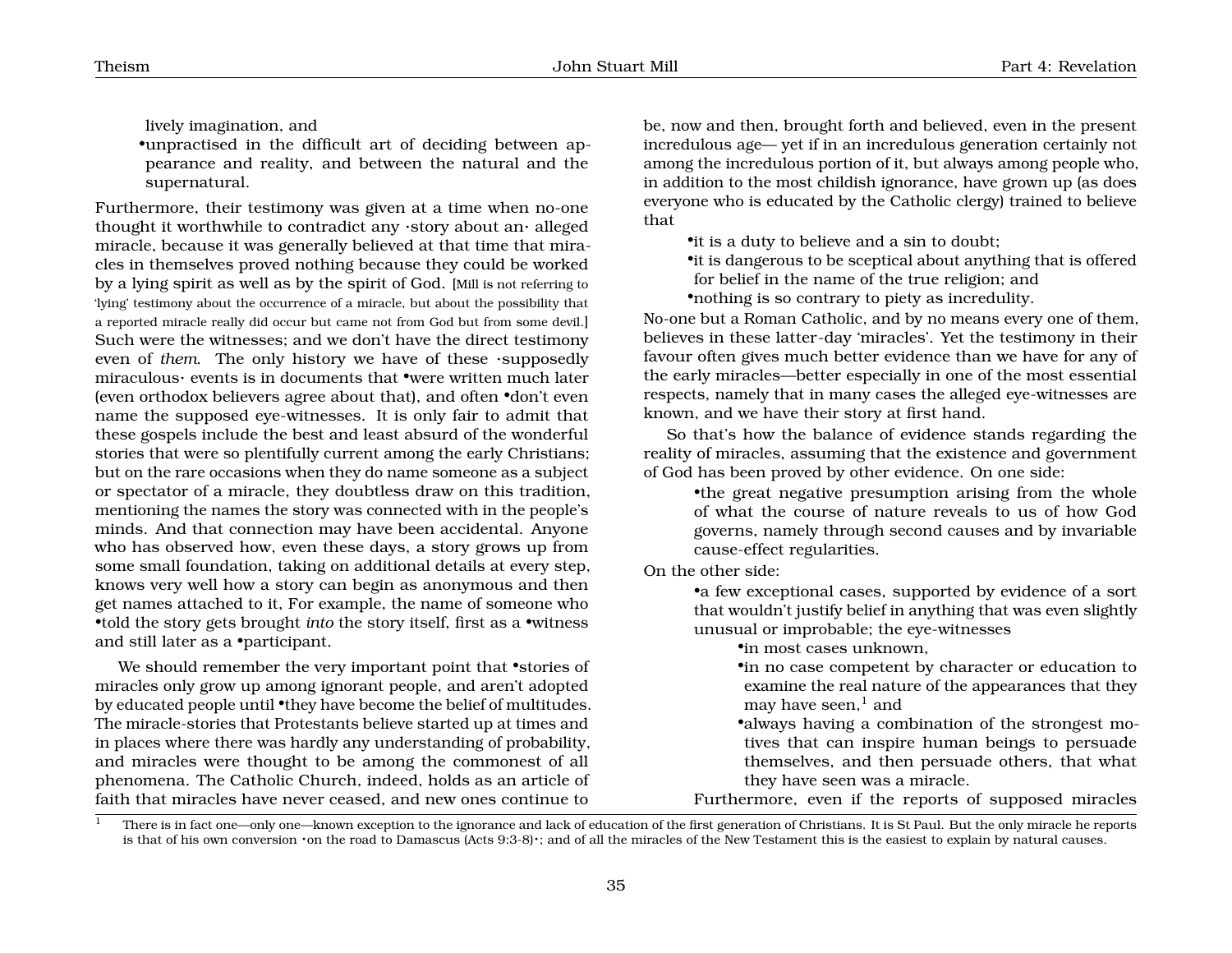are entirely accurate, it is always on the cards that they were either mere coincidences or were produced by natural means—even when we can't (and usually we *can*) suggest what those means might have been.

I conclude that 'miracles' have no claim whatever to the status of historical facts, and are utterly worthless as evidences of any revelation.

What can be said with truth on the side of miracles amounts only to the What can be said with truth on the side of miracles amounts only to the following. Considering

•that the order of nature provides some evidence of the reality of a creator, and of his having good will to his creatures though not for his being motivated, in his conduct towards them, solely by good will;

•that all the evidence of his existence is also evidence that he is not all- powerful; and

•that in our ignorance of the limits of his power we can't positively decide that he was able to provide for us, by his initial plan of creation, all the good that he intended us to have, or to give us any part of it earlier than he in fact did;

—considering these things, and considering further that an extremely precious gift came to us which

- •was helped but apparently not necessitated—·not outright *caused*·—by what had gone before, but
- •appears to have been due to the particular mental and moral endowments of one man, who openly declared that it didn't come from himself but *from* God *through* him,

then we are entitled to hope that what that man declared may be true. Such a hope isn't disqualified by its being inherently impossible or absolutely incredible that the gift came from God through the man. I speak of *hoping*, no more than that, because I don't think that any human testimony about this has any value as evidence. Not even the testimony of Christ on this subject, because he is never reported as offering any evidence except his own internal conviction . . . .; and everyone knows that in prescientific times men always supposed that any unusual abilities that they found themselves with were an inspiration from God; the best men always being the readiest to ascribe to that higher source, rather than to their own merits, any honourable special gift that they had.

## <span id="page-36-0"></span>**Part 5: General result**

The upshot of my examination of the evidence for theism, and of the evidence (assuming that theism is true) that there have been divine revelations, is this:

The rational attitude of any thoughtful person towards the supernatural, whether in natural or in revealed religion, is that of •scepticism—as distinct from •belief on the one hand and from •atheism on the other.

In this context I take 'atheism' to include not only •positive atheism, i.e. the dogmatic denial of God's existence, but also •negative atheism, i.e. the denial that there is any evidence either for or against God's existence, which ·I call a form of atheism because·

for most practical purposes amounts to the same thing as if the existence of a god had been disproved. If I am right in the conclusions I have been led to by this inquiry, there *is* evidence, but not enough to count as a proof, and amounting only to one of the lower degrees of probability. What evidence there is points to the creation (not of the universe but) of the present order of the universe by

an intelligent mind •whose power over the materials was not absolute, •whose love for his creatures wasn't his sole active motive, but •who nevertheless wanted them to thrive. We should entirely reject the idea that the universe is under the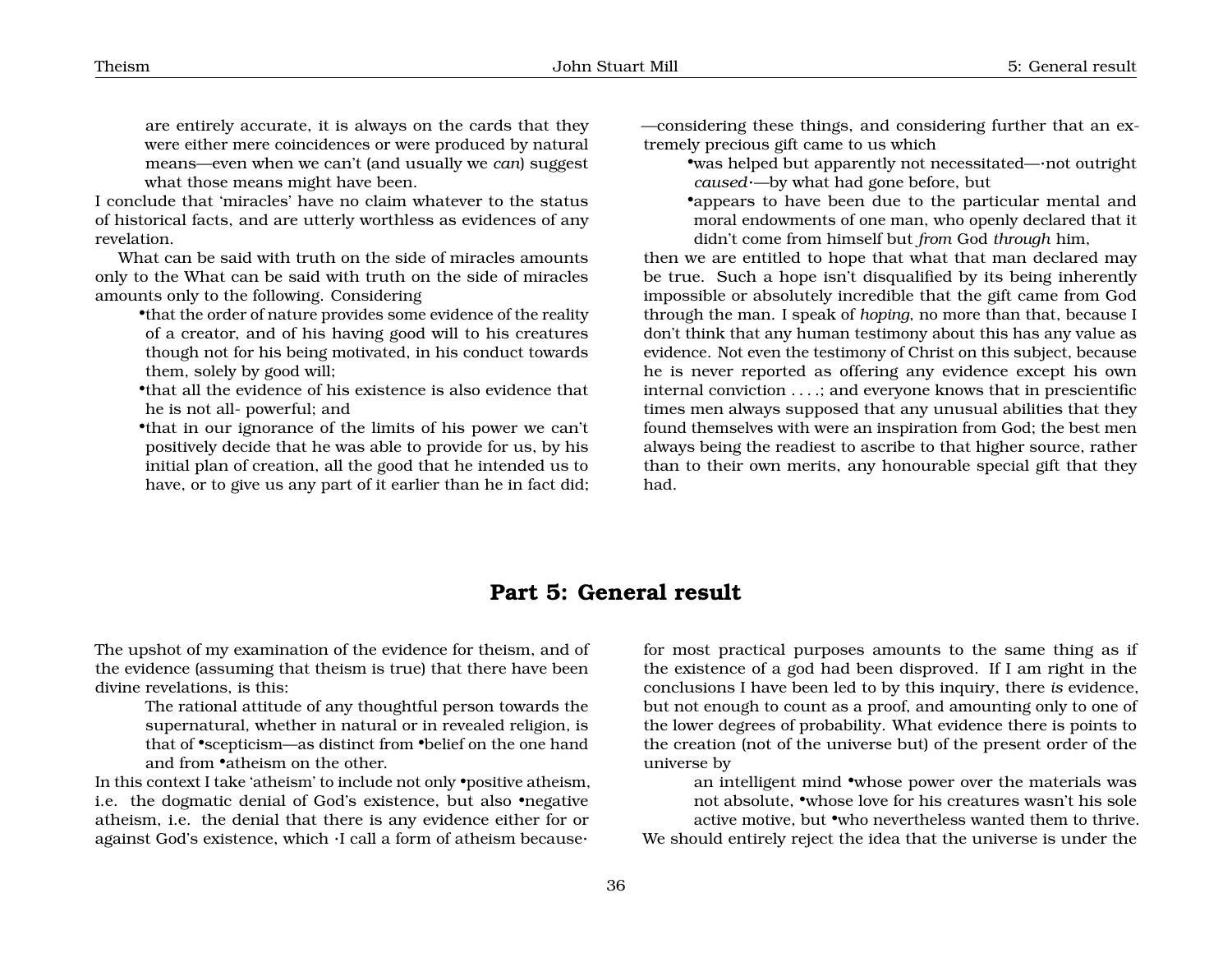providential government of an omnipotent Being who rules for the good of his creatures. Does the creator *still exist*? We have no guarantee of even that much, except that he can't be subject to the law of death that affects living things on this planet, because he himself created the conditions that produce the mortality of any creatures that we know to be mortal. Consider the idea that this Being, not being omnipotent, may have produced a machinery that falls short of what he aimed at, so that he sometimes has to intervene ·to make corrections·. This is in itself neither absurd nor impossible, though in none of the cases in which God is thought to have intervened is the evidence anywhere near conclusive. It remains a mere possibility, to occupy the minds of those who find it comforting to suppose that blessings that ordinary human power is inadequate to attain may come not from extraordinary human power but from the generosity of a better-than- human mind which continuously cares for man. The possibility of a life after death has the same status: such life is a favour that this powerful Being, who wishes well to man, may have the power to grant; and indeed he has actually promised it—if the message alleged to have been sent by him really *was* sent by him. The whole domain of the supernatural is thus removed from the region of •belief into that of simple •hope; and it's likely to remain there for ever, as far as we can see; for we can hardly expect either •that we'll ever get positive evidence for the direct agency of God's benevolence in human destiny, or ·on the other hand· •that we'll ever find any reason to think that it's quite impossible that human hopes on that subject should be realized.

Next question: Is it irrational to have hopes in a region of mere imagination, where there is no prospect that we'll ever have a basis for thinking it probable that the hopes will be realized? Ought such hopes to be discouraged because they depart from the rational principle of regulating our feelings as well as our opinions strictly by evidence? Different thinkers are likely, for a long time at least, to give different answers to this, depending on their individual temperaments. What are the principles that ought to govern the development and management of the imagination? We don't want our imagination to  $\cdot$  be  $\bullet$  so active that it can $\cdot$  confuse the intellect or mislead actions and the will, or ·•so inactive that· no use is made of

its power for increasing the happiness of life and improving one's character. Philosophers have never seriously considered what principles would be best for achieving this double result, though some opinion on it is *implied* in almost all kinds of thinking about human character and education. I expect that in the future this will be regarded as a very important branch of study for practical purposes, and all the more so when the weakening of positive beliefs about higher-than-human states of existence lessens the imagination's intake of material from that domain of supposed reality. My view about it is based on my belief that human life is a small and confined thing, and judging by the present it is likely to remain small and confined even if the progress of material and moral improvement eventually frees it from the greater part of its present calamities. I think that this human life greatly needs any help the imagination can give it in *aiming further and higher*—any help, that is, that doesn't run counter to the evidence of fact. So I think it is a part of wisdom to make the most of any probabilities on this subject, even small ones, that give imagination any ground to stand on. I'm convinced that the development of such a tendency in the imagination, provided it stays in step with the development of severe reason, need not pervert the judgment. It is possible to form a perfectly sober estimate of the evidence on each side of a question while preferring to let one's imagination dwell on the •most comforting and •most improving possibilities, without even slightly overrating the solidity of the grounds for expecting that these possibilities, rather than any others, will be actually realized. Though this is not one of the practical maxims handed down by tradition and recognized as rules for the conduct of life, a great part of the happiness of life depends on its being silently observed. Consider for example the phenomenon of a *cheerful disposition*. It is always regarded as one of the chief blessings of life, but what does it mean? It is just the tendency, either from constitution or from habit, to dwell chiefly on the brighter side of the present and the future. If every nice or nasty aspect of everything •ought to occupy exactly the same place in our imagination that it •does in fact occupy and therefore •ought to have in our practical planning, what we call a cheerful disposition would be merely one kind of folly, on a par with (though not as unpleasant as) the opposite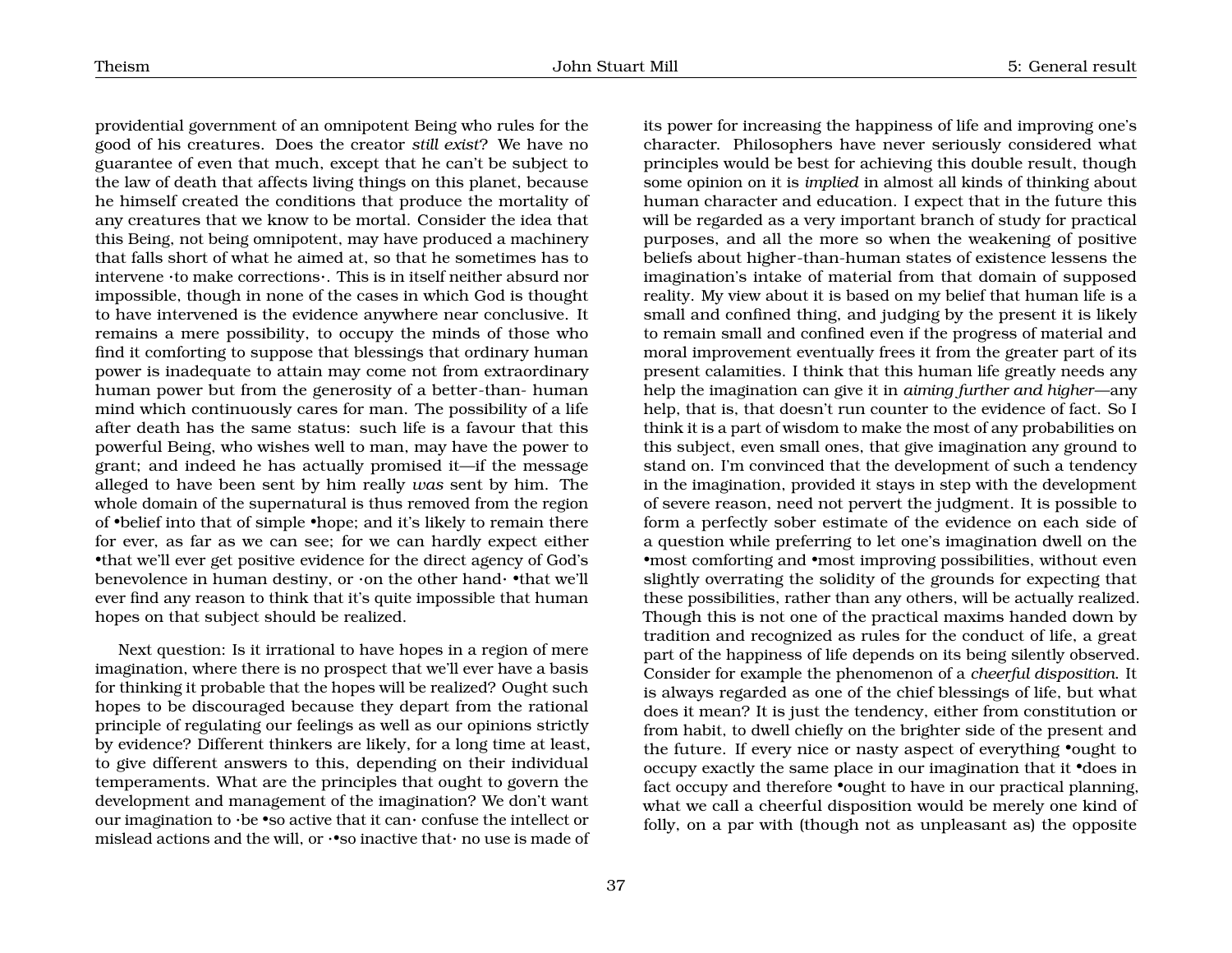disposition in which the gloomy and painful view of all things is habitually uppermost. But we don't find in practice that those who take life cheerfully are less alive to real risks of evil or danger, and less careful to provide against them, than other people. The tendency is rather the other way, for a hopeful disposition gives a spur to the faculties and keeps all the active energies in good working order. When imagination and reason are developed, each in the appropriate way, they don't take over one another's work. For us to keep up our conviction that we must die, we don't have to be always brooding over death. It's far better for us to think no further about this inevitable event than is required for •observing the rules of prudence in regard to our own life and that of others, and •fulfilling whatever duties we have with regard to our death. The way to secure this is not to think perpetually about death, but to think perpetually about our duties and the rule of life. The true rule of practical wisdom is not

> •In your habitual thinking, make all the aspects of things equally prominent;

but rather

•In your habitual thinking, give the greatest prominence to the aspects of things that depend on, or can be modified by, your own conduct.

In things that don't depend on us, it is desirable to choose to look at things and at mankind on their pleasant side. Why? Not just because it makes life more enjoyable, but also because it helps us to love mankind better and to work with more heart for their improvement. After all, why *should* we feed our imaginations with the unlovely aspect of persons and things? Some dwelling on the evils of life is *necessary*—either in the sense that it can't be avoided or in the sense that it is needed for the performance of our duties and for preventing our sense of the reality of those evils from becoming speculative and dim. I say, though, that any dwelling on the evils of life that isn't necessary in one of those two ways is at best a useless expenditure of nervous energy. But if it is often a waste of strength to dwell on the •evils of life, it is worse than waste to dwell habitually on its •meannesses and •basenesses. [See note on 'evil' on page [17.](#page-16-1)] One has to be aware of them; but living with active thoughts of them makes it almost impossible to maintain in

oneself a high tone of mind. The imagination and feelings become tuned to a lower pitch; the daily objects and incidents of life come to be associated in one's mind with degrading rather than elevating things, and these associations give their colour to one's thoughts, just as associations of sensuality colour the thoughts of those who indulge freely in that sort of contemplation. Men have often experienced having their imaginations corrupted by one class of ideas, and I think they must have felt with the same kind of pain how mean associations can take the poetry out of the things that are most full of poetry—for example when a beautiful tune that had been associated with highly poetical words is heard sung with trivial and vulgar ones. I am saying all this just to illustrate the principle that in the management of the imagination literal truth of facts is not the only thing to be considered. Truth is the province of reason, and it is by the development of reason that one provides for truth's being *always known and often thought of* —as often as is required by duty and the circumstances of human life. But when reason is strongly developed, the imagination may safely go its own way, doing its best to make life pleasant and lovely inside the castle, trusting to the fortifications that reason has built and still maintains around the perimeter.

On these principles it seems to me that it is legitimate and philosophically defensible to allow ourselves a hope concerning how the universe is governed and the destiny of man after death, while we recognize as a clear truth that we have no basis for anything more than a hope. The beneficial effect of such a hope is far from trifling. It makes life and human nature a far greater thing to the feelings, and gives greater strength as well as greater solemnity to all the thoughts and feelings that are awakened in us by our fellow-creatures and by mankind in general. It reduces our sense of nature's irony—that painful feeling we have when we see the exertions and sacrifices of a person's life culminating in the formation of a wise and noble mind, only to disappear from the world right at the time when the world seems about to begin reaping the benefit of it. [In the next sentence, 'art' is used first in something like our present sense of it, and then in the sense of 'skill or technique or set of rules'. Mill may have thought of this as a mild pun.] The old truth that *life is short and art is long* is one of the most discouraging things about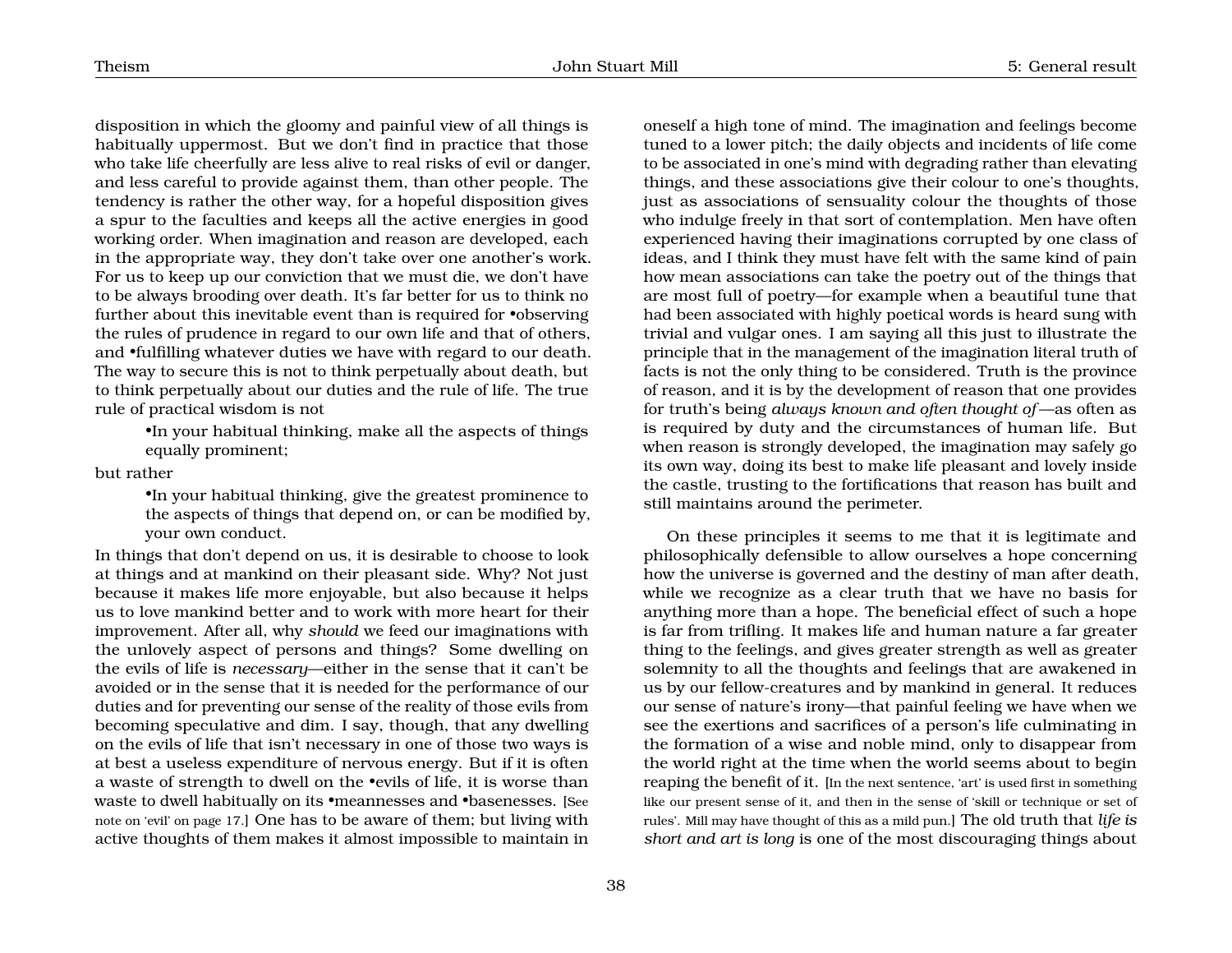our condition; this hope  $\cdot$  for an after-life $\cdot$  admits the possibility that the art used in improving and beautifying the soul itself may do some good in some other life, even when it has seemed useless for this life. But the benefit consists less in •the presence of any specific hope than in •the enlargement of the general scale of the feelings; the loftier aspirations won't be so much inhibited and cut down to size by a sense of the insignificance of human life—by the disastrous feeling of 'not worthwhile ·because time is so short·'. It is obvious that there will be a great gain—I needn't go into the details—from the increased inducement to work on improving one's character right up to the end of life.

There's another use of imagination—a most important one that until now has been kept up principally by means of religious belief, and that is infinitely precious to mankind; so much so that human excellence greatly depends on how well this has been provided for. It involves the imagination's •familiarity with the conception of a *morally perfect being*, and the •habit of taking the approval of such a being as the norm or standard to by which to judge our characters and guide our actions. This idealization of our standard of excellence in a *person* is quite possible even if the person is thought of as merely imaginary. But religion, ever since the birth of Christianity, has taught that our highest conceptions of combined wisdom and goodness exist in actual reality in a living being who has his eyes on us and cares for our good. Through its darkest and most corrupt periods, Christianity has still raised this torch on high—has kept this object of veneration and imitation before the eyes of man. Admittedly the image of perfection has been most *im*perfect, and in many respects it has had a perverting and corrupting tendency, not only from •the low moral ideas of the times, but also from •the mass of moral contradictions that the deluded worshipper was compelled to swallow because of the supposed necessity of

**what Mill wrote next:** complimenting the Good Principle with absolute power.

**he may have meant:** rounding out (completing) his account of the source of goodness by crediting it with absolute power.

**or perhaps he meant:** paying to the source of goodness the compliment of crediting it with absolute power.

[Two comments. **(1)** In Mill's day the spelling 'compl*i*menting' could be used in the manner of the first suggestion, for which we would now use 'compl*e*menting'. **(2)** For several centuries up to Mill's time, 'principle' very often meant 'source'.] But human beings are capable of overlooking any amount of either moral or intellectual contradiction, and accepting propositions that are utterly inconsistent with one another, not only without being shocked by the contradiction but even allowing each of the contradictory beliefs to produce at least a part of its natural consequences in the mind. (This is one of the most universal as well as of the most surprising characteristics of human nature, and one of the most vivid proofs of the low level to which the reason of mankind in general has so far risen.) Pious men and women have gone on ascribing to God particular acts and a general course of will and conduct that are incompatible with even the most ordinary and limited conception of moral goodness; and many important parts of their own ideas of morality have been totally warped and distorted; and despite all this they have gone on conceiving their God as clothed with all the attributes of the highest ideal goodness that they have been psychologically able to conceive, and have had their own aspirations towards goodness stimulated and encouraged by that conception. And it's beyond question that a complete belief in •the real existence of a Being who exemplifies our own best ideas of perfection, and in **•**our being in the hands of that Being as the ruler of the universe, gives to these feelings a force that they can't get from reference to a merely *ideal* conception.

This particular advantage can't be had by those who take a rational view of what and how much evidence there is for the existence and attributes of the creator. On the other hand, those people aren't burdened with the moral contradictions that infect every form of religion that aims at giving a moral justification for how the universe is governed. This enables them to form a much truer and more consistent conception of ideal goodness than is possible for anyone who thinks he has to find ideal goodness in an omnipotent ruler of the world. Once the power of the creator is recognized as limited, there is nothing to disprove the supposition that his goodness is complete, and that the **ideally** perfect character—one that we would like to model ourselves on,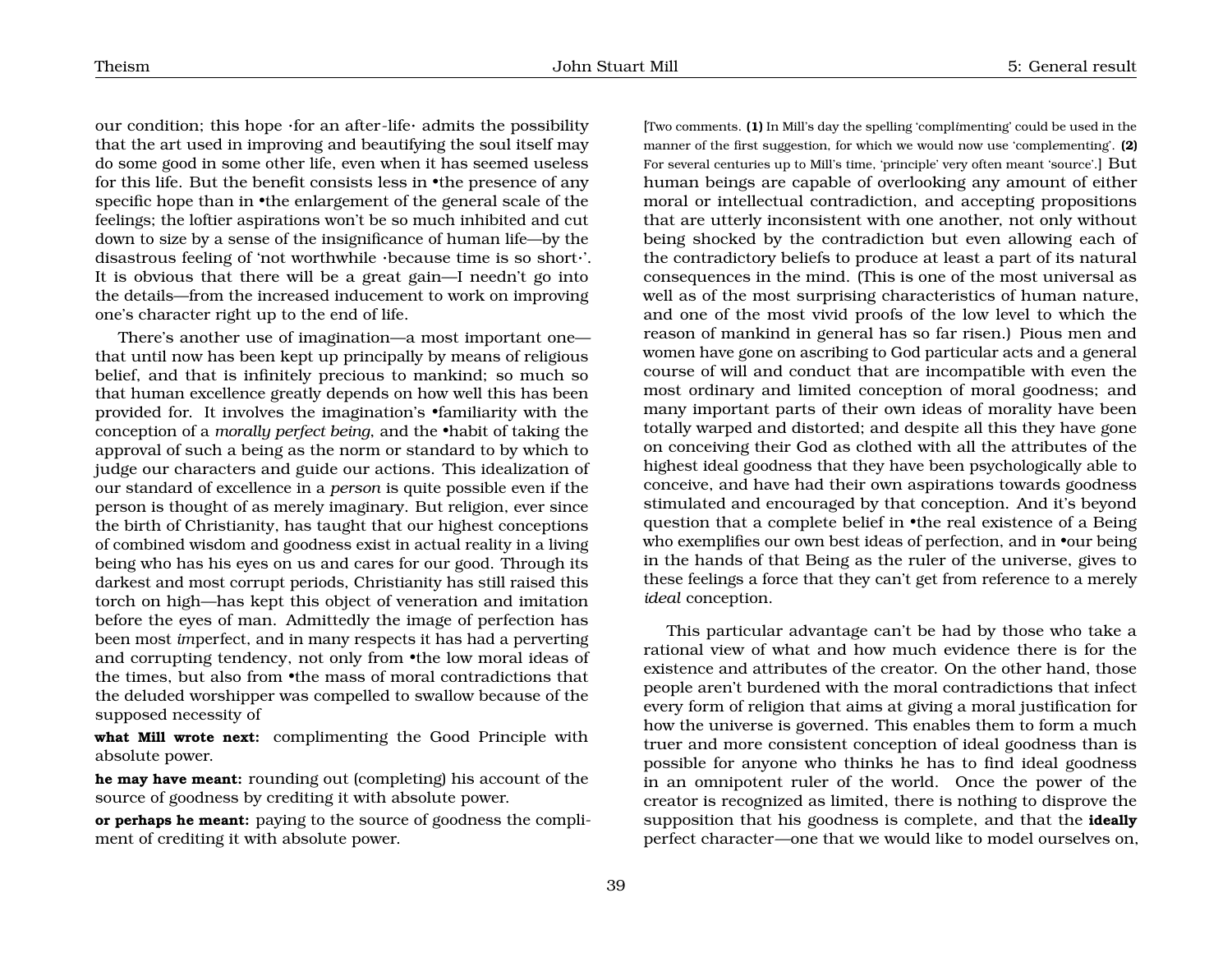and to whom we look for approval when we act well—may have a **real** existence in a Being to whom we owe all such good as we enjoy.

Above all, the most valuable part of the effect on the character that Christianity has produced by presenting a divine person as a standard of excellence and a model for imitation •is available even to the absolute unbeliever and •can never more be lost to humanity. For it is Christ, rather than God, whom Christianity has presented to believers as the pattern of perfection for humanity. It is the God incarnate [= 'God made flesh', referring to the man Jesus of Nazareth], more than the God of the Jews or the God of Nature, who upon being idealized has taken hold of the modern mind to such a good effect. Whatever else may be taken away from us by rational criticism, Christ is still left; a unique figure, unlike all his precursors and at least as much unlike all his followers, even those who had the direct benefit of his personal teaching. It's no use saying that Christ as exhibited in the Gospels isn't historical, and that we don't know how much of what is admirable ·in his reported doings and sayings· has been added by the tradition of his followers. The tradition of followers suffices to insert any number of marvels, and may have inserted all the 'miracles' Christ is reported to have performed. But who among his disciples or among their pupils was capable of inventing the sayings ascribed to Jesus, or of imagining the life and character revealed in the Gospels? Certainly not the fishermen of Galilee; equally certainly not St. Paul, whose character and idiosyncrasies were of a totally different sort; still less the early Christian writers, whose most obvious characteristic is that all the good that was in them was derived, as they always said it was, from the higher source. What *could* be inserted into the story by a disciple we can see in the mystical parts of the Gospel of St. John—ideas borrowed from Philo and the Alexandrian Platonists, and put into the mouth of Christ in long speeches about himself. The other Gospels contain not the slightest hint of these speeches, though they are claimed to have been delivered on occasions of the deepest interest, with all Christ's principal followers present; most prominently at the

last supper. The East was full of men who *could* have stolen any quantity of this poor stuff, as the many Oriental sects of Gnostics afterwards *did*. But about the life and sayings of Jesus there is a stamp of personal originality, combined with profound insight, that must place the Prophet of Nazareth, even in the judgment of people who don't think he was divinely inspired, in the very first rank of the men of sublime genius of whom our species can boast. (You won't think so if you are looking for scientific precision in his utterances; but it's not sensible to look for *that* when something very different was being aimed at.) When this pre-eminent genius is combined with the qualities of probably the greatest moral reformer, and martyr to that mission, who ever existed on earth, religion can't be said to have made a bad choice in picking on this man as the ideal representative and guide of humanity. And it wouldn't be easy—even now, even for an unbeliever—to find a better translation of the rule of virtue from the abstract into the concrete, ·from the ideal into the real·, than to try to live in such a way that Christ would approve our life. And then there is this fact:

> In the thoughts of the rational sceptic it remains a possibility that Christ actually was what he supposed himself to be—a *man* charged with a special, explicit and unique commission from God to lead mankind to truth and virtue.<sup>[2](#page-40-0)</sup>

When we bear that in mind, we may well conclude that •after rational criticism has done its utmost against the evidence for religion, the influences of religion on the character that will remain—·the ones that survive the critical attack·—are well worth preserving, and that •what they lack in direct strength as compared with those of a firmer belief is more than made up for by the greater truth and rightness of the morality they sanction.

[In this paragraph the word 'impressions' presumably stands for the imaginings, hopes, aspirations and strivings that Mill has been talking about.] Impressions such as these, though not in themselves amounting to what can properly be called a 'religion', seem to me excellently fitted to aid and strengthen the real though purely human religion that sometimes calls itself the 'Religion of Humanity' and sometimes the 'Religion of Duty'. [Mill presents the 'religion of humanity' in the closing

<span id="page-40-0"></span><sup>2</sup> 'What about his supposing himself to be God?', you may ask. He didn't. He never made the smallest claim to divinity, and would probably have thought such a claim to be as blasphemous as it seemed to the men who condemned him.